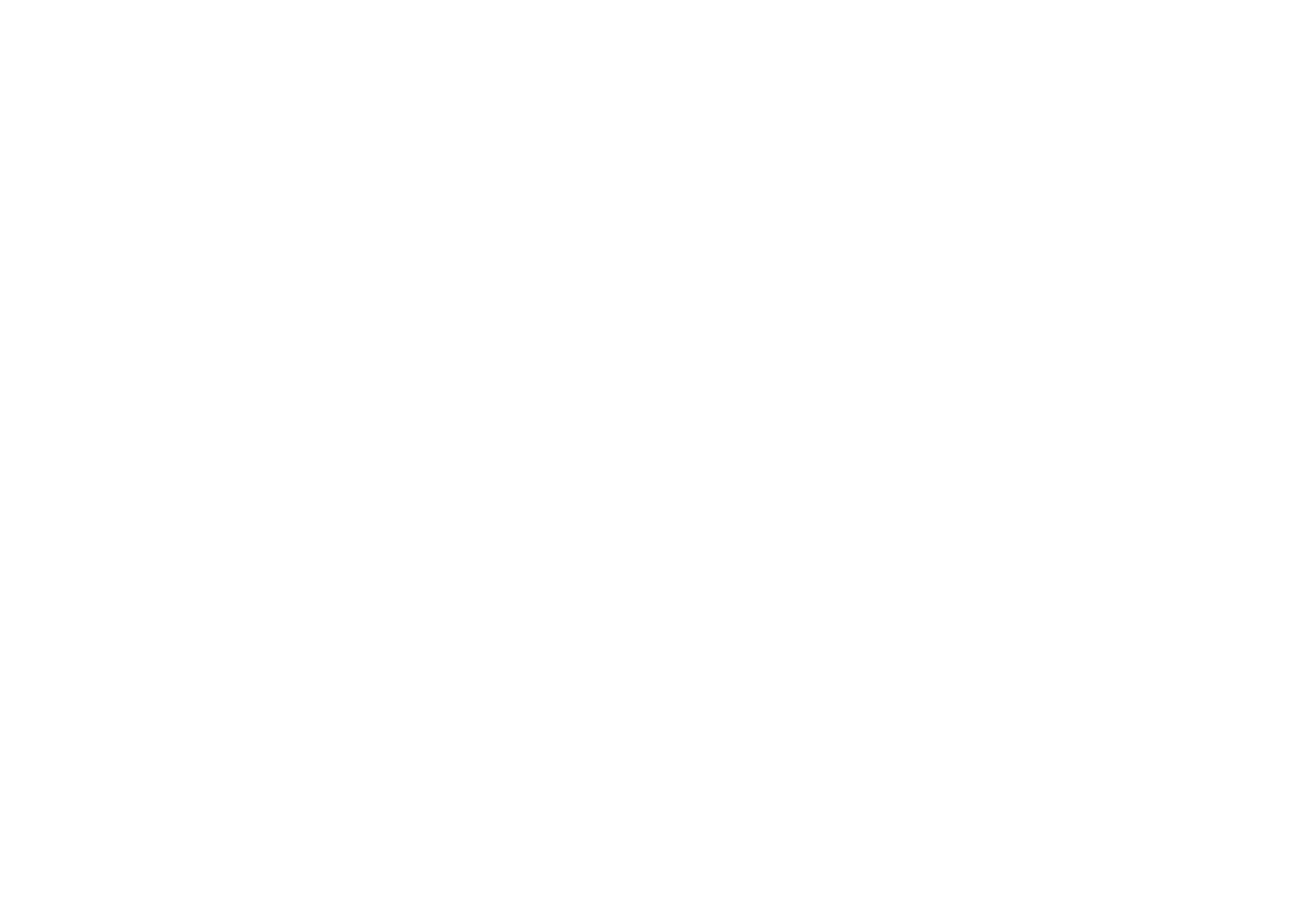#### Semi-automatic use with cooking time setting

Press the cooking time button and set the desired time with + or -. The AUTO and cooking time symbols light up continuously. The relay switches on immediately. When the cooking end time corresponds to the time of day, the relay and cooking time symbol switch off, the sound signal rings and the AUTO symbol flashes.

#### Semi-automatic use with end time setting

Press the end time button. The time of day appears on the display. Set the cooking end time with + button. The AUTO and cooking time symbols light up continuously. The relay contacts switch on When the cooking end time corresponds to the time of day, the relay and the cooking time symbol switch off. When the cooking time is up, the AUTO symbol flashes, the sound signal rings and both the relay and the cooking time button switch off.

#### Automatic use with cooking time and end time setting

Press the cooking time button and select the length of the cooking time with + or - button. The AUTO and cooking time symbols light up continuously. The relay switches on. By pressing the cooking end time button the next cooking end time appears on the display. Set the cooking end time with + button. The relay and the cooking time symbol switch off.

The symbol lights up again when the time of day corresponds to the cooking start time. When the cooking time is up, the AUTO symbol flashes, the sound signal rings, the cooking time symbol and the relay switch off

#### Minutes counter

Press the minutes counter button and set the cooking time with + or - button.

The bell symbol lights up when the minutes counter is operating When the set time is up, the sound signal rings and the bell symbol switches off

#### Sound signal

The sound signal starts at the end of a programme or of the minutes counter function and it lasts for 15 minutes To stop it, push any one of the functions buttons.

#### Start programme and check

The programme starts 4 seconds after it has been set. The programme can be checked at any time by pressing the corresponding button.

#### Setting error

A setting error is made if the time of day on the clock falls within the cooking start and end times. To correct the setting error, change the cooking time or cooking

end time The relays switch off when a setting error is made.

#### Cancelling a setting

To cancel a setting, press the cooking time button and then press the - button until 00 00 appears on the display. A set programme will automatically cancel on completion.

#### CARE AND MAINTENANCE

Before cleaning the appliance, disconnect the gas general tap and unplug the appliance or disconnect power at the main circuit breaker of the electrical system. Do not clean the appliance surfaces when still hot.

#### **ENAMELLED SURFACES**

Clean with a damp sponge using soap and water. Grease can be easily removed using hot water or a specific cleansing agent for enamelled surfaces. Do not use abrasive cleansers

Do not leave any acid or alkaline substances (lemon juice, vinegar, salt etc.) on the enamel

Clean the parts in stainless steel with specific cleansers for stainless steel surfaces

These detergents must be applied using a soft cloth.

#### **GRIDS AND BURNERS**

To clean the work-top burners, remove them by pulling upwards and soak them for about 10 minutes in hot water with a little detergent. After having cleaned and washed them, wipe them carefully.

#### Make sure that no burner hole is clogged.

Clean the burners once a week or more frequently if necessary. MAKE SURE YOU HAVE ASSEMBLED THE BURNERS IN A **RIGHT WAY.** 



#### Removal of oven door

In-depth cleaning of the oven becomes more convenient if the door is removed following the instructions below: 1 open the oven door completely

- 2 flip the hinge hooks "A" outwards (see fig. 14B).
- 3 shut the oven door slowly until it reaches hooks "A", making sure these are locked into slots "B" of the oven door, as shown in fig. 14C.
- 4 Using both hands, push the oven door lightly inwards, toenable the door hinges "C" to come away from the slots "D" (see fig. 14D) and pull the door towards you until it is released from the oven

After cleaning it, reposition it correctly following the abovesteps in the reverse order and flipping hooks "A" inwardsbefore you shut the oven door (fig. 14E).



#### **OVEN**

Clean the enamelled parts with a damp sponge using soap and water. Grease can be easily removed using hot water or a specific cleansing agent for enamelled surfaces.

Do not use abrasive cleansers

## ADVIEZEN VOOR MILIEUBESCHERMING Verpakking

Gooi de verpakking van uw apparaat niet weg met het vuilnis maar scheidt de verschillende materialen (b v karton, schuimplastic enz ) volgens de plaatselijke voorschriften voor het verwerken van afval

· Dit apparaat mag alleen worden gebruikt voor doeleinden waarvoor het uitdrukkelijk bestemd is als "kooktoestel"

Dit produkt voldoet aan de vereisten van de EG richtlijnen:

- Gasapparaten 2009/142/EEG

- Laagspanning 2006/95/EEG
- Elektromagnetische compatibiliteit (2004/108/EEG)
- Materialen gebruikt in contact met levensmiddelen (89/109/EEG)

Het apparaat mag niet worden gebruikt door personen (inclusief kinderen) met lichamelijke, sensorische of geestelijke beperkingen of personen zonder ervaring of kennis, tenzij zij over het gebruik van het apparaat zijn voorgelicht door personen die verantwoordelijk zijn voor hun veiligheid.

Jonge kinderen moeten onder toezicht worden gehouden om ervoor te zorgen dat ze niet spelen met het apparaa.



| mod.                         | A   | B           | C   | D  | E   |    |
|------------------------------|-----|-------------|-----|----|-----|----|
| 1910<br>1986<br>1926<br>1921 | 715 | $100 - 160$ | 600 | 25 | 895 | mm |
| 1982<br>1992<br>1993         | 715 | $123 - 177$ | 600 | 30 | 895 | mm |

#### **WERKBLAD**



#### Mod. 1921 - 1986

| Gas soort       |    | mbar   Inspuiter | <b>Branders</b> |     | Pos. Vermogen kW | Verbruik |
|-----------------|----|------------------|-----------------|-----|------------------|----------|
| AARDGAS<br>G 25 | 25 | 1.21             | <b>Sterk</b>    | Α   | 3.00             | 333 l/h  |
|                 |    | 0.94             | Normaal         | B-C | 1.75             | 194 l/h  |
|                 |    | 0.72             | Sudder          | D   | 1.00             | 111 l/h  |
|                 |    | 1.42             | Wok             | E   | 3.60             | 400 l/h  |
|                 |    | 1.60             | Oven            |     | 4.30             | 478 l/h  |
|                 |    | 1.50             | Grill           |     | 3.80             | 422 l/h  |

#### Mod 1926 - 1982 - 1989 - 1991 - 1992 - 1993

| Gas soort   mbar   Inspuiter   Branders |      |              |        | Pos. | Vermogen<br>kW | Verbruik |
|-----------------------------------------|------|--------------|--------|------|----------------|----------|
| <b>AARDGAS</b><br>25<br>G 25            | 1.21 | <b>Sterk</b> | Α      | 3.00 | 333 l/h        |          |
|                                         | 0.94 | Normaal      | B-C-F  | 1.75 | 194 l/h        |          |
|                                         |      | 0.72         | Sudder | D    | 1.00           | 111 l/h  |
|                                         |      | 1.42         | Wok    | E    | 3.60           | 400 l/h  |

#### Mod. 1926 - 1989 - 1991 - 1992 - 1993

| <b>WATT</b>      |
|------------------|
| 1000             |
| 1700             |
| $1800 +$<br>1000 |
| 2500             |
|                  |

#### Mod. 1982.

| NATUURLIJKE CONVECTIE<br><b>OVEN</b> |                  |  |  |  |
|--------------------------------------|------------------|--|--|--|
| <b>WATT</b>                          |                  |  |  |  |
| <b>BOVEN</b><br><b>ELEMENT</b>       | 1000             |  |  |  |
| ONDER<br><b>ELEMENT</b>              | 1700             |  |  |  |
| GRILL<br><b>ELEMENT</b>              | $1800 +$<br>1000 |  |  |  |

 $\overline{A}$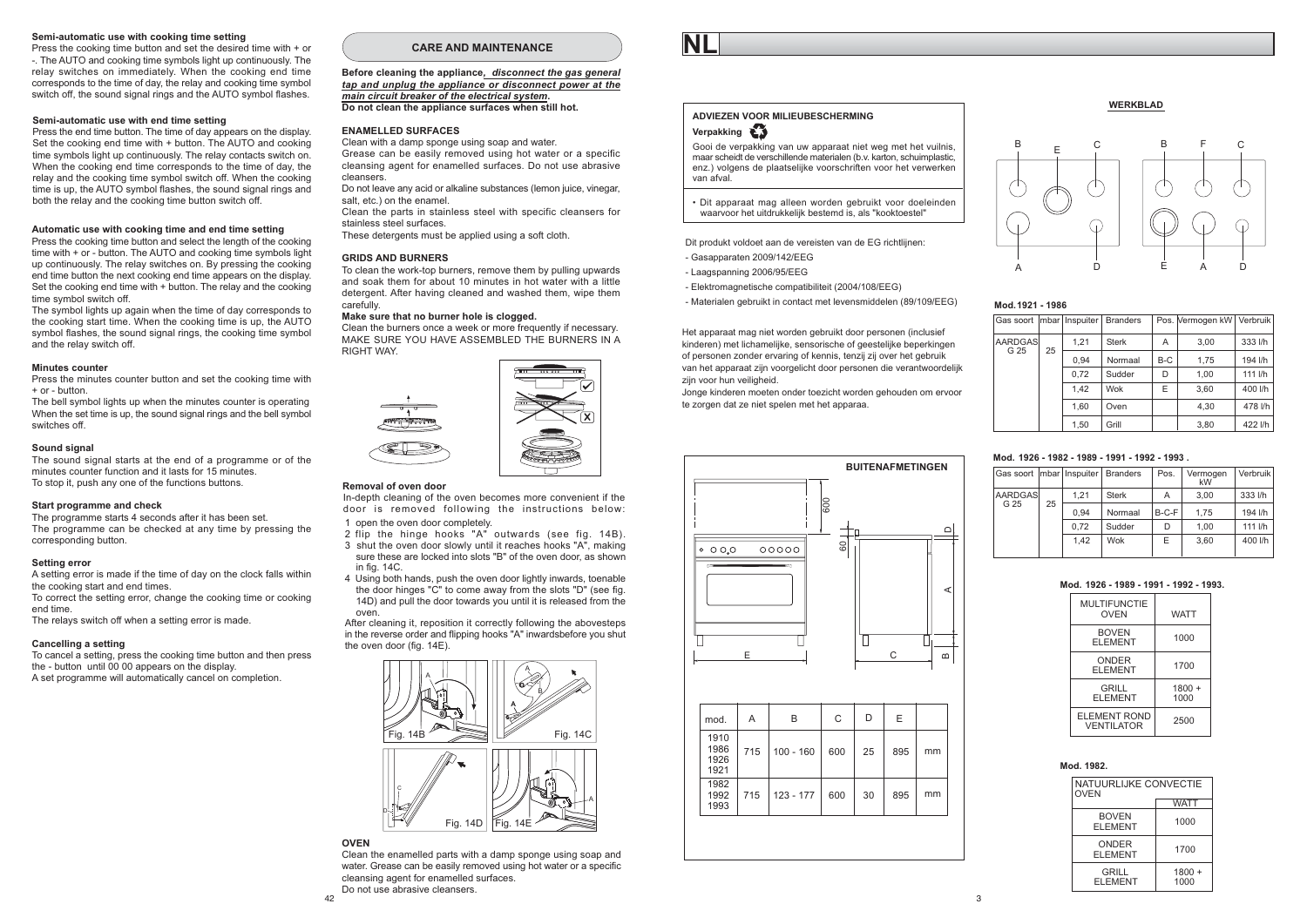#### **INSTALLATIE**

BELANGRIJK: De bekleding van het meubel moet uit warmtebestendig materiaal bestaan (minimaal 90°C). Als het toestel in de nabijheid van meubels moet worden geïnstalleerd moet u de minimale ruimten aanhouden zoals afgebeeld in de onderstaande tekening.



Het fornuis is uitgerust met 4 voeties waarmee het in de hoogte met de meubels kan worden uitgelijnd. Voor de montage ervan moet u het fornuis optillen en de vier voeties in de speciale openingen met schroefdraad in de hoeken onder het toestel schroeven (zie fig. 1).



#### **WAARSCHUWINGEN**

Vóór elke reparatie of ingreep moet u de stekker uit het stoncontact halen en de gaskraan sluiten

De erkende monteur is verantwoordelijk voor de correcte installatie in overeenstemming met de geldende veiligheidsnormen.

#### Het toestel moet volgens de wet worden geaard.

De fabrikant onthoudt zich van iedere aansprakelijkheid voor schade aan personen, dieren of zaken als gevolg van het niet nakomen van de bovengenoemde normen. De technische specificaties staan vermeld op het typeplaatje aan de achterkant van het toestel. De toegepaste regelingen staan weergegeven op een op de verpakking aangebrachte sticker. Gebruik de handgreep van de ovenhendel niet om de oven mee te verplaatsen, of mee uit de verpakking te halen

Het toestel behoort tot klasse 1 of klasse 2 sub-klasse 1.

#### **GASFORNUIZEN**

Deze fornuizen zijn niet aangesloten op een systeem voor de afvoer van de verbrandingsgassen en moeten daarom worden geinstalleerd en aangesloten in overeenstemming met de geldende normen. Er moet vooral aandacht worden geschonken aan de normen m.b.t. de luchtverversing in het vertrek waar het fornuis wordt geplaatst.

**VENTILATIE VAN DE RUIMTEN** 

#### **LUCHTVERVERSING IN HET VERTREK**

Wij herinneren eraan dat dit annaraat in overeenstemming met de geldende normen, uitsluitend mag worden geinstalleerd en gebruikt in een goed geventileerd vertrek met openingen in de muur of met speciale buizen die voortdurend voor voldoende natuurlijke of aangedreven ventilatie zorgen met zowel de aanvoer van de verse lucht die nodig is voor de verbranding als de afvoer van verbrandingsgassen.

Als het gasfornuis het enige gasapparaat is in het vertrek, dan is er een wasemkap nodig boven het gasfornuis voor de natuurlijke en rechtstreekse afvoer van de verbrandingsgassen via een vertikale en rechte afvoerbuis met een lengte die minstens tweemaal zo groot is als de middellijn en met een doorsnede van minstens  $100 \text{ cm}^2$ 

Voor de onmisbare aanvoer van verse lucht in het vertrek moet er eveneens een opening in de muur worden gemaakt van minstens 100 cm2 (5,16 cm<sup>2</sup> x kW) die het vertrek rechtsreeks in verbinding stelt met de buitenlucht

Deze inlaatopening moet dicht bij de vloer liggen, mag niet verstopt komen te zitten, mag de gasbranders niet storen, de afvoer van de verbrandingsgassen niet storen en moet minstens 180 cm lager liggen dan de uitlaatopening.

De luchtstroomcapaciteit voor de verbranding moet tenminste 2m<sup>3</sup>/h /uur per kW bedragen (zie het dentificatieplaatje voor het totale vermonen)

Als het gasfornuis met andere gasapparaten in hetzelfde vertrek staat, of als het nietmogelijk is om te zorgen voor een rechtstreekse natuurlijke ventilatie en het dus nodig is om te voorzien in een indirekte natuurlijke ventilatie of in een aangedreven ventilatie. dan moet men zich wenden tot een bevoegde vakman voor de installatie van een ventilatiesysteem dat voldoet aan de geldende normen. De plaats voor de in- en uitlaatopeningen moet zo worden gekozen dat er geen hinderlijke tocht ontstaat





#### TURNSPIT.

For utilization of the turnspit follow the instructions described - Put the food in spit L, paying attention to block it within the two

- forks F and to balance it, in order to avoid any unnecessary effort in motor  $R$  (Fig. C). - Put the spit on support G, after having put its opposite end into
- hole **P** of motor **R**.
- Place the drip-tray with a little water under the spit.

The turnspit can be operated turning the knob clockwise on position □ or, sccording to the models, press the marked button with the symbol  $\leftrightarrow$ 



- To remote the spit, operate in the opposite direction using knob S and protecting glove in isolating wool (fig.C).

#### **INSTRUCTIONS FOR USE OF CONTROL DEVICES** (ACCORDING TO THE MODELS)

#### MINUTES COUNTERS mod. 1986 - 1982 (fig. D).

Turn the knob clockwise to set the desired cooking time. The minutes minder can be adjusted from 1 to 60 minutes A sound signal will inform you that the chosen time is up.



#### PROGRAMMER WITH COOKING END TIME mod. 1992 - 1989  $(fia, E)$

For a manual operation of the programmer, turn the knob anticlockwise to  $\sqrt{m}$ 

Adjust the cooking time by turning the knob clockwise. Select the cooking time with the relevant knob (max.120 min.). The oven will switch off automatically when the cooking is up.



#### ANALOG CLOCK WITH COOKING END TIME mod. 1921 - 1926 (Fig. F)

To set the clock pull the knob and turn clockwise. To adjust cooking time, turn the knob clockwise without pulling it The end of cooking time is announced by an alarm hell which is cancelled by turning the knob to position  $\mathbb{X}$ 

For manual connection, turn the knob to position  $\mathbb{P}$ 



#### LED" PROGRAMMER mod. 1910 - 1991 - 1993 (Fig. G).

#### Foatures

24 hours clock with automatic programme and minutes counter.

#### **Functions**

Cooking time, cooking end time, manual position, clock. minutes counter times to be set up to 23 hours 59 minutes

#### Display

| 4-figures, 7-segments diplay for cooking times and time of day. |     |                 |
|-----------------------------------------------------------------|-----|-----------------|
| Cooking time and manual function                                | $=$ | saucepan symbol |
| Automatic function                                              | $=$ | <b>AUTO</b>     |
| Minutes counter                                                 | =   | bell symbol     |
|                                                                 |     | $\cdots$        |

The symbols light up when the corresponding functions are selected





#### **Setting**

To set, press and release the desired function, and within 5 seconds set the time with + and - buttons

#### + and - buttons.

The + and - buttons increase or decrease the time at a speed depending on how long the button is pressed.

#### Setting the time

Press any two buttons (cooking time, end time, minutes counter) at the same time, and + or - button to set the desired time. This deletes any previously set programme. The contacts are switched off and the AUTO symbol flashes.

#### Manual use

By pressing the manual button the relay contacts switch on, the AUTO symbol switches off and the saucepan symbol lights up. Manual operation can only be enabled after the automatic programme is over or it has been cancelled

#### **Automatic use**

Press the cooking time or end time button to switch automatically from the manual to the automatic function.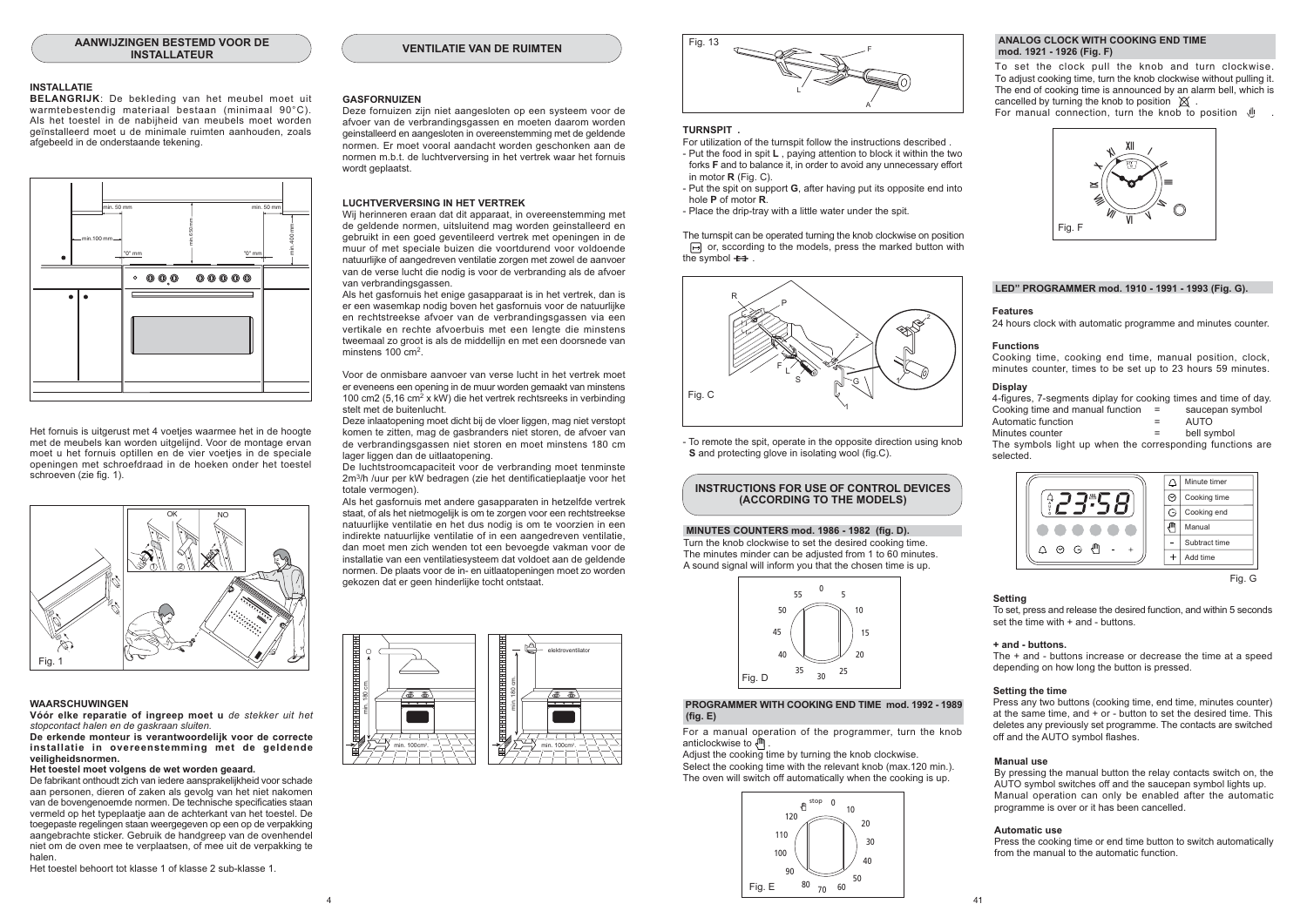#### Automatic electric ignition (mod. 1986)

#### The oven door must always be completely open, before the hurner innition

To ignite the burner press the knob and turn it anti-clockwise to the maximum position. Keep it pressed to start up the automatic janition of the burner.

In case there is no electric current, the burner can also be lighted using a match.

#### Burner with safety device

For burners fitted with safety device, it it necessary to keep on pressing the concerned knob for about 10 seconds after the ignition (fig.9). In this way the safety valve will be started up. If for any reason the burner flame goes out, repeat the procedure as described above.





Wait at least 15 minutes before introducing the food, in order to reach the desired temperature. Below you will find an indicative cooking table (TAB.C).

#### TAR C

| <b>FOOD</b>           | TEMP. °C | <b>FOOD</b>             | TEMP. °C |
|-----------------------|----------|-------------------------|----------|
| <b>MEAT</b>           |          | <b>PASTRY</b>           |          |
| <b>ROASTED PORK</b>   | 185-210  | <b>FRUIT CAKE</b>       | 220      |
| <b>ROASTED BEEF</b>   | 250      | <b>MARGHERITA CAKE</b>  | 190      |
| <b>ROASTED VEAL</b>   | 220      | <b>BRIOCHES</b>         | 175      |
| <b>ROASTED LAMB</b>   | 220      | <b>SCONES</b>           | 235      |
| <b>ROASTED HARE</b>   | 230      | <b>RING-SHAPED CAKE</b> | 190      |
| <b>ROASTED RABBIT</b> | 235      | PUFF-PASTE              | 200      |
| <b>ROASTED TURKEY</b> | 220      | <b>GRAPES CAKE</b>      | 200      |
| ROASTED GOOSE         | 235      | <b>STRUDEL</b>          | 180      |
| ROASTED DUCK          | 225      | SAVOIA BISCUIT          | 290      |
| ROASTED CHICKEN       | 235      | <b>APPLE FRITTER</b>    | 200      |
| <b>ROAST-BEEF</b>     | 200-225  | <b>PUDDING</b>          | 200      |
| <b>FISH</b>           | 200-225  | <b>TOAST</b>            | 250      |
|                       |          | <b>BREAD</b>            | 230      |
|                       |          |                         |          |

#### USE OF THE GAS GRILL

#### WARNING: Do not operate the ignition for more than 15 seconds. If the burner fails to ignite, leave the oven door open for at least 1 minute before pressing the knob again.

#### Electric ignition of grill burner

Turn the knob clockwise to the grill position [m] (Fig. 7), then press button \* to ignite the burner. In case there is no electric current, the burner can also be lighted using a match (fig. 10).

# Automatic electric ignition (mod. 1986)

The oven door must always be completely open, before the burner ignition.

In case there is no electric current the burner can also be lighted using a match (fig. 10).

# $\overline{\phantom{a}}$ <u> સ્ટેસ્ટ રિસ્ટર્ટ સ્ટેસ્ટ રિસ્ટર</u> Fig. 10

#### **Burner with safety device**

Repeat the above mentioned procedure, and press the oven knob at the same time. When the burner is on, keep the knob pressed for about 10 seconds (fig.9). In this way the safety valve will be started up. If for any reason the burner flame goes out, repeat the procedure as described above.

WARNING: The grill must be used with the door half-open (see  $f$ ia. A $)$ .

Fit the deflector S onto the centring pins N on the top of the oven opening. Then gently close the oven door against the deflector.

#### USE OF THE TURNSPIT

- For utilization of the turnspit follow the instructions described. - Thread the chicken or the cubes of meat for roasting on the spit L, ensuring that it is gripped safely between the two forks F and balancing it properly to avoid unnecessary strain on the trasmission  $\bf{R}$  (fig 11).
- Put the spit on the support G, after having introduced its opposite end in the socket  $P$  of the transmission  $R$  (fig. 11)
- Put the support G completely into the oven so that the bar I goes into the socket H of the turnspit motor M (fig 12). - Place the drip-tray with some water under the turnspit, on the lowest level
- Fit the deflector **S** onto the centring pins N on the top of the oven opening (fig.  $A$ )

The turnspit can be operated turning the knob clockwise on position  $\Box$  or, sccording to the models, press the marked button with the symbol  $\leftrightarrow$ 



when removing the spit, wear oven mitts, pull out support G and use the handgrip A operating in the contrary way (fig 13).



#### **GASAANSI UITINGEN**

Het wordt aanbevolen om te controleren of het gas is afgesteld op het beschikbare type gas. De aansluiting op het gasnet moet worden uitgevoerd volgens de geldende norm en in overeenstemming met de geldende normen die de plaatsing van een veiligheidskraan op het uiteinde van de netleiding voorschrijven. Na voltoojing van de werkzaamheden voor het aansluiten van het gas moet u de dichting van de verbindingen met water en zeep controleren. U mag deze controles nooit met een vlam uitvoeren. Het uiteinde van de aansluitpijp heeft een schroefdraad. De mogelijke aansluitingen zijn:

- met behulp van een stijve jizeren of koperen buis (zie fig. 2).
- met behulp van een flexibele buis van roestvrij staal met ononderbroken wand en mechanische aansluiting in overeenstemming met de normen (maximale lengte van de uitgerekte buis 2.000 mm).



Sommige modellen fornuizen kunnen worden aangepast voor een de gasaansluiting links of rechts. Om de gasinlaat te verplaatsen hoeft u slechts de sluitdop en de slangtuit te verwisselen. Als u hiermee klaar bent moet u controleren of er geen gaslekken zijn  $(zie fia. 2A).$ 



Fig. 2A

#### **ELEKTRISCHE AANSLUITING**

De aansluiting van het toestel op het elektriciteitsnet moet worden uitaevoerd door gespecialiseerd personeel dat op de boogte is van de geldende veiligheidsnormen.

#### Het toestel moet volgens de wet worden geaard. Alvorens de elektrische aansluiting tot stand te brengen moet u de efficiëntie van de aarding controleren.

Controleer of de afslagschakelaar en de elektrische installatie thuis geschikt zijn voor de belasting van het toestel. Indien een vast apparaat niet uitgerust is met een voedingskabel en stekker, dient de voedingsbron voorzien te worden van een stroomverbreker waarin de afstand tussen de contacten volledige

uitschakeling mogelijk maakt in overeenstemming met overspanningscategorie III. zoals vereist is in de installatievoorschriften. De geel/groende aardgeleider mag niet door de schakelaar worden onderbroken.

Belangrijk: de geleiders van de kabel hebben de volgende kleuren: - geel/groen = yoor de aarding " $\perp$ " (E)

- blauw = voor neutraal "N"

- bruin = voor de fase "I "

- De elektrische kabel mag niet in aanraking komen met delen met temperaturen van meer dan 50°C boven de omgevingstemperatuur.

- Bij gebruik van een stekker voor de aansluiting, moeten de op de voedingskabel te monteren stekker en het stopcontact waarin die zal worden gestoken van hetzelfde type zijn (in overeenstemming met de normen).

#### **VERVANGING VAN DE KABEL**

Bij beschadiging van de kabel moet u hem als volgt vervangen: - open de aansluitdoos zoals afgebeeld in de onderstaande figuur: - draaj schroef "A" die de kabel blokkeert, los:

- vervang de kabel met een andere, even lange, kabel en overeenkomstig de in de tabel beschreven karakteristieken:
- de "geel/groene" aardgeleider moet op klem "-" worden aangesloten en circa 10 mm langer zijn dan de stroomgeleiders: - de neutrale "blauwe" geleider moet op de klem met de letter "N"
- worden aangesloten:
- de stroomgeleider moet worden aangesloten op de klem met de letter "L".



| Soorten voedingskabel           |                 |                                |  |  |
|---------------------------------|-----------------|--------------------------------|--|--|
| Type toestel                    |                 | Enkelfasige voeding 230 V~     |  |  |
|                                 | Type kabel      | Doorsnede                      |  |  |
| Gaskookplaat + elektrische oven | Rubber H05 RR-F | $3 \times 1.5$ mm <sup>2</sup> |  |  |



#### Soorten voedingskabel Type toestel Enkelfasige voeding 230 V~ Type kabel Doorsnede Gaskookplaat + gas oven  $Ruhber$  H<sub>05</sub> RR-F 3 x 0.75 mm<sup>2</sup>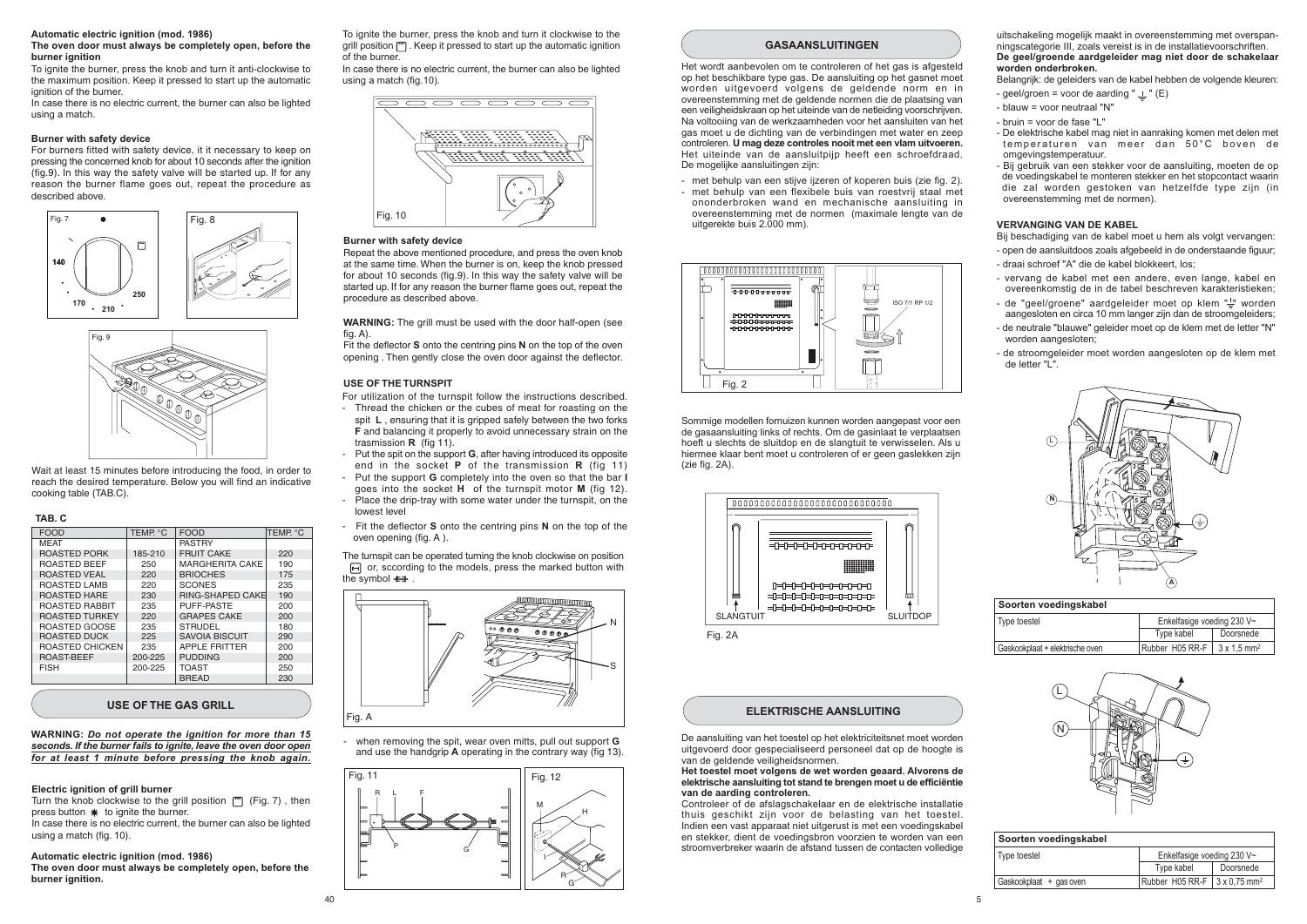#### ONDERHOUD VAN HET TOESTEL

#### **WAARSCHUWINGEN**

Vóór elke reparatie of ingreep moet u de stekker uit het stopcontact halen en de gaskraan sluiten.

De fabrikant onthoudt zich van jedere aansprakelijkheid voor schade aan personen, dieren of zaken als gevolg van het niet nakomen van de bovengenoemde normen.

De gebruikte ovenlamp is van een speciaal type dat bestendig is tegen hoge temperaturen. Om hem te vervangen moet u als volgt te werk gaan: demonteer het beschermende glas (A) en vervang de verbrande lamp met een vergelijkbaar type en plaats vervolgens het glas weer terug.



#### DEMONTAGE VAN DE KOOKPI AAT

Indien u vanwege reparaties of vervangingen bij de componenten in het toestel moet komen, moet u:

de roosters verwijderen, de branders en vlamverdelers verwijderen (zie fig. 3), de, aan de bovenkant van de kookplaat zichtbare schroeven

"V" losdraaien (zie fig. 4). De kookplaat demonteren door de 4 schroeven

"A" aan de achterkrant los te draaien (zie fig. 5). Vervolgens kunt dekookplaat optillen en bij de componenten aan de binnenkant komen





- Als u ook het bedieningspaneel wilt verwijderen hoeft u alleen maar de 4 schroeven B aan de binnenkant, waarmee het paneel aan de voorkant van de oven is bevestigd. los te draaien (Fig.6).



# $\Box$

#### Unner heating element

It is indicated for warming up pre-cooked food when placing the grid on the second shelf from the top, or for defrosting pastry placing the grid on the first shelf from the bottom. This function can be used between 60 and Max°C.

#### $\sqrt{2}$ Grill

It is indicated for grilling and gratinating traditional food. Turn the thermostat control knob to the 200°C position.

#### MULTIFUNCTIONAL OVEN

mod. 1926 - 1989 - 1991 - 1992 - 1993 - 1910

#### The oven is fitted with:

• a lower heating element:

· an upper heating element:

• a circular heating element surrounding the fan. N.B.: Always set the temperature on the thermostat knob before selecting any of the functions.

#### Oven thermostat knob

To obtain an oven temperature between 60°C and MAX°C, turn the knob clockwise.



#### Manette commutateur du fou

En tournant vers le sens des aiguilles d'une montre la manette du commutateur, selon le type de four, il est possible de sélectionner une des fonctions suivantes



#### Note:

All the functions mentioned above switch the oven internal light on. A warning light on the control panel will stay lit until the temperature is reached; after it will light up intermittently. Always use the oven with the oven door closed

#### Use of the oven

Note: ovens with separate thermostat and commutator. When the functions  $\sqrt{m}$   $\sqrt{m}$  are used place the thermostat knob between  $180 \div 200^{\circ}$ C as maximum temperature.

#### **ATTENTION:**

The temperature shown on the control panel corresponds to the temperature in the oven centre only when the functions selected are  $\Box$  or  $\Box$ 

# 國

When you turn the control knob to this position, the light will be on for all the following operations.

## $\mathbb{R}$

#### Defrosting with fan

The air at ambient temperature is distributed inside the oven for defrosting food very quickly and without proteins adulterations.

# $\Box$

#### **Natural convection**

Both the lower and upper heating elements operate together. This is the traditional cooking, very good for roasting joints, ideal for biscuits, baked apples and crisping food. You obtain very good results when cooking on a shelf adjusting the temperature between 60 and MAX°C.

# $\circledR$

#### Fan oven

Both the fan and the circular heating element operate together. The hot air adjustable between 60 and MAX°C is evenly distributed inside the oven. This is ideal for cooking several types of food (meat, fish) at the same time without affecting taste and smell. It is indicated for delicate pastries.

# $\sqrt{2}$

#### **Medium arill**

It is indicated for grilling and gratinating small quantities of traditional food

The thermostat knob must be placed on the maximum position.

# $\sqrt{2}$

厦

#### **Total grill** It is indicated for grilling and gratinating traditional food. Turn the thermostat control knob to the 200°C position.

#### Fan assisted total grill

The air which is heated by the grill heating element is circulated by the fan which distributes the heat on the food The fan assisted grill replaces perfectly the turnspit. You can obtain very good results also with large quantities of poultry, sausage. red meat Turn the thermostat control knob to the 200°C position

#### 国

#### Air forced lower heating element

The air which is heated by the lower heating element is circulated by the fan which distributes the heat on the food This function can be used to sterilize food. This function can be used between 60 and MAX°C.

#### GAS OVEN (mod. 1921 - 1986).

#### WARNING: Do not operate the janition for more than 15 seconds. If the burner fails to ignite, leave the oven door open for at least 1 minute before pressing the knob again.

#### Electric ignition of oven burner (mod. 1921)

Turn the knob anti-clockwise to the maximum position (Fig. 7). then press button  $*$  to ignite the burner. In case there is no electric current, the burner can also be lighted using a match (fig. 8).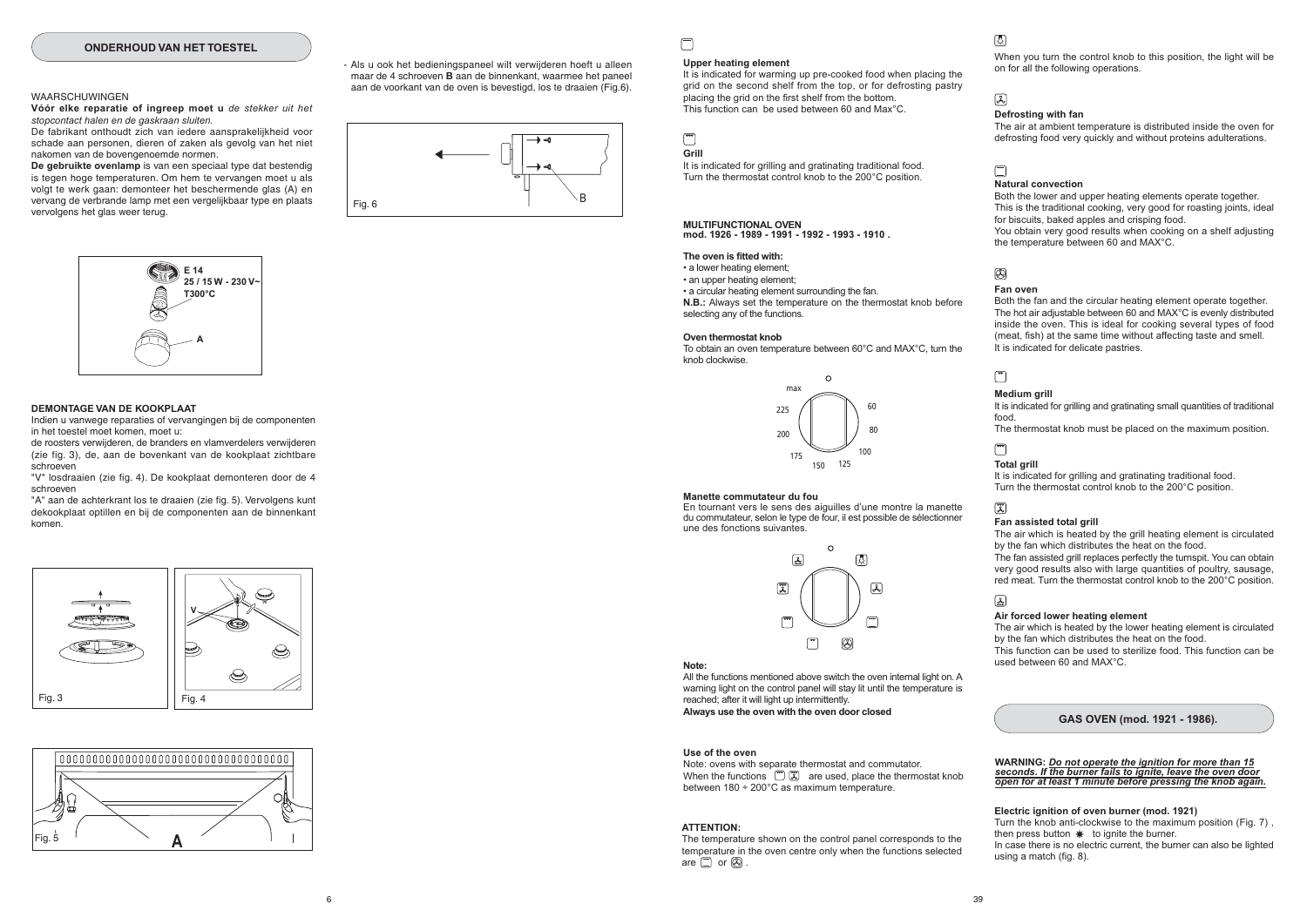#### USE OF THE ELECTRIC OVEN

The first time the oven is used, it may give off acrid smells, caused by the first heating of isolating panels glue surrounding the oven (it is necessary to heat up the oven at the maximum temperature for about 30-40 minutes with closed door). It is something normal, and in case it will occur, wait for the smoke

to stop before introducing the food into the oven. The oven is fitted with: a rod shelf for cooking food contained in oven dishes or placed directly on the rod shelf itself, a drip-tray

for cooking sweets, biscuits, pizzas, etc., or for collecting juices and fats from food cooked directly on the rod shelf. Note: The following tables give the main points for cooking some of the most important dishes. The cooking times recommended in these tables are approximate. After a few tries, we are sure that

you will be able to adjust the times to get the results you want.

#### Conventional cooking table

| Dish              | Temp. °C. | <b>Minutes</b> |
|-------------------|-----------|----------------|
| Fish              | 180-240   | acc. to size   |
| Meat              |           |                |
| Roast ox          | 250       | 30 per kg.     |
| Roast yeal        | 200-220   | 30 per kg.     |
| Chicken           | 200-240   | 50 about       |
| Duck and goose    | 220       | acc. to weight |
| Leg of mutton     | 250       | 30 per kg.     |
| Roast pork        | 250       | 60 per kg.     |
| Soufflets         | 200       | 60 per kg.     |
| Sweets (pastries) |           |                |
| Tea-cake          | 160       | 50-60          |
| Sponge finger     | 160       | $30 - 50$      |
| Shortcrust pastry | 200       | 15             |
| Puff pastry       | 250       | 15             |
| Fruit flan        | 200-220   | 30             |
| Meringues         | 100       | 60             |
| Quiches, etc.     | 220       | 30             |
| 4 quarters        | 120-140   | 60             |
| <b>Buns</b>       | 160-180   | 45             |

#### Fan oven cooking table

| <b>Dish</b>              | Temp. °C. | <b>Minutes</b> | Weight kg. |
|--------------------------|-----------|----------------|------------|
| <b>Firs courses</b>      |           |                |            |
| Lasagne                  | 200-220   | $20 - 25$      | 0.5        |
| Oven pasta               | 200-220   | 25-30          | 0.5        |
| Creole rice              | 200-230   | $20 - 25$      | 0.5        |
| Pizza                    | 210-230   | 30-45          | 0,5        |
| <b>Meat</b>              |           |                |            |
| Roast yeal               | 160-180   | 65-90          | $1 - 1, 2$ |
| Roast pork               | 160-170   | 70-100         | $1 - 1, 2$ |
| Roast ox                 | 170-190   | $40 - 60$      | $1 - 1.2$  |
| Roast beef joint         | 170-180   | 65-90          | $1 - 1.2$  |
| Roast fillet beef (rare) | 180-190   | 40-45          | $1 - 1, 5$ |
| Roast lamb               | 140-160   | 100-130        | 1.5        |
| Roast chicken            | 180       | 70-90          | $1 - 1, 2$ |
| Roast duck               | 170-180   | 100-160        | $1,5-2$    |
| Roast goose              | 160-180   | 120-160        | $3 - 3.5$  |
| Roast turkey             | 160-170   | 160-240        | 5 approx.  |
| Roast rabbit             | 160-170   | 80-100         | 2 approx.  |
| Roast hare               | 170-180   | $30 - 50$      | 2 approx.  |
| Fish                     | 160-180   | acc. to weight |            |
| <b>Sweets (pastries)</b> |           |                |            |
| Fruit flan               | 180-200   | $40 - 50$      |            |
| Plain sandwich cake      | 160-180   | 35-45          |            |
| Sponge sandwich cake     | 200-220   | $40 - 45$      |            |
| Sponge cake              | 200-230   | 25-35          |            |
| Currant cake             | 230-250   | $30 - 40$      |            |
| <b>Buns</b>              | 170-180   | 40-60          |            |
| Strûdel                  | 160       | 25-35          |            |
| Cream slices             | 180-200   | 20-30          |            |
| Apple fritters           | 180-200   | 18-25          |            |
| Sponge finger pudding    | 170-180   | $30 - 40$      |            |
| Sponge finder biscuits   | 150-180   | 50-60          |            |
| Toasted sandwiches       | 230-250   | 7              |            |
| Bread                    | 200-220   | 40             |            |

#### NATURAL CONVECTION OVENS (mod.1982) The oven is fitted with:

• a lower heating element: · an upper heating element:

N.B.: Always set the temperature on the thermostat knob before selecting any of the functions.

#### Oven thermostat knob

To obtain an oven temperature between 60°C and MAX°C turn the knob clockwise



#### Oven commutator knob

Depending on the type of oven, it is possible to select one of the following functions turning the commutator knob clockwise



#### Note:

All the functions mentioned above switch the oven internal light on. A warning light on the control panel will stay lit until the temperature is reached; after it will light up intermittently. Always use the oven with the oven door closed.

#### Use of the oven

Note: ovens with separate thermostat and commutator. When the function  $\vec{r}$  is used, place the thermostat knob between  $180 \div 200^{\circ}$ C as maximum temperature.

#### 圆

When you turn the control knob to this position, the light will be on for all the following operations.

# $\Box$

#### **Natural convection**

Both the lower and upper heating elements operate together. This is the traditional cooking, very good for roasting joints, ideal for biscuits, baked apples and crisping food You obtain very good results when cooking on a shelf adjusting the temperature between 60 and Max°C.

# $\Box$

#### Lower heating element

This function is particularly indicated for cooking from the bottom, warming up food or sterilizing glass jars. It is also indicated for food requiring long and slow cookings, i.e. casserole

This function can be used between 60and May°C

#### Geachte klant

IN GEVAL VAN BRAND:

brandende of kokendhete olie.

van het toestel te houden.

**LADE ONDER** 

LET OP:

branders.

toestel

hiit

Uw nieuwe fornuis is geïnstalleerd en U kunt uiteraard niet wachten om het uit te proberen.

Alvorens echter tot ingebruikneming over te gaan, verzoeken wij U dit boekwerkje zorgvuldig door te lezen (het bevat alle praktische aanwijzingen en aanbevelingen die U in staat zullen stellen Uw apparaat beter te kennen en er zo veel mogelijk plezier van te beleven) en de installatie door een erkend installateur uit te laten voeren.

**ALGEMENE TIPS EN WAARSCHUWINGEN** 

- Alvorens het toestel in gebruik te nemen moet u niet vergeten

om de plastic afschermingen van sommige onderdelen

(bedieningspaneel, roestvrijstalen delen enz..), te verwijderen.

- Wij raden u dringend aan om, als u het toestel niet gebruikt de

· In geval van brand, moet u de hoofdkraan van het gas sluiten

. Bewaar geen brandbare producten of spuitbussen in de buurt

van het toestel en spuit nooit in de buurt van de aangestoken

VOOR DE VEILIGHEID VAN UW KINDEREN EN UZELF

· Plaats geen voor kinderen aantrekkelijke voorwerpen op het

• Houd kinderen uit de buurt van het toestel; houd er rekening

mee dat sommige onderdelen van het toestel of de gebruikte

pannen heel heet en gevaarlijk worden, zowel tijdens het gebruik

als gedurende de voor de afkoeling na het doven noodzakelijke

· Let goed op de handvatten van de pannen, draai ze zo dat

· Draag geen wijde kleding en dergelijke als de branders zijn

**WAARSCHUWINGEN MET BETREKKING TOT DE OVEN:** 

Bij gebruik van de oven of de grill worden de bereikbare delen

zeer heet, het verdient aanbeveling om kinderen uit de buurt

- Let goed op als u in de buurt van de scharnieren van de ovendeur

- Sta niet toe dat kinderen op de ovendeur zitten of ermee spelen.

Plaats nooit ontvlambaar materiaal of plastic gerei in de

Tijdens het gebruik mag het glazen deksel niet met de pannen in aanraking komen en na het gebruik mag het pas worden gesloten

VOOR DE FORNUIZEN MET EEN GLAZEN DEKSEL

bezig bent, u kunt zich er gemakkelijk aan verwonden.

aangestoken: brandend textiel kan ernstige wonden veroorzaken.

kinderen de pannen niet kunnen omgooien.

- Kook geen voedsel op de bodem van de oven.

Gebruik de ovendeur niet als kruk.

bordenwarmer (onder de ovenruimte).

als de branders of plaatjes zijn afgekoeld.

en de elektrische verbinding verbreken; gooi nooit water op

elektrische verbinding te verbreken en de gaskraan te sluiten.

- Gebruik het toestel niet voor het opwarmen van de ruimte.

#### **GEBRUIK VAN DE KOOKPLAAT**

#### **GEBRUIK VAN DE GASBRANDERS**

Op de lijst vindt u bij elke knop de volgende symbolen afgebeeld:

- kraantie gesloten - Geen vlam
- Grote vlam maximumopening
- Kleine vlam minimumopening

De minimumstand bevindt zich op het eind van de draaiing linksom van de knop. Alle functiestanden moeten worden gekozen uit de standen tussen het maximum en het minimum nooit tussen het maximum en de gesloten stand.

Om een brander te ontsteken moet u de knop ervan indrukken en linksom draaien tot in de maximumstand; tegelijkertijd moet u de knop voor de elektrische ontsteking op het bedieningspaneel dat herkenbaar is aan het symbool  $\ast$  of  $\ast$  ), indrukken. Als de elektrische stroom ontbreekt kan de brander ook met een lucifer worden ontstoken

#### AUTOMATISCHE ELEKTRISCHE ONTSTEKING (afhankelijk van modellen)

Om een brander te ontsteken moet u de knop ervan indrukken en linksom draaien tot in de maximumstand. Als u de knop ingedrukt houdt zal de automatische ontsteking van de brander worden ingeschakeld

Als de elektrische stroom ontbreekt, kan de brander ook met een lucifer worden aangestoken.

## TOESTELLEN MET THERMOKOPPEL BEVEILIGING

(afhankelijk van modellen)

Om de branders te ontsteken moet u de bovenstaand beschreven handelingen uitvoeren. In dit geval echter moet u de knoppen, na ze in de openingsstand te hebben gezet, circa 10 seconden lang ingedrukt houden.

Indien, om een willekeurige reden de vlam van de brander uit mocht gaan, zal de thermokoppel beveiliging automatisch ingrijpen en de passage van het gas naar de betrokken brander onderbreken.

#### **ENERGIEBESPARING**

· De doorsnede van de bodem van de pan moet geschikt zijn voor de diameter van de brander. De vlam van de brander mag nooit voorbij de pandiameter reiken.

•Gebruik pannen met een platte bodem.

· Gebruik, indien mogelijk een deksel. Dit maakt het mogelijk om lagere standen te gebruiken

· Kook groente, aardappelen, enz., met weinig water om de kooktijden te beperken.



| <b>Brander</b> | diameter<br>minimale | diameter<br>maximale |
|----------------|----------------------|----------------------|
| <b>Sterk</b>   | 180 mm.              | 220 mm.              |
| Normaal        | 120 mm.              | 200 mm.              |
| Suddor         | 80 mm.               | 160 mm.              |
| Wok            | $220$ mm             | 260 mm.              |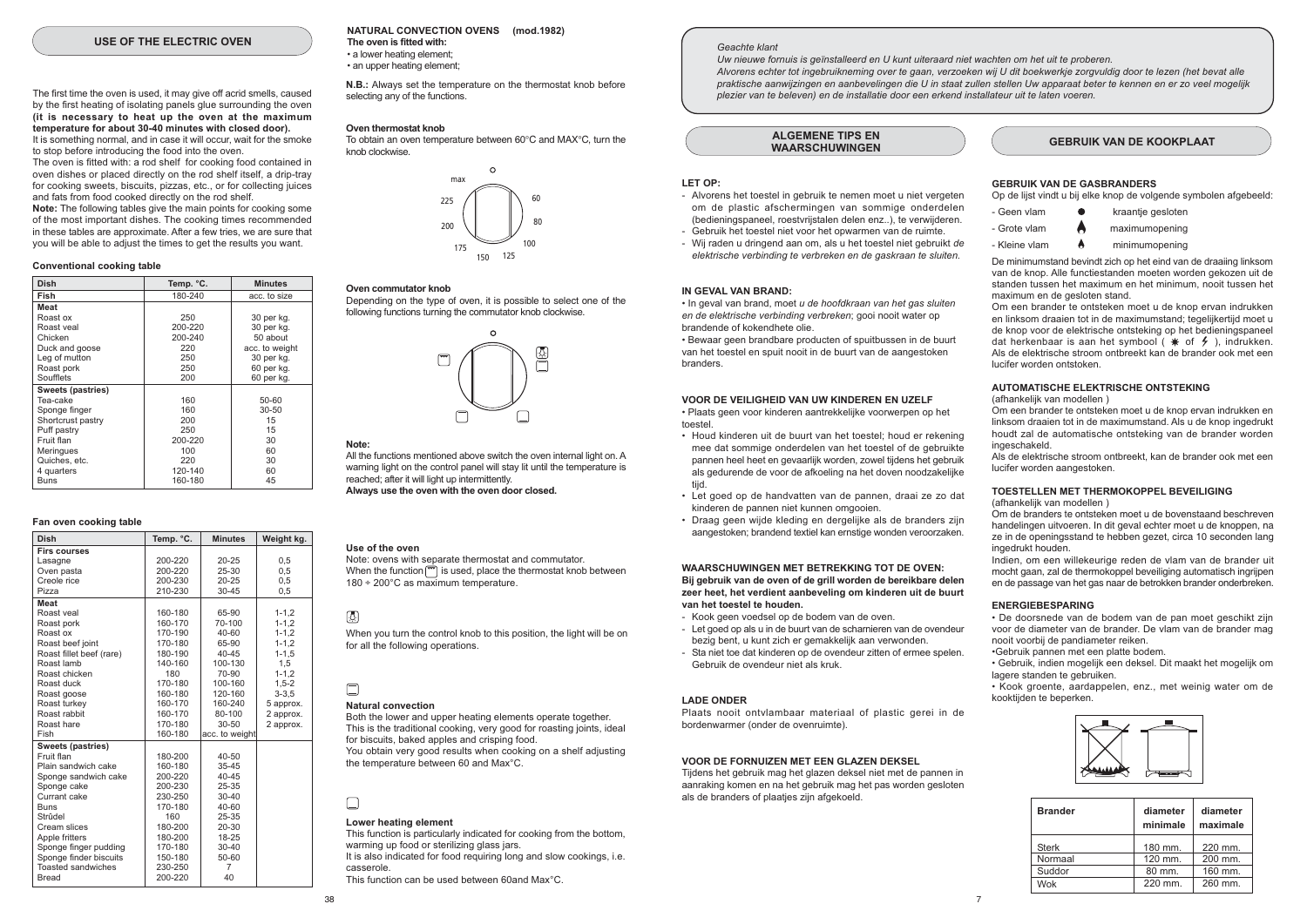#### **GEBRUIK VAN DE ELEKTRISCHE OVEN**

Bij de eerste ontsteking van de oven kan zich een scherpe lucht verspreiden, als gevolg van de eerste verwarming van de lijm van de isolatiepanelen die de ovenruimte omringen (het verdient aanbeveling om hem bij een gesloten deur 30-40 minuten lang op de maximumtemperatuur op te warmen). Dit is een absoluut normaal fenomeen en, als dit zich mocht voordoen, moet u wachten tot de rook verdwijnt alvorens er etenswaren in te zatten

De oven is gewoonlijk uitgerust met: een rooster om rechtstreeks voedsel on te koken of om ovenschalen met voedsel on te zetten een druippan voor gebak, koekies, of om de sappen en vetten van het rechtstreeks op het rooster geplaatste voedsel in op te vangen

Opmerking: In de onderstaande tabellen vindt u de belangrijkste aanwiizingen voor het klaarmaken van enkele van de meest gangbare gerechten De in de tabel aanbevolen baktijden dienen uitsluitend ter indicatie. Al na een paar keer proberen zult u de noodzakelijke wijzigingen kunnen aanbrengen om de gewenste resultaten te bereiken.

#### Kooktabel traditioneel systeem

| Gerecht        | Temp. °C. | <b>Minuten</b>  |
|----------------|-----------|-----------------|
| Vis            | 180-240   | sec. afmetingen |
| Vlees          |           |                 |
| Ossengebraad   | 250       | 30 per kg.      |
| Kalfsgebraad   | 200-220   | 60 per kg.      |
| Kip            | 200-240   | 50 circa        |
| Eend of gans   | 220       | sec. gewicht    |
| Schapenbout    | 250       | 30 per kg.      |
| Varkensgebraad | 250       | 60 per kg.      |
| Soufflés       | 200       | 60 per kg.      |
| Gebak (banket) |           |                 |
| Lange vingers  | 160       | $30 - 50$       |
| Zandtaartdeeg  | 200       | 15              |
| Bladerdeeg     | 250       | 15              |
| Vruchtentaart  | 200-220   | 30              |
| Schuimpjes     | 100       | 60              |
| Soufflé        | 220       | 30              |
| 4 Quarts       | 120-140   | 60              |
| Croissants     | 160-180   | 45              |
|                |           |                 |

#### Kooktabel met warme lucht

| Gerecht              | Temp. °C. | <b>Minuten</b> | Gewicht kg. |
|----------------------|-----------|----------------|-------------|
| Voorgerechten        |           |                |             |
| Lasagne uit de oven  | 200-220   | $20 - 25$      | 0,5         |
| Pasta uit de oven    | 200-220   | 25-30          | 0.5         |
| Creoolse rijst       | 200-230   | $20 - 25$      | 0.5         |
| Pizza                | 210-230   | $30 - 45$      | 0,5         |
| Vlees                |           |                |             |
| Kalfsgebraad         | 160-180   | 65-90          | $1 - 1, 2$  |
| Varkensgebraad       | 160-170   | 70-100         | $1 - 1, 2$  |
| Ossengebraad         | 170-190   | $40 - 60$      | $1 - 1.2$   |
| Rundergebraad        | 170-180   | 65-90          | $1 - 1, 2$  |
| Rosbief              | 180-190   | $40 - 45$      | $1 - 1, 5$  |
| Lamsgebraad          | 140-160   | 100-130        | 1,5         |
| Gebraden kip         | 180       | 70-90          | $1 - 1.2$   |
| Gebraden eend        | 170-180   | 100-160        | $1,5-2$     |
| Gebraden gans        | 160-180   | 120-160        | $3 - 3.5$   |
| Gebraden kalkoen     | 160-170   | 160-240        | 5 ca.       |
| Gebraden koniin      | 160-170   | 80-100         | $2$ ca.     |
| Gebraden haas        | 170-180   | $30 - 50$      | 2 са.       |
| Vis                  | 160-180   | sec. gewicht   |             |
| Gebak (banket)       |           |                |             |
| Vruchtentaart        | 180-200   | $40 - 50$      |             |
| Tulband              | 160-180   | $35 - 45$      |             |
| Bisquitdeeg          | 200-220   | $40 - 45$      |             |
| Cake                 | 200-230   | 25-35          |             |
| Druivenfocaccia      | 230-250   | $30 - 40$      |             |
| Croissants           | 170-180   | 40-60          |             |
| Strüdel              | 160       | 25-35          |             |
| Zoet bladerdeeggebak | 180-200   | $20 - 30$      |             |
| Appelflappen         | 180-200   | 18-25          |             |
| Langevingerpudding   | 170-180   | $30 - 40$      |             |
| Lange vingers        | 150-180   | 50-60          |             |
| <b>Toasts</b>        | 230-250   | $\overline{7}$ |             |
| <b>Brood</b>         | 200-220   | 40             |             |

## NATUURLIJKE CONVECTIE-OVENS (mod.1982)

de oven is uitgerust met: · een onder element : · een boven element :

N.B.: Voordat u een functie instelt moet u eerst met de thermostaatknop de gewenste temperatuur hebben ingesteld

#### Thermostaatknop oven

Als u deze knop rechtsom draait kunt u een oventemperatuur instellen van 60°C tot MAX°C.



#### Oven-functiekeuzeknon

Als u de knop van de schakelaar rechtsom draait kunt u één van de onderstaand vermelde functies selecteren.



#### Opmerking:

Voor alle onderstaand beschreven handelingen zal de ovenverlichting worden ingeschakeld.

Op het bedieningspaneel zal een controlelampje blijven branden tot de gewenste temperatuur is bereikt, om vervolgens met onderbrekingen te gaan branden.

Tijdens het gebruik moet de oven deur altijd gesloten zijn.

#### Gebruik van de oven

Opmerking: ovens met gescheiden thermostaat en functiekeuzeknop. Bij gebruik van de [m] functie, moet u de thermostaatknop tussen de 180 + 200 $\overline{C}$  als maximum temperatuur zetten.

#### 國

Als de bedieningsknop in deze stand is gedraaid, zal het lampje gedurende alle volgende handelingen blijven branden.

## Natuurlijke convectie

In deze stand zullen de weerstanden onder en boven functioneren. Dit is de traditionele kookwiize, bij uitstek geschikt voor het braden van schapenbouten, wild, ideaal voor koekies, ovenappels en om het voedsel heel krokant te krijgen. Goede resultaten worden verkregen bij het bakken op een plaat met een regeling van de temperatuur vanaf 60°C tot MAX°C.

# Onderste verwarmingselement

Deze functie is vooral geschikt voor het bereiden vanaf het begin. het opwarmen van voedsel en het steriliseren van glazen potten. De functie is ook geschikt voor voedsel dat lang en langzaam moet garen, zoals ovenschotels.

Deze functie kan gebruikt worden tussen 60 en MAX °C.

#### Dear client

**ATTENTION:** 

in stainless steel, etc.)

IN CASE OF FIRE:

oil in any case.

the appliance.

adiacent burners.

WARNING - OVEN-

from the appliance.

there is hurt danger.

**WARMING CABINET** 

down

harms

- Do not use the appliance as a space heater.

the current and to close the gas general tap.

#### Your new cooker has been installed and you will certainly be keen to try it out.

Before using your cooker for the first time, we would ask you to carefully read through the manual (it contains a lot of information and recommendations which will help you become more familiar with your appliance and to make better use of it) and to have your appliance installed by an authorised technician.

#### **RECCOMANDATIONS AND PRECAUTIONS**

- Before using the appliance, do not forget to remove the plastic

- When the appliance is not in use, we recommend to disconnect

. In case of fire, close *immediately the main valve of the gas* pipe line, disconnect current and never pour water on firing

. Do not store flammable products or aerosol containers near the

burners, and do not vaporize them near lighted burners.

FOR YOUR SAFETY AND THE ONE OF YOUR CHILDREN.

. Do not store items that are attractive to children above or near

• Keep children well away from the appliance: do not forget that some parts of the appliance or of the pans become very hot and

dangerous during use, and also for all the time necessary to cool

. In order to avoid any unintentional fall down, pan handles, should

. When cooking, do not use clothes with large flaving and

When the oven or the grill are in use, accessible parts can

become very hot; it is necessary to keep children well away

- In case of careless use, in proximity of the oven door hinges,

- Do not let children sit down or play with the oven door. Do not

You must not place inflammable materials or plastic utensils in the

While using the appliancemake sure that the glass lid does not

touch any pan. After use never close the glass lid while the burners

use the drop down door as a stool to reach above cabinets.

- Never cook food on the lower wall of the oven.

warming cabinet (placed below the oven).

or the electric hotplates are still hot

FOR APPLIANCES WHIT GLASS COVER LID

flammable sleeves; in case of firing you can suffer very serious

be turned to the back of the cooker, not out to the room or over

films protecting some parts of the appliance (facia-panel, parts

#### **WORK-TOP USE**

#### **USING GAS BURNERS**

The following symbols are on the control panel next to each knob:

- Black circle gas off
- Large flame maximum setting
- Small flame minimum setting

The minimum position is at the end of the anti-clockwise rotation of the knob. All operation positions must be chosen between the positions of max. and min., never choose them between max. and  $\overline{f}$ 

#### ELECTRIC IGNITION (according to the models)

To turn on a burner, press the knob corresponding to the selected burner and turn it anticlockwise to the max position: simultaneously pressing the electric ignition button on the control panel marked with symbol  $(*$  or  $*$ ).

In case there is no electric current, the burner can also be lighted using a match

#### AUTOMATIC ELECTRIC IGNITION (according to the models)

To turn on a burner, press the knob corresponding to the selected burner and turn it anticlockwise to the max position. Keeping the knob pressed, the electric automatic ignition of the burner will be started un

In case there is no electric current, the burner can also be lighted using a match

#### APPLIANCES WITH SAFETY VALVE (according to the models)

Follow the same procedure described above to ignite the burners. In this case, however, once you have turned the knob to the open setting, hold it pressed in for 10 seconds.

If for any reason the burner flame goes out, the safety valve automatically shuts off the gas supply to the burner in question.

#### **ENERGY SAVING TIPS**

• The diameter of the pan bottom should be the same as that of the burner. The burner flame must never come out from the pans diameter

- . Use flat-bottomed pans only.
- . Whenever possible, keep a lid on the pan while cooking. You will not need as much heat

• Cook vegetables, potatoes, etc. with as little water as possible to reduce cooking times.



| <b>BURNERS</b>      | <b>PANS</b> |          |  |
|---------------------|-------------|----------|--|
|                     | Ø min.      | $Ø$ max  |  |
| <b>RAPIDE</b>       | 180 mm      | $220$ mm |  |
| <b>SEMIRAPIDE</b>   | 120 mm      | $200$ mn |  |
| <b>AUXILIARY</b>    | 80 mm       | 160 mn   |  |
| <b>TRIPLE CROWN</b> | 220 mm      | 260 mn   |  |
|                     |             |          |  |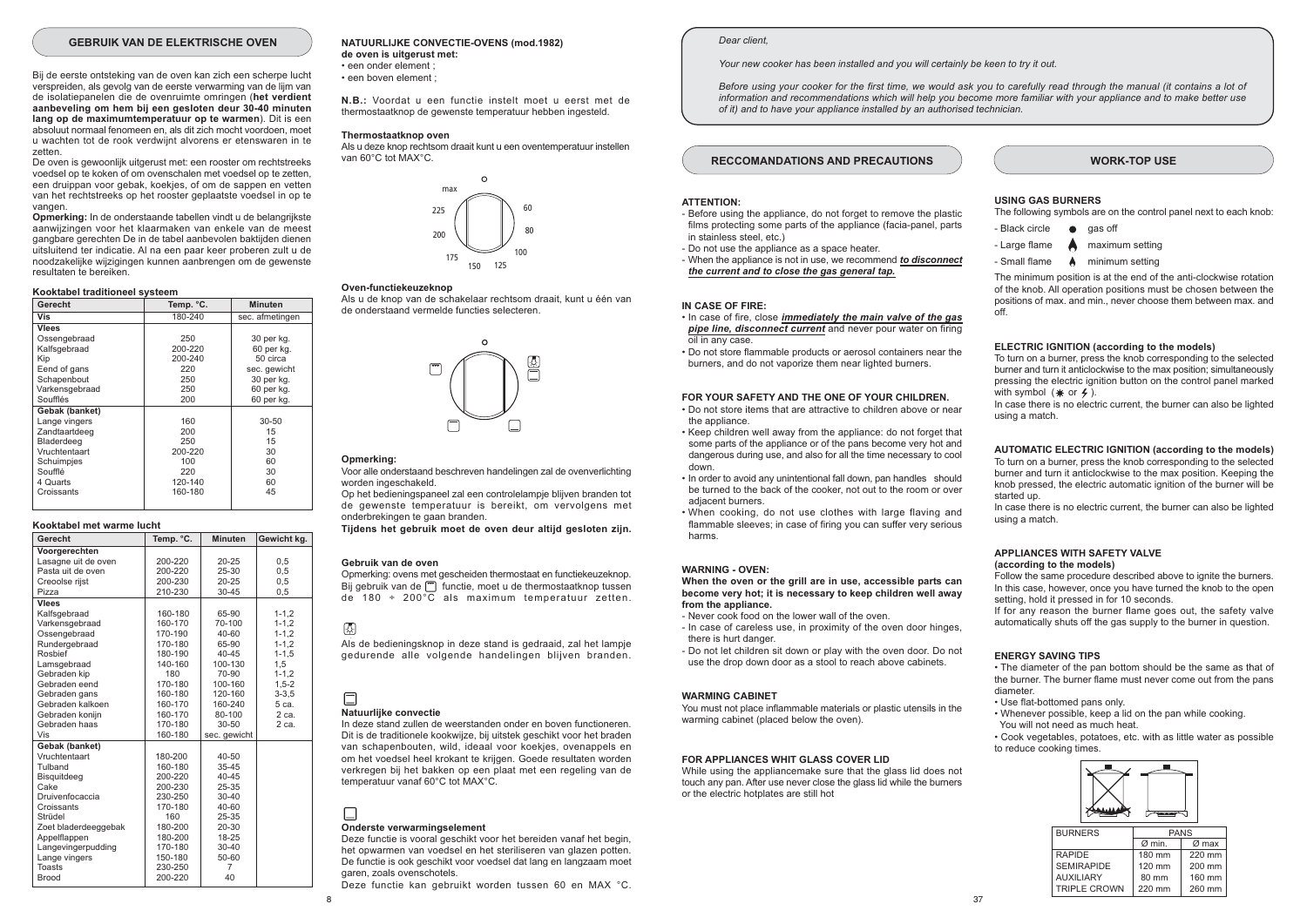#### **WARNINGS**

Isolate the cooker from the electricity supply before attempting to replace the oven lamp

The oven lamp used is of a special type withstanding high temperatures. To replace it, act as follows: disassemble the protecting glass (A) and replace the burnt lamp with one of the same type. Reassemble the protecting glass.



#### DISASSEMBLE OF WORK-TOP

In case it is necessary to repair or replace the inside components. act as follows: remove the glass lid from its position slipping off it unwards

Remove the grids, remove burners and flame-spreaders (see fig. 3), unscrew the visible screws "V" placed on the work-top (see fig. 4). Disassemble the work-top by unscrewing the 4 rear screws " $A$ " (see fig.  $5$ ).





- To disassemble the control panel unscrew the 4 internal screws (B) fixing the control panel to the oven face (fig 6).



#### **Bovenste verwarmingselement**

Deze functie is geschikt voor het opwarmen van voorbereid voedsel wanneer het rooster op de tweede richel van boven wordt geplaatst. De functie is geschikt voor het ontdooien van gebak wanneer het rooster op de eerste richel van onder wordt geplaatst. Deze functie kan gebruikt worden tussen 60 en MAX °C.

┌─┐

 $\Box$ 

#### Inschakeling volledige grill

In deze stand wordt de weerstand van de grill met infrarode stralen ingeschakeld. Deze functie dient voor het roosteren of gratineren van traditionele gerechten. De thermostaat moet tussen de 180÷200°C worden gezet.

#### **MULTIFUNCTIE-OVEN**

mod. 1926 - 1989 - 1991 - 1992 - 1993 - 1910. de oven is uitgerust met: · een onder element : · een boven element : . een ronde weerstand om de ventilator heen N.B.: Voordat u een functie instelt moet u eerst met de thermostaatknon

de gewenste temperatuur hebben ingesteld.

#### Thermostaatknop oven

Als u deze knop rechtsom draait kunt u een oventemperatuur instellen van 60°C tot MAX°C.



#### Oven-functiekeuzeknop

Als u de knop van de schakelaar rechtsom draait, kunt u één van de onderstaand vermelde functies selecteren.



Onmerking: Voor alle onderstaand beschreven handelingen zal de ovenverlichting worden ingeschakeld.

Op het bedieningspaneel zal een controlelampje blijven branden tot de gewenste temperatuur is bereikt, om vervolgens met onderbrekingen

te gaan branden

Tijdens het gebruik moet de oven deur altijd gesloten zijn.

#### Gebruik van de oven

Opmerking: ovens met gescheiden thermostaat en functiekeuzeknop. Bij gebruik van de [ [ ] [ ] functies, moet u de thermostaatknop tussen de 180 ÷ 200 $\overline{C}$  als maximum temperatuur zetten.

#### LET OP:

De op het bedieningspaneel vermelde temperatuur zal uitsluitend met de in het midden van de oven gehandhaafde temperatuur overeenstemmen als de geselecteerde functies  $\Box$  of  $\Box$  zijn.

#### 网

Als de bedieningsknop in deze stand is gedraaid, zal het lampie gedurende alle volgende handelingen blijven branden.

# $\sqrt{2}$

#### Ontdooien met de ventilator

In deze stand kunt u de lucht bij de omgevingstemperatuur om het diepvriesvoedsel laten circuleren om het te laten ontdooien zonder wijziging of alteratie van het proteïnegehalte.

## Natuurlijke convectie

In deze stand zullen de weerstanden onder en boven functioneren. Dit is de traditionele kookwijze, bij uitstek geschikt voor het braden van schapenbouten, wild, ideaal voor koekies, ovenappels en om het voedsel heel krokant te krijgen. Goede resultaten worden verkregen bij het bakken op een plaat met een regeling van de temperatuur vanaf 60°C tot MAX°C.

# 医

Geventileerde oven

In deze stand zullen de ventilator en de ronde weerstand functioneren. De tussen de 60°C en MAX°C regelbare warme lucht wordt gelijkmatig over de verschillende niveaus verspreid. Deze functie is ideaal voor het gelijktijdig bereiden van verschillende soorten voedsel (vlees, vis) zonder menging van smaken en luchten. Delicate kookwijze, geschikt voor cake, bisquitdeeg bladerdeeg enz...

## $\sqrt{2}$

#### Inschakeling halve grill

In deze stand wordt de weerstand van de halve grill met infrarode stralen ingeschakeld. Deze functie dient voor het roosteren of gratineren van kleine traditionele gerechten.

#### Inschakeling volledige grill

In deze stand wordt de weerstand van de grill met infrarode stralen ingeschakeld. Deze functie dient voor het roosteren of gratineren van traditionele gerechten.De thermostaat moet tussen de 180÷200°C worden gezet.

## 厦

国

 $\mathbf{q}$ 

 $\Box$ 

#### Volledige geventileerde grill

De, door de grillweerstand verwarmde lucht wordt door de ventilator aangezogen om over het voedsel te verspreiden. De geventileerde grill is een uitstekende vervanging van het braadspit en een garantie voor goede resultaten met kip, worsties en rood vlees. ook in grote hoeveelheden. De thermostaat moet tussen de 180÷200°C worden gezet.

#### Geventileerde weerstand onder

De, door de weerstand onder verwarmde lucht, wordt door de ventilator aangezogen om over het voedsel te verspreiden. Deze functie is ook geschikt voor het steriliseren van voedsel en kan worden gebruikt tussen de 60 en MAX°C.

#### GEBRUIK VAN DE GASOVEN (model 1921 - 1986).

LET OP: de inschakelknop niet langer dan 15 seconden vasthouden.

Als de brander van de oven niet aangaat, de ovendeur tenminste 1 minuut open laten staan voordat u de knop opnieuw indrukt.

#### ELEKTRISCHE INSCHAKELING (mod. 1921)

Om de brander van de oven in te schakelen, de knop indrukken en tegen de klok in op de maximumstand draaien (fig7): tegelijkertijd on de elektrische inschakelknop on het naneel (aangegeven met het symbool \*) drukken. Als er geen elektrische stroom is, kan de brander ook worden

aangestoken met een lucifer (fig.8).

 $36$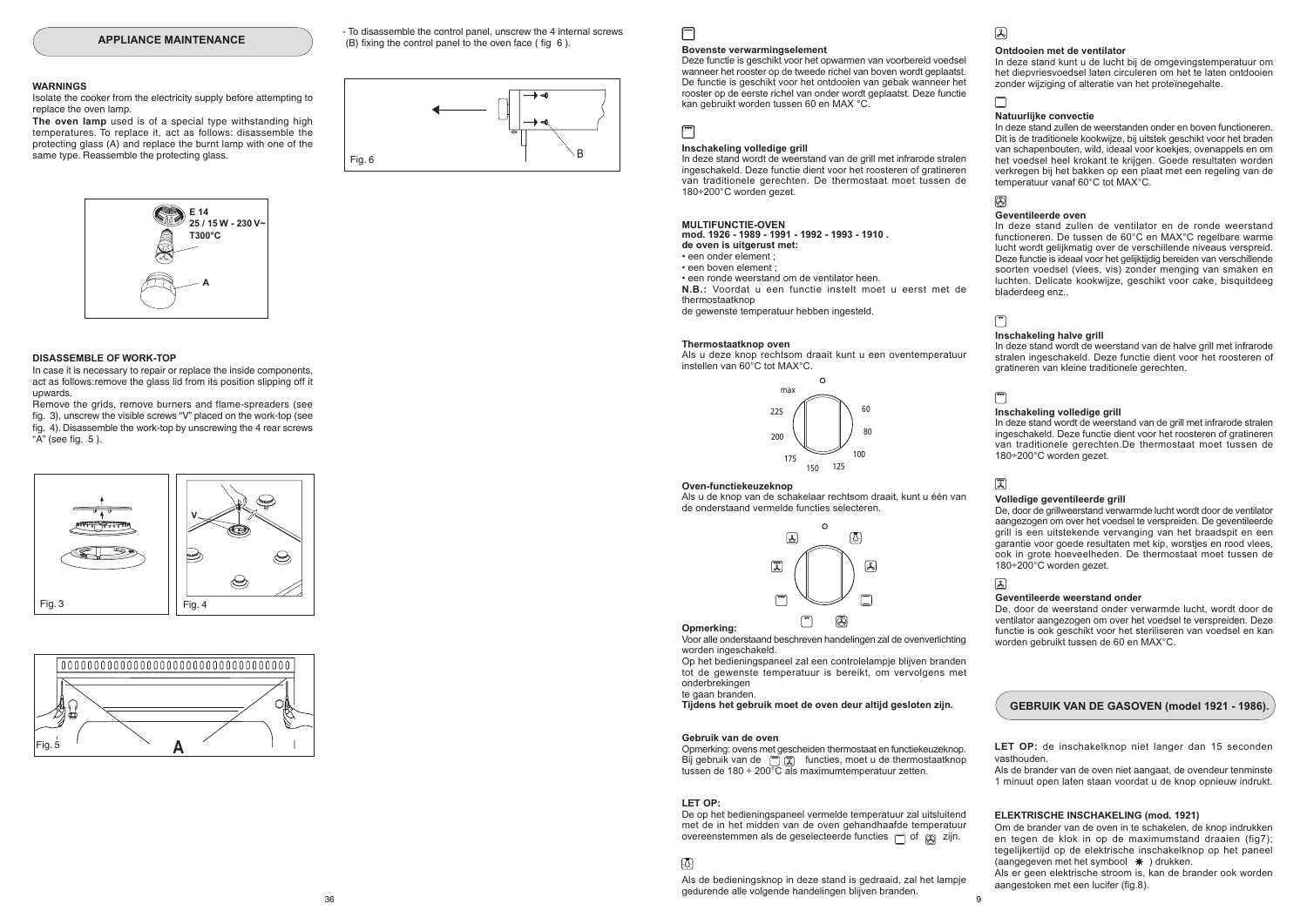#### **AUTOMATISCHE ELEKTRISCHE ONTSTEKING (mod. 1986)** Bij het ontsteken van de brander moet de deur van de oven altiid eerst volledig worden geopend.

Om een brander te ontsteken moet u de knop indrukken en linksom draaien tot in de maximumstand (afb.7). Als u de knop ingedrukt houdt zal de automatische ontsteking van de brander in werking treden

........<br>Bij een stroomstoring kan de brander ook met een lucifer worden aangestoken (afb.8).

#### BRANDER MET VEILIGHEIDSTHERMOKOPPEL

Bij branders die voorzien zijn van een veiligheidsthermokoppel, moet u de knop na inschakeling van de brander nog ongeveer 10 seconden vast blijven houden (fig.9), zodat de veiligheidsklep in werking treedt. Als de vlam dooft nadat u de knop heeft losgelaten, bovenbeschreven handelingen herhalen.





#### Gebruik van de oven

De oven voor gebruik voorverwarmen op de gewenste temperatuur. Nadat de gewenste temperatuur bereikt is, de gerechten in de oven zetten en de baktemperatuur controleren. Zet de oven 5 minuten voor het verstrijken van de bereidingstijd uit om de restwarmte te gebruiken. Hieronder volgt een lijst met indicatieve bereidingstijden van verschillende gerechten (tabel C).

## TAB. C

| <b>GERECHT</b>      | TEMP. °C | <b>GERECHT</b>              | ∣ТЕМР. °С |
|---------------------|----------|-----------------------------|-----------|
| <b>VLEES</b>        |          | <b>GEBAK</b>                |           |
| VARKENSGEBRAAD      | 185-210  | <b>FRUITTAART</b>           | 220       |
| <b>RUNDGEBRAAD</b>  | 250      | CAKE                        | 190       |
| OSSEGEBRAAD         | 240      | <b>BRIOCHES</b>             | 175       |
| <b>KALFSGEBRAAD</b> | 220      | <b>BISCUITDEEG</b>          | 235       |
| <b>LAMSGEBRAAD</b>  | 220      | <b>KOEKJES</b>              | 190       |
| ROAST-BEEF          | 230      | <b>ZOFT BLADERDEEGGEBAK</b> | 200       |
| <b>HAAS</b>         | 235      | <b>ROZIJNENGEBAK</b>        | 200       |
| <b>KONIJN</b>       | 220      | <b>STRUDEL</b>              | 180       |
| <b>KALKOEN</b>      | 235      | <b>LANGE VINGERS</b>        | 290       |
| <b>GANS</b>         | 225      | <b>APPELFLAPPEN</b>         | 200       |
| <b>EEND</b>         | 235      | PUDDING VAN LANGE VINGERS   | 200       |
| <b>KIP</b>          | 200-225  | <b>TOAST</b>                | 250       |
| VIS                 | 200-225  | <b>BROOD</b>                | 230       |

#### **GEBRUIK VAN DE GASGRILL**

**LET OP:** de inschakelknop niet langer dan 15 seconden vasthouden

nas.<br>Als de brander van de oven niet aangaat, de ovendeur tenminste 1 minuut open laten staan voordat u de knop opnieuw indrukt.

#### **Elektrische inschakeling**

Om de grillbrander in te schakelen, de knop indrukken en tegen de klok in op de stand ['''] (Fig. 7) zetten; tegelijkertijd op de elektrische inschakelknop op het paneel (aangegeven met het symbool  $\divideontimes$  ) drukken.

Als er geen elektrische stroom is, kan de brander ook worden aangestoken met een lucifer (fig. 10).

#### Automatische elektrische ontsteking (mod. 1986) Bij het ontsteken van de brander moet de deur van de oven altiid eerst volledig worden geopend.

Om de brander te ontsteken moet u de knop indrukken en rechtsom draaien tot in de stand van de grill  $\Box$  . Als u de knop ingedrukt houdt zal de automatische ontsteking van de brander worden ingeschakeld.

Bij een stroomstoring kunnen de branders ook met een luciter worden aangestoken



#### BRANDER MET VEILIGHEIDSTHERMOKOPPEL

Bij branders die voorzien zijn van een veiligheidsthermokoppel moet u de knop na inschakeling van de brander nog ongeveer 10 seconden vast blijven houden (fig.9), zodat de veiligheidsklep in werking treedt. Als de vlam dooft nadat u de knop heeft losgelaten, bovenbeschreven handelingen herhalen

and the state of the material state of the state of the state of the state of the state of the state of the state of the Plaats de knoppenbescherming S en laat de deur halfopen  $(zie fia, A).$ 

#### **LET OP**

De grill moet worden gebruikt met half geopende deur . Plaats de knoppenbescherming **S** en laat de deur halfopen  $(zie fia, A)$ .

#### **Braadspit**

- Voor het gebruik van het draaispit, als volgt te werk gaan: - Steek de kip of het te roosteren gedeelte op het spit **L** en zet het stevig en goed uitgebalanceerd vast tussen de twee vorkjes **F**, om een onnodige overbelasting van de reductor **R** (fig. 11) te vermijden
- Plaats het spit op support **G**, na het andere uiteinde ervan in het gat **P** van het motortje **R** (fig. 11) te hebben gestoken.
- Plaats support **G** volledig in de oven, om de spies **I** in het gat **H** van motor **M** van het braadspit te laten vallen (Fig. 12).

Draai voo<u>r d</u>e werking van het draaispit aan de knop met het - Zet de druippan met een beetje water erin onder het spit.

symbool  $\boxdot$  of schakel, afhankelijk van het model, de knop met het symbool <del>-E=</del>+ in.



- Om het spit te verwijderen moet u andersom te werk gaan en knop **A** en een handschoen van isolerende wol gebruiken



#### **GAS CONNECTION**

We recommend to check wether the appliance has been foreseen for the kind of gas distributed.

The appliance must be connected to the gas piping in a workmanlike way and in conformity with the regulations in force which lay down the installation of a safety valve at the end of the piping. For butane and propane a pressure reducer conforming to the

standards in force may perform this task. The seal gaskets must be in accordance with rules. Once the gas appliance has been connected, check the connection seal by means of soapy water. Never use a flame to make this

**.1.** 

The end of the attachment is threaded.

- The possible connections are:
- by rigid pipe in iron or copper
- by flexible tube in stainless steel with continuing wall, with mechanical connection in accordance with rules. The tube must be directly connected to the manifold elbow (see Fig.2).



Certain types of cookers can be set for sypply both on the right or lefthand side. In this case it is sufficient to reverse the position of the cad nipple reducer. At the end make sure than there is no leakage of gas



#### **ELECTRICAL CONNECTION**

Connection of the appliance to the power mains should be done by a licensed electrician familiar with local safety regulations.

#### This appliance must be earthed by law. Before connecting the appliance to the electrical supply, check that the earth system in your house is working correctly.

Check that unit voltage and power, marked on the rating plate applied on the appliance, are correct for the supply.

If an fixed appliance is not equipped with supply cable and plug, the power supply must be fitted with a disconnect switch in which the distance between contacts permits total disconnection in accordance with overvoltage category III, as required by installation regulations. **Be sure that the earth wire green/yellow is not** interrupted by the switch.

Important: The wires in the mains lead are so coloured:

- green/yellow = earth "  $\mathop{\rule[1pt]{.5pt}{.1pt}}$  "  $\overline{\phantom{a}}$  blue
	- noutral "N"

The wire coloured green/yellow must be connected to the terminal in the plug which is marked with letter 'E' or by the earth symbol  $\div$  or coloured green or green/yellow. The wire coloured blue must be connected to the terminal which is marked with letter 'N' or coloured black. The wire coloured brown must be connected to the terminal which is marked with letter 'L' or coloured red. The supply cable must not come into contact with any component the temperature of which exceeds the ambient temperature by 50°C. If a plug is used for connection, the plug to be connected to the supply cable and the socket to which it is connected must be of the same type (conforming to the standards). Easy access to the plug or the switch is ensured once the appliance is installed. Ensure that there is sufficient cable allowed for any subsequent removal of the unit. I**f the plug is non-rewireable, pay attention to the following points: t**he plug must never be cut by the supply cord. There is shock hazard when this plug is inserted in a socket-outlet elsewhere in the house. Never use the plug without the fuse cover fitted. Referring to the pertinent spare parts, apply to the appliance's supplier.

#### REPLACEMENT OF THE CABLE

In case the cable is damaged, replace it in accordance with the following instructions:

- open the box of the supply board as described on the picture helow<sup>.</sup>
- unscrew screw "A" fixing the cable;
- replace the cable with one of the same lenght and in accordance with the features described on the table; switch the appliance off, and close the gas tap
- the 'green-yellow" earth wire must be connected to the terminal "  $\frac{1}{\leftarrow}$  " and it must be about 10 mm longer thean the live wires;
- the "blue" neutral wire must be connected to the terminal marked with letter "N":
- the live wire must be connected to the terminal marked with letter  $"$ "



| Applance type         | Supply single-phase 230 V~ |                                |  |  |
|-----------------------|----------------------------|--------------------------------|--|--|
|                       | Type of cable              | section                        |  |  |
| All gas + elett. oven | Rubber H05 RR-F            | $3 \times 1.5$ mm <sup>2</sup> |  |  |



| Applance type      | Supply single-phase 230 V~ |                                 |  |  |
|--------------------|----------------------------|---------------------------------|--|--|
|                    | Type of cable              | section                         |  |  |
| All gas + gas oven | Rubber H05 RR-F            |                                 |  |  |
|                    |                            | $3 \times 0.75$ mm <sup>2</sup> |  |  |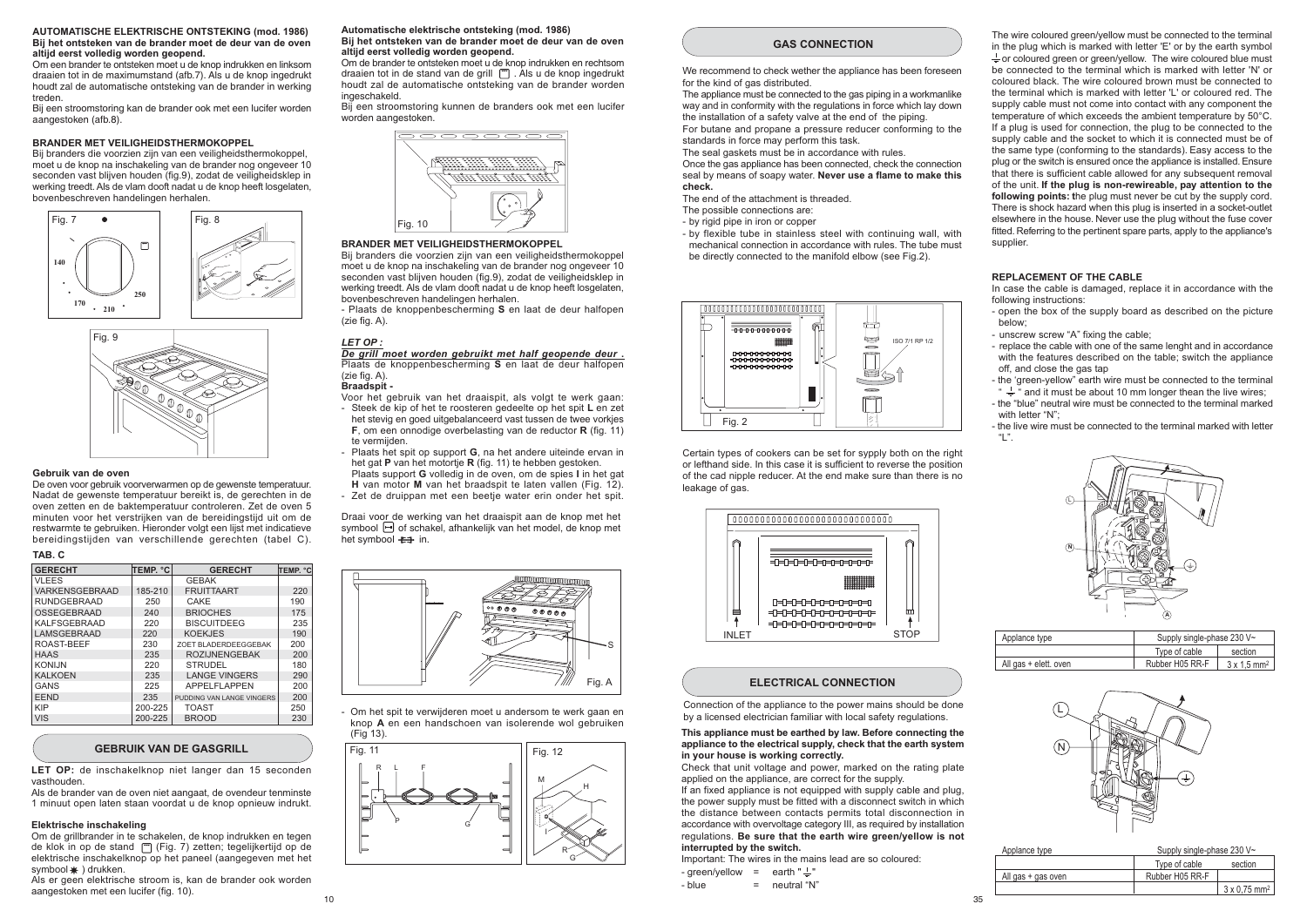**ROOMS VENTILATION** 

#### **INSTALLATION**

**IMPORTANT:** The coating of the furniture must be able to withstand high temperatures (min. 90°C).

If the appliance is to be installed near units, leave the minimum gaps specified in the table below.



The cooker is fitted with 4 leas for an eventual alignment in height with the furniture. To assemble them, it is necessary to raise the cooker and to screw the four legs into the suitable threadings placed on the corners on the bottom of the appliance (fig 1).



#### **WARNINGS**

The technical data are indicated on the data nameplate placed on the rear of the appliance.

The adjustment conditions are stated on the label applied on the packaging and on the appliance.

Do not use the oven door handle to move the appliance, such as to remove it from the packaging.

The appliance is in class 1 or class 2 subclass 1



Remember that this appliance can be installed and work in wellventilated rooms only, according to the standards in force, such as to allow, with openings on the external walls or with special ducts, a correct natural or forced ventilation ensuring permanently and sufficiently both the entry of the air needed for correct combustion and the removal of spent air.

In particular when there is only this gas appliance in the room. there must be a hood over the appliance to ensure the natural and direct removal of spent air, with a vertical straight duct of length equal to at least twice the diameter and a minimum section of at least  $100 \text{ cm}^2$ 

For the indispensable entry of fresh air into the room there must be a similar 100 cm<sup>2</sup> opening directly to the outside, situated at a height near floor level so that it is not blocked either inside or outside the wall and so as not to cause disturbances to correct burners combustion and to the regular removal of spent air and with a difference of height with respect to the outlet opening of at least 180 cm.

Remember that the quantity of air necessary for combustion must never be less than 2m<sup>3</sup>/h for each kW of power (see total power in kW on the appliance data plate).

In all other cases, i.e. when there are other gas appliances in the same room, or when natural direct ventilation is not possible and natural indirect or forced ventilation must be installed, contact a qualified specialist who will install and make the ventilation system. scrupulously observing the regulations contained in the standards in force

The openings must be so positioned that there are no draughts of air which cannot be tolerated by the occupants Moreover to eliminate combustion products, it is forbidden to use

flues already used by other appliances.



#### Braadspit -

- Steek de kip of het te roosteren gedeelte op het spit L en zet het stevig en goed uitgebalanceerd vast tussen de twee vorkies  $F$ . om een onnodige overbelasting van de motortie  $R$  (fig.  $C$ ) te vermijden
- Plaats het spit op support G, na het andere uiteinde ervan in het gat P van het motortie R (fig. C) te hebben gestoken.
- Zet de druinnan met een beetje water erin onder het snit

Draai voor de werking van het draaispit aan de knop met het symbool [ of schakel, afhankelijk van het model, de knop met het symbool ++ in.



Om het spit te verwijderen moet u andersom te werk gaan en knop S en een handschoen van isolerende wol gebruiken (Fig.C).

#### AANWIJZINGEN VOOR HET GEBRUIK VAN DE **CONTROLEVOORZIENINGEN** (AFHANKELIJK VAN DE MODELLEN)

#### KOOKWEKKER mod. 1986 - 1982 (fig. D)

Om de gewenste kooktijd in te stellen moet u de knop rechtsom draaien. De kookwekker kan worden ingesteld van 1 tot 60 min. Na het verstrijken van de ingestelde tijd zal een geluidssignaal het eind van de kooktiid aangeven.



#### PROGRAMMERING EINDE KOOKTIJD mod. 1992 - 1989 (fig. E).

Voor een manueel gebruik moet u de knop linksom draaien en op stand ill zetten: om de duur van de kooktijd in te stellen. moet u hem daarentegen rechtsom draaien en met de daarvoor bestemde knop een kooktiid toekennen (max.120 min.).

Op het einde van de kooktijd wordt de oven automatisch uitgeschakeld



#### ANALOGE KLOK MET BEREIDINGSTIJD mod. 1921 - 1926  $(Fia, F).$

Om de klok in te stellen trekt u de knop uit en draait u deze in de richting van de klok.

Om de bereidingstijd in te stellen draait u de knop in de richting van de klok zonder de knop uit te trekken

Aan het einde van de bereidingstijd gaat de alarmbel af; die kunt u uitzetten door de knop in de stand  $\breve{\otimes}$  te zetten. Voor handmatige bediening zet u de knop op Jll .



#### "LED" KLOK mod. 1910 - 1991 - 1993 (fig. G)

#### **Specificaties**

24 Uur klok met automatisch programma en kookwekker.

#### **Euncties**

Duur kooktiid, einde kooktiid, manuele stand, klok, kookwekker Tijden instelbaar tot 23 uur en 59 minuten.

#### Weergave

Fluorescerende display met 4 cilers van 7 segmenten voor de afbeelding van de juiste tijd en de kooktijden. Duur van de kooktijd of manuele werking = pansymbool Automatische werking  $=$  AUTÓ Kookwekker, = kloksymbool Afhankelijk van de ingestelde functie zal het bijbehorende symbool onlichten



#### Programmering

Voor de programmering moet u de gewenste functietoets ingedrukt houden en moet u binnen 5 seconden nadat u hem heeft losgelaten, beginnen met het instellen van de tijd met de toetsen + en -.

#### $Toate + an$ .

Als u de toetsen + en - indrukt zal de tijd toe- of afnemen met een snelheid die zal toenemen naarmate u de toets langer ingedrukt houdt.

#### Instellen van de juiste tijd

Als u gelijktijdig twee willekeurige toetsen (duur kooktijd, einde kooktijd, kookwekker) en de toets + of - indrukt kunt u de gewenste tijd instellen. Deze handeling zal de eventueel eerder ingestelde programma's wissen, de contacten uitschakelen en het symbool AUTO doen gaan knipperen.

#### **Manueel gebruik**

Bij het indrukken van de manuele toets, worden de contacten van het relais ingeschakeld, gaat het AUTO symbool uit en gaat het pansymbool branden. De manuele werking is alleen mogelijk op het eind van de automatische programmering of na het wissen ervan.

#### Automatische werking

Bij het indrukken van de duur of einde kooktijd toets, wordt de programmering automatisch overgeschakeld van de manuele naar de automatische werking.

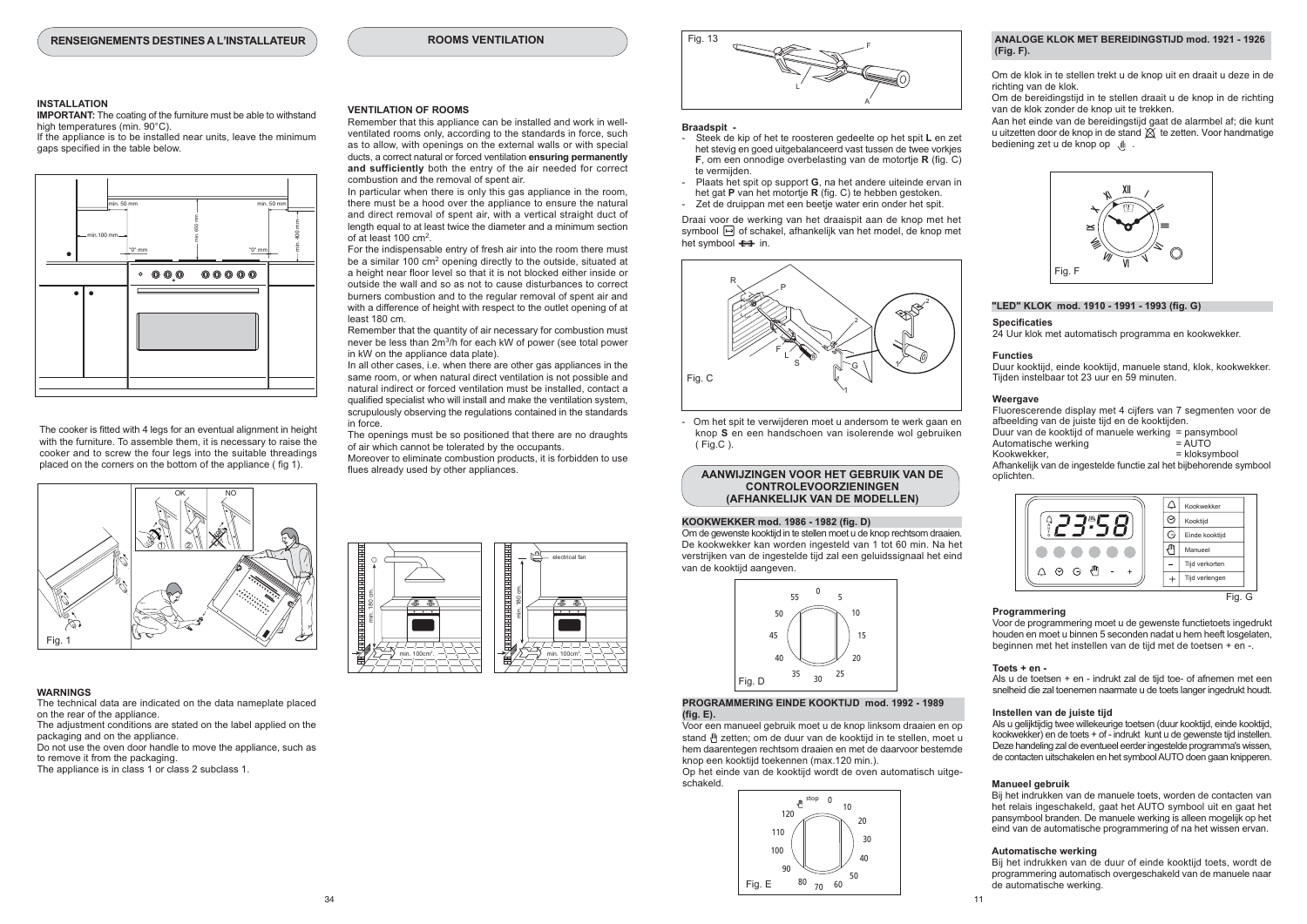#### Halfautomatische werking met duur van de kooktiid

Druk de duur kooktijd toets in en stel de gewenste tijd in met toets + of -. Het AUTO symbool zal ononderbroken gaan branden. evenals dat van de duur van de kooktijd. Het relais wordt onmiddellijk ingeschakeld. Als het tijdstip van het einde van de kooktijd overeenstemt met de juiste tijd, worden het relais en het symbool van de duur van de kooktiid uitgeschakeld, gaat het geluidssignaal af en begint het AUTO symbool te knipperen.

#### Halfautomatische werking met einde kooktiid

Druk de einde kooktijd toets in. Op de display zal de juiste tijd worden weergegeven. Selecteer het gewenste tijdstip voor het einde van de kooktiid met toets +. De symbolen AUTO en duur kooktiid zullen ononderbroken gaan branden. De contacten van het relais worden ingeschakeld. Als het tijdstip van het eind van de kooktijd overeenstemt met de juiste tijd, worden het relais en het symbool van de duur van de kooktiid uitgeschakeld. Op het moment dat de tiid is verstreken zal het AUTO symbool gaan knipperen, gaat het geluidssignaal af en zullen zowel het duur kooktijd symbool als het relais uitgaan.

#### Automatische werking met duur en einde kooktiid

Druk de duur kooktijd toets in en selecteer de gewenste duur met de toets + of -. De symbolen AUTO en duur kooktijd zullen ononderbroken gaan branden. Het relais wordt ingeschakeld. Druk de einde kooktijd toets in. Op de display verschijnt het dichtstbijzijnde tijdstip voor het einde van de kooktijd. Selecteer het gewenste tijdstip voor het einde van de kooktijd met toets +. Het relais en het symbool van de duur van de kooktijd worden uitgeschakeld. Het symbool gaat weer branden als de juiste tijd overeenstemt met de begintijd van het koken. Na het verstrijken van de kooktijd zal het AUTO symbool gaan knipperen. Het geluidssignaal gaat af en zowel het duur kooktijd symbool als het relais zullen uitgaan.

#### Kookwekker

Druk de kookwekker toets in en selecteer de gewenste kooktijd  $m$ et toets + of -

Tijdens de werking van de kookwekker zal het kloksymbool branden. Na het verstrijken van de ingestelde tijd gaat het geluidssignaal af en het kloksymbool uit.

#### Geluidssignaal

Het geluidssignaal gaat af na het verstrijken van een programmering of de kookwekkerfunctie en heeft een duur van 15 minuten. Om het eerder te onderbreken, zult u één willekeurige functietoets moeten indrukken

#### Begin programma en controle

Het programma zal circa 4 seconden na de instelling beginnen. Het ingestelde programma kan op ieder moment worden gecontroleerd door het indrukken van de bijbehorende knop

#### Programmeringsfout

Er zal een programmeringsfout optreden als de op de klok afgebeelde tijd zich tussen het begin en het eind van de kooktijd bevindt. U kunt de instellingsfout corrigeren door de duur of het einde van de kooktijd te veranderen. Bij een instellingsfout zijn de relais uitgeschakeld.

#### Een programma annuleren

U kunt een programma annuleren door de duur kooktiid toets en vervolgens toets - in te drukken tot op de display 00 00 verschijnt. Een ingesteld programma zal na voltooiing automatisch worden verwijderd.

#### SCHOONMAKEN EN ONDERHOUD

Sluit, alvorens met het schoonmaken te beginnen, de hoofdkraan van de gasleiding en haal de stekker uit het stopcontact of onderbreek de netspanning met behulp van de hoofdschakelaar van het elektriciteitsnet.

#### Maak de oppervlakken van het toestel niet schoon als ze nog warm ziin.

#### **GEËMAILLEERDE OPPERVLAKKEN**

Maak ze schoon met een met water en zeep bevochtigde spons. Vetvlekken kunnen gemakkelijk worden verwijderd met warm water of een specifiek, voor het reinigen van email bestemd middel, verkrijgbaar in de handel. Vermijd het gebruik van schuurmiddelen. Laat geen zure of alkalische substanties (citroensap, azijn, zout, enz.) op het email achter. Roestvrijstalen toestellen moeten met speciale detergenten voor roestvrijstalen oppervlakken worden schoongemaakt. Deze detergenten moeten met een zachte doek worden aangebracht.

#### **ROOSTERS EN BRANDERS**

Om de branders van de kookplaat schoon te maken moet u.ze uit hun zetel verwijderen door ze naar boven te trekken en ze ongeveer tien minuten lang in een oplossing van warm water onder toevoeging van een niet schurend reinigingsmiddel laten staan. Na het schoonmaken moet u de branders zorgvuldig afdrogen.

Controleer altijd of geen van de branderopeningen verstopt is. Wij bevelen aan om deze handeling tenminste éénmaal per week uit te voeren en jedere keer als dit noodzakelijk mocht blijken Zorg ervoor dat u de branders weer op de juiste wijze terugplaatst.



#### Ovendeur verwijderen

Grondige reiniging van de oven wordt eenvoudiger als u de deur verwijdert, dit doet u op de volgende manier: Zet de deur helemaal open en duw hem voorzichtig naar beneden

(figuur 14/B) zodat de haken "A" van het scharnier in de opening "B" vallen (figuur 14/C). Trek met beide handen de deur naar u toe totdat hij loskomt

 $(fionur 14/D)$ 

Om de deur terug te plaatsen de bovenstaande procedure in omgekeerde volgorde herhalen (figuur 14/E).



#### **OVEN**

Maak de geëmailleerde delen ervan schoon met een met water en zeep bevochtigde spons. Vetvlekken kunnen gemakkelijk worden verwijderd met warm water of een specifiek voor het reinigen van email bestemd middel, verkrijgbaar in de handel Vermiid het gebruik van schuurmiddelen.

# **GB**

#### **ENVIRONMENT PROTECTION**

#### Packing disposal €

Sort packing into different materials (cardboard, polystyrene etc.) and dispose of them in accordance with local waste disposal laws

This household appliance has been designed for cooking and it must therefore be used for this purpose only.

This appliance complies with the following European Directives: - 2006/95/EEC regarding "I ow Voltage"

- 2004/108/EEC regarding "Electromagnetic Disturbances". - 2009/142/EEC regarding "Gas appliances"
- 89/109/EEC regarding "Materials in contact with food"

The appliance must not be used be people (including children) with limited physical, sensory or mental abilities, or without experience or expertise, unless they have received instructions for using it from those responsible for their safety. Young children should be supervised to ensure they not play with the appliance.





#### Mod. 1921 - 1986

| (ind of gas  mbar  Nozzle |    |      | <b>Burners</b> | Pos. | Power Watt | Consum. |
|---------------------------|----|------|----------------|------|------------|---------|
| <b>NATURAL</b>            |    | 1.21 | Rapide         | Α    | 3.00       | 333 l/h |
| G 25                      | 25 | 0.94 | Semi rapide    | B-C  | 1.75       | 194 l/h |
|                           |    | 0.72 | Auxiliarv      | D    | 1.00       | 111 l/h |
|                           |    | 1.42 | Triple crown   | E    | 3.60       | 400 l/h |
|                           |    | 1.60 | Oven           |      | 4.30       | 478 l/h |
|                           |    | 1.50 | Grill          |      | 3,80       | 422 l/h |

#### Mod. 1926 - 1982 - 1989 - 1991 - 1992 - 1993 - 1910

| Kind of gas  mbar  Nozzle |    |      | <b>Burners</b> | Pos.  | Power Watt | Consum. |
|---------------------------|----|------|----------------|-------|------------|---------|
| <b>NATURAL</b>            |    | 1.21 | Rapide         | Α     | 3.00       | 333 l/h |
| G 25                      | 25 | 0.94 | Semi rapide    | B-C-F | 1.75       | 194 l/h |
|                           |    | 0.72 | Auxiliarv      | D     | 1.00       | 111 I/h |
|                           |    | 1.42 | Triple crown   | E     | 3.60       | 400 l/h |
|                           |    |      |                |       |            |         |

#### Mod 1926 - 1989 - 1991 - 1992 - 1993

| <b>MULTIFUNCTIONAL OVEN</b>                        |                  |
|----------------------------------------------------|------------------|
|                                                    | <b>WATT</b>      |
| lower heating<br>element                           | 1000             |
| upper heating<br>element                           | 1700             |
| Grill                                              | $1000 +$<br>1800 |
| circular heating<br>element surrounding<br>the fan | 2500             |

| Mod. 1982. |
|------------|
|            |

| <b>NATURAL CONVECTION</b><br><b>OVENS</b> |                  |  |  |  |
|-------------------------------------------|------------------|--|--|--|
|                                           | <b>WATT</b>      |  |  |  |
| lower heating<br>element                  | 1000             |  |  |  |
| upper heating<br>element                  | 1700             |  |  |  |
| Grill                                     | $1000 +$<br>1800 |  |  |  |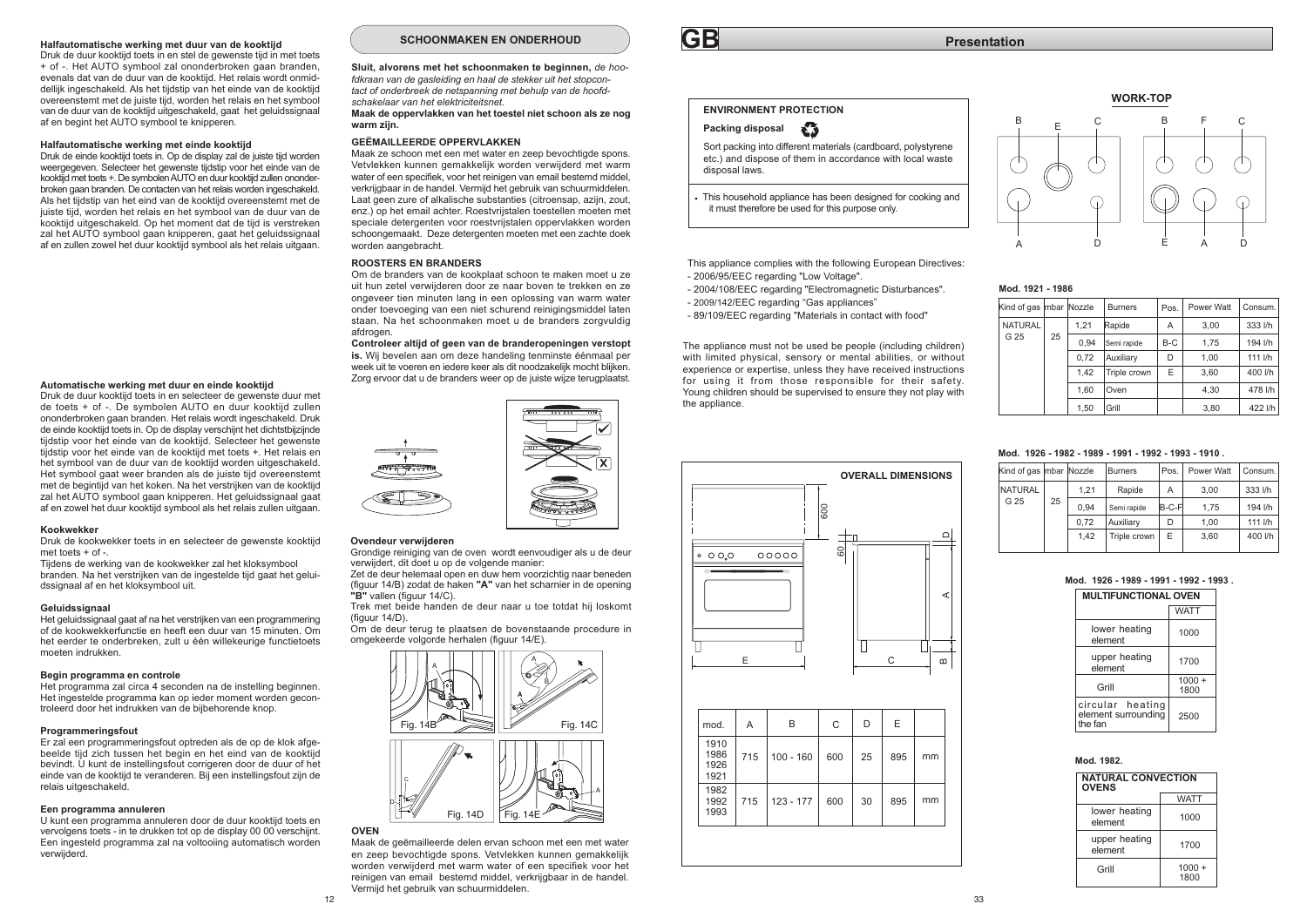#### Fonctionnement semi-automatique avec durée de cuisson

Appuyer sur le bouton de durée de cuisson et programmer le temps désiré avec + ou -. Le symbole AUTO et de durée de cuisson apparaissent en permanence. Le relais se branche immédiatement. Quand le temps de fin de cuisson correspond à l'heure, le relais et le symbole de durée de cuisson se débranchent. la sonnerie retentit, et le symbole AUTO clignote.

#### Fonctionnement semi-automatique avec fin de cuisson

Appuver sur le bouton de fin cuisson. L'heure apparaît sur l'affichage lumineux. Sélectionner le temps de fin cuisson désiré avec le bouton +. Les symboles AUTO et durée de cuisson apparaissent en permanence. Les contacts du relais se débranchent

Quand le temps de fin cuisson correspond à l'heure. le relais et le symbole de durée de cuisson se débranchent. Une fois le temps de cuisson écoulé. le symbole AUTO cliquote. la sonnerie retentit. le symbole de durée de cuisson et le relais s'éteignent.

#### Fonctionnement automatique avec durée et fin de cuisson

Appuyer sur le bouton de durée et sélectionner la durée de cuisson désirée avec + ou -. Les symboles AUTO et durée apparaissent en permanence. Le relais se branche. Appuver sur le bouton de fin de cuisson. Le temps de fin cuisson le plus proche apparaît sur l'affichage lumineux. Sélectionner le temps de fin cuisson désiré à travers le bouton +.

Le relais et le symbole de durée se débranchent. Le symbole s'allume de nouveau quand l'heure correspond au temps de début de cuisson. Une fois le temps de cuisson écoulé, le symbole AUTO clignote. La sonnerie retentit et le symbole de durée et le relais s'éteignent.

#### **Compte-minutes**

Appuyer sur le bouton compte-minutes et sélectionner le temps de cuisson désiré avec le bouton + ou -

Pendant le fonctionnement du compte-minute le symbole de la cloche apparaît. À la fin du temps choisi, la sonnerie retentit et le symbole de la cloche s'éteint.

#### Signal acoustique

Le signal acoustique se met en marche à la fin d'une programmation ou de la fonction compte-minutes et il a une durée de 15 minutes. Pour l'arrêter, appuver sur un bouton quelconque des fonctions.

#### Début programme et contrôle

Les programmes démarrent à peu près 4 secondes après leur programmation

Il est possible de vérifier à tout moment le programme en cour en appuyant sur le bouton concerné.

#### Erreur de programmation

Il y a un erreur de programmation si l'heure indiquée par l'horloge est comprise entre l'heure de début cuisson et l'heure de fin cuisson. L'erreur de programmation peut être corrigé, en changeant la durée ou le temps de fin cuisson. Quand il y a un erreur de programmation les relais se débranchent.

#### Élimination d'un programme

On peut éliminer un programme en appuyant sur le bouton de durée cuisson et puis sur le bouton - afin que l'indication 00 00 apparaisse sur l'affichage lumineux. À la fin d'un programme, ceci s'éliminera automatiquement.

#### **ENTRETIEN ET NETTOYAGE**

Avant de procéder au nettovage, débrancher le robinet du gaz général et enlever la fiche de la prise de courant ou couper le courant de la ligne d'alimentation au moven de l'interrupteur général de l'installation électrique.

Eviter de nettoyer les surfaces de l'appareil lorsqu'elles sont encore chaudes

#### **SURFACES EMAILLEES**

Nettover avec une éponge mouillée avec de l'eau et du savon. Les taches de gras peuvent être enlevées facilement avec de l'eau chaude ou un produit spécifique se trouvant facilement en commerce pour le nettoyage de l'émail. Eviter les produits contenant des substances abrasives. Ne pas laisser sur l'émail de substances acides ou alcalines (ius de citron, vinaigre, sel etc...) Les appareils en acier inox doivent être nettovés avec des

détergents spéciaux pour acier inox. Ces détergents doivent être appliqués à l'aide d'un linge moelleux.

#### **GRILLES ET BRULEURS**

Pour procéder au nettoyage des brûleurs de la table de travail, il est nécessaire de les extraire de leur siège en les élevant vers le haut et de les mettre pendant une dizaine de minutes dans une solution d'eau chaude et produit détergent non abrasif. Après avoir nettové et lavé les brûleurs les essuver soigneusement

#### Contrôler toujours que les orifices des brûleurs ne soient pas obstrués

Nous conseillons de réaliser cette opération au moins une fois par semaine ou chaque fois que cela est nécessaire. Faire attention a remonter de facon correcte les brûleurs de la table



#### Démontage de la porte du four

Pour faciliter le nettoyage intensif du four, démonter la porte en suivant les instructions:

- 1) Ouvrir complètement la porte du four.
- 2) Rabattre vers l'extérieur la partie "A" de la charnière (voir fig. 14B).
- 3) Refermer lentement la porte jusqu'à ce qu'elle se trouve en face des crochets « A » : s'assurer qu'ils se bloquent dans les œillets « B » de la porte, comme le montre la Fig. 14C.
- 4) En s'aidant des deux mains, exercer une légère pression de la porte vers l'intérieur, ce qui va permettre aux charnières « C » de se décrocher des œillets « D » (voir Fig. 14D), puis

tirer vers soi la porte jusqu'à ce qu'elle se décroche du four. Après le nettoyage, remonter la porte correctement, en refaisant la procédure dans l'ordre inverse et repositionner les crochets « A » vers l'intérieur avant de la refermer (Fig. 14E).



#### PORTE DU FOUR

Pour les parties èmaillèes nettoyer avec une èponge mouillèe avec de l'eau et du savon. Les taches de gras peuvent être enlevèes facilement avec de l'eau chaude ou un produit spècifique se trouvant facilement en commerce pour le nettovage de l'email. Eviter lese produits contenant des substances abrasives.



D

E

#### HINWEISE ZUM UMWELTSCHUTZ

## Verpackungsabfälle

Geben Sie die Verpackung Ihres Geräts nicht einfach zum Hausabfall, sondern trennen Sie die verschiedenen Materialien (z.B. Folie, Karton, Polystyrol) in Einklang mit den örtlichen Bestimmungen für die Abfallentsorgung.

- Dieses Gerät darf nur zu dem Zweck, zu dem es ausdrücklich projektiert wurde verwendet werden nämlich als "Haushaltskochgerät"

Dieses Produkt entspricht den Anforderungen der folgenden EU-**Pichtlinion** 

- 2006/95/EWG bezüglich "Niederspannung".
- 2004/108/EWG bezüglich "Elektromagnetische Störaussendung".
- 2009/142/EWG betreffend "Gasgeräte"
- 89/109/EWG betreffend "Werkstoffe in Kontakt mit Lebensmitteln".

Das Gerät darf von Personen (einschließlich Kindern), deren physische, sensorische oder geistige Fähigkeiten und deren Mangel an Erfahrung und Kenntnissen einen sicheren Gebrauch des Gerätes ausschließen nur unter Aufsicht oder nach ausreichender Einweisung durch eine verantwortungsbewußte Person benutzt werden, die sicherstellt, dass sie sich der Gefahren des Gebrauchs bewusst sind. Achten Sie darauf, dass Kinder nicht mit dem Gerät spielen können.

le

 $00000$ 

 $000$ 

mod.

1910 1986

1926

1921

1982

1992

1993

 $\overline{A}$ 

715

715

B

 $100 - 160$ 

 $123 - 177$ 

 $60<sub>1</sub>$ 

D  $E$ 

30

895

895

 $\mathsf{C}$ 

600 25

600

**AUSSENMASSE** 



**KOCHMULDE** 

B.

 $\mathcal{C}$ 

| lGasart        | lmbar l | Düse | Brenner              | Pos. I | Leistung kW | <b>IVerbrauch</b> |
|----------------|---------|------|----------------------|--------|-------------|-------------------|
| <b>METHAAN</b> |         | 1.21 | Starkbrenner         | А      | 3.00        | 333 l/h           |
| G 25           | 25      | 0.94 | Normalbrenner        | $B-C$  | 1.75        | 194 l/h           |
|                |         | 0.72 | Hilfsbrenner         | D      | 1.00        | 111 l/h           |
|                |         | 1.42 | <b>Dreifachflamm</b> | E      | 3.60        | 400 l/h           |
|                |         | 1.60 | Backofen             |        | 4.30        | 478 l/h           |
|                |         | 1.50 | Grill                |        | 3.80        | 422 l/h           |

#### Mod. 1926 - 1982 - 1989 - 1991 - 1992 - 1993

| Gasart         | lmbar l | Düse | Brenner             | Pos. | Leistung kW | Verbrauch |
|----------------|---------|------|---------------------|------|-------------|-----------|
|                |         |      |                     |      |             |           |
| <b>METHAAN</b> |         | 1.21 | Starkbrenner        | Α    | 3.00        | 333 l/h   |
| G 25           | 25      | 0.94 | Normalbrenner B-C-F |      | 1.75        | 194 l/h   |
|                |         | 0.72 | Hilfsbrenner        | D    | 1.00        | 111 l/h   |
|                |         | 1.42 | Dreifachflamm       | E    | 3.60        | 400 l/h   |
|                |         |      |                     |      |             |           |

#### Mod 1926 - 1989 - 1991 - 1992 - 1993

| <b>MULTIFUNKTIONS BACKOFEN</b> |                  |  |
|--------------------------------|------------------|--|
|                                | <b>WATT</b>      |  |
| <b>Unterhitze</b>              | 1000             |  |
| Oherhitze                      | 1700             |  |
| Grill                          | $1000 +$<br>1800 |  |
| Heizring um den<br>Ventilator  | 2500             |  |

| Mod. 1982                                 |                  |  |  |
|-------------------------------------------|------------------|--|--|
| <b>KONVENTIONELLER</b><br><b>BACKOFEN</b> |                  |  |  |
|                                           | <b>WATT</b>      |  |  |
| <b>Unterhitze</b>                         | 1000             |  |  |
| Oherhitze                                 | 1700             |  |  |
| Grill                                     | $1000 +$<br>1800 |  |  |

 $\mathsf{m}$ 

 $mm$ 

mm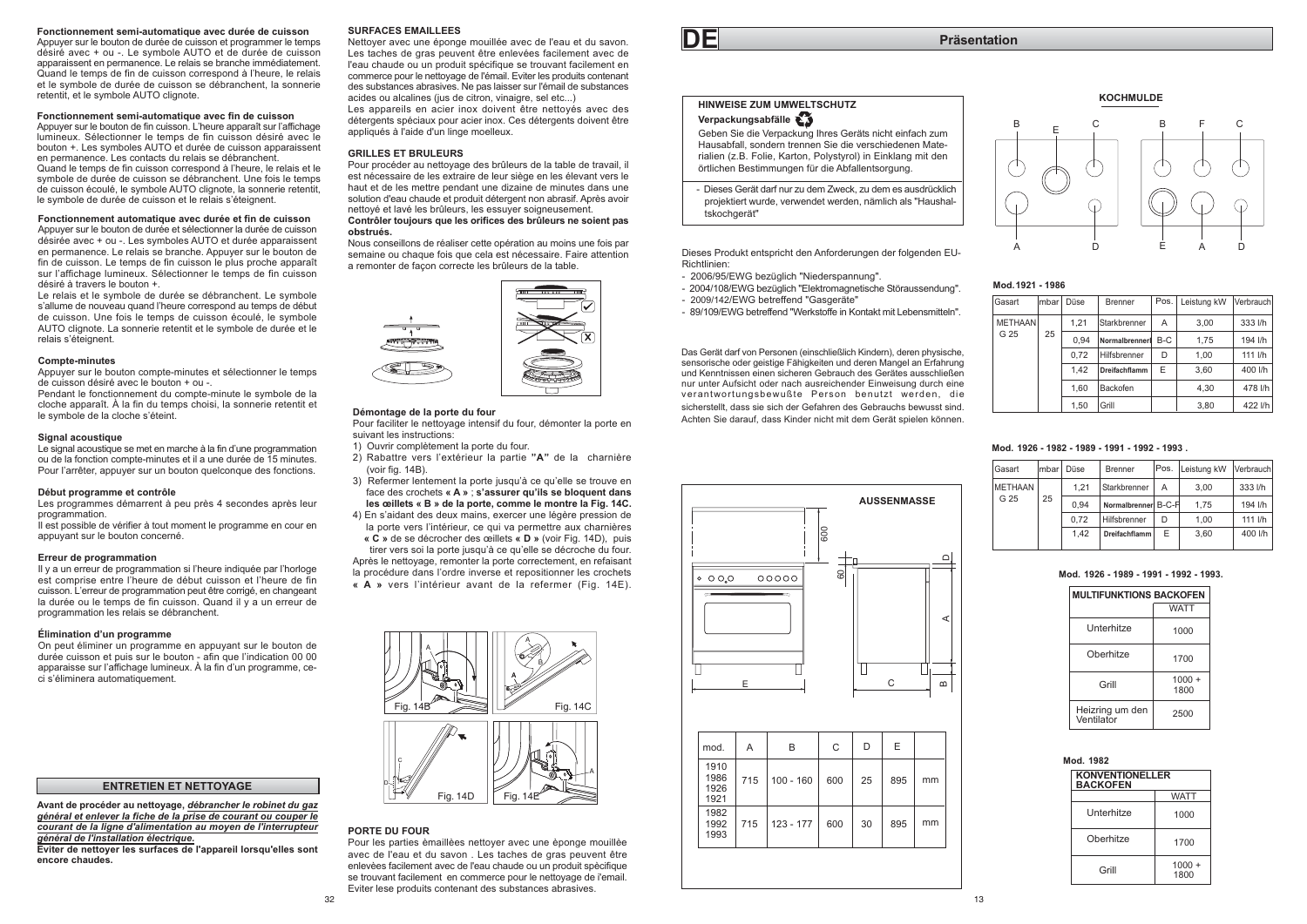#### **RAUMBELÜFTUNG**

#### **INSTALLATION**

WICHTIG: Die Beschichtung des Möbels muss hitzebeständig sein (mindestens 90°C).

Wenn das Gerät in der Nähe von Möbeln installiert wird, die in der nachstehenden Zeichnung angegebenen Mindestabstände einhalten.



Der Herd hat 4 Füße, mit denen nötigenfalls die waagrechte Ausrichtung mit den Möbeln vorgenommen werden kann Für ihre Montage den Herd anheben und die vier Füße auf der Unterseite des Geräts in die Gewindebohrungen an den Ecken schrauben (siehe Abb. 1).



#### **SICHERHEITSHINWEISE**

Vor Ausführung von Reparaturen und Eingriffen jeder Art das Gerät vom Stromnetz trennen und den Gasabsperrhahn schließen

#### Der Fachtechniker ist für die ordnungsgemäße Installation in Einklang mit den geltenden Sicherheitsbestimmungen verantwortlich.

#### Die Erdung des Geräts ist gesetzlich vorgeschrieben.

Der Hersteller haftet nicht für Schäden an Personen. Tieren oder Sachen aufgrund der Missachtung der oben genannten Vorschriften. Die technischen Daten sind auf dem Typenschild, das auf der Rückseite des Geräts angebracht ist, angegeben. Die Einstellungen sind auf einem Klebeschild angegeben, das an der Verpackung angebracht ist. Das Gerät zur Handhabung - einschließlich des Auspackens - nicht am Griff der Backofentür greifen. Das Gerät fällt in Klasse 1 oder Klasse 2 Unterklasse 1.

#### GASGERÄTE

Dieses Gerät ist nicht an eine Vorrichtung zum Abführen der Verbrennungsgase angeschlossen. Es muss daher in Einklang mit den geltenden Installationsvorschriften installiert und angeschlossen werden. Besondere Beachtung ist den einschlägigen Normen zur Raumbelüftung zu schenken

#### **BELÜETUNG DER RÄUME**

Wir erinnern daran, dass dieses Gerät nur in gut belüfteten Räumen installiert und betrieben werden darf. Nach den geltenden Bestimmungen müssen diese Räume Öffnungen in den Außenwänden oder geeignete Kanäle haben, die eine angemessene natürliche oder Zwangsbelüftung gestatten, die ständig und in hinreichender Weise sowohl die Zufuhr der für die Verbrennung erforderlichen Luft als auch die Abfuhr der verbrauchten Luft gewährleistet.

In dem besonderen Fall, in dem im Raum nur dieses Gasgerät installiert ist, muss eine Abzughaube über dem Gerät vorgesehen werden, die die natürliche oder direkte Abfuhr der verbrauchten Luft über einen geradlinigen vertikalen Kanal gewährleistet, dessen Länge mindestens dem zweifachen Durchmesser entsprechen muss und der einen Mindestauerschnitt von 100cm<sup>2</sup> haben muss. Für die unabdingbare Frischluftzufuhr in den Raum ist eine analoge Öffnung von mindestens 100 cm<sup>2</sup> erforderlich, die sich knapp über dem Boden befinden muss und weder auf der Innen- noch auf der Außenseite der Wand abgedeckt sein darf und so beschaffen sein muss, dass die ordnungsgemäße Verbrennung durch die Brenner und die regelmäßige Abfuhr der verbrauchten Luft nicht behindert werden. Der Höhenunterschied zur Luftaustrittsöffnung muss mindestens 180 cm betragen.

Es wird daran erinnert, dass die zur Verbrennung erforderliche Luftmenge nicht weniger als 2m<sup>3</sup>/h für jedes kW Leistung beträgt (siehe die Gesamtleistung in kW auf dem Typenschild des Geräts). In allen anderen Fällen, d.h. wenn im selben Raum weitere Gasgeräte installiert sind oder wenn eine direkte natürliche Belüftung nicht möglich ist und vielmehr eine indirekte natürliche Belüftung oder eine Zwangslüftung vorgesehen werden muss, muss man sich an einen Fachmann wenden, der die Installation und Realisation einer Belüftungsanlage unter strikter Beachtung der Anforderungen der geltenden Bestimmungen vornimmt

Die Öffnungen sind so anzuordnen, dass der entstehende Luftstrom die Bewohner nicht belästigt. Darüber hinaus ist es verboten, zur Abfuhr der Verbrennungsgase schon für andere Geräte verwendete Kamine zu verwenden





#### Utilisation du tournebroche

- Enfiler le poulet ou la pièce à rôtir sur la broche L en prenant bien soin de l'immobiliser entre les deux fourches F et de bien l'équilibrer afin d'éviter des efforts inutiles au moto-réducteur  $R$ . (fig. C).
- Mettre la broche sur le support G, après avoir introduit son extrémité opposée dans le trou P du moteur R (fig. C).
- Engager la lèchefrite avec un peu d'eau au dessous de la broche.

Pour la mise en fonction du tournebroche, selon les modeles tourner la manette sur le symbole n . ou actionner le boutonpoussoir positionnè sur le tableau de bord portant le symbole  $\leftrightarrow$ 



- Pour enlever la broche opérer de la facon contraire utilisant la manette S et un quant de protection en laine isolante (fig.C).

#### **INSTRUCTIONS POUR L'UTILISATION DES** DISPOSITIES CONTROLE (SELON LES MODELES)

#### COMPTE-MINUTES mod. 1986 - 1982 (fig. D)

Afin d'obtenir le temps de cuisson désiré, tourner le bouton dans le sens des ajouilles d'une montre. Le compte-minutes peut être réglé de 1 à 60 minutes. Une fois le temps écoulé, une sonnerie vous informera de la fin de la cuisson.



#### PROGRAMMATEUR FIN CUISSON mod. 1992 - 1989 (fig. E)

Pour un fonctionnement manuel tourner le bouton dans le sens contraire des ajquilles d'une montre en correspondance du symbole pour programmer la durée de la cuisson, tourner dans le sens des aiguilles d'une montre et fixer le temps de cuisson avec le bouton (max.120 minutes).

Une fois le temps écoulé, le four s'arrêtera automatiquement.

stop 0  $\ddot{\mathbf{a}}$  $10$  $120$ 110  $\overline{z}$  $100$ 50  $80$   $70$   $60$ Fig. E

#### HORLOGE ANALOGIC FIN CUISSON mod. 1921 - 1926  $(fia, F)$

Pour mettre l'horloge à l'heure, tirer le bouton et tourner en sens horaire

Pour régler la durée de la cuisson, tourner le bouton en sens horaire sans tirer.

Un signal sonore signale la fin de la cuisson qui s'arrêtera en faisant tourner le bouton jusqu'à la position  $\chi$ 

Pour le fonctionnement manuel, tourner le bouton jusqu'à la position 神工



#### HORLOGE "LED" mod. 1910 - 1991 - 1993 (fig. G).

#### Caractéristiques

Horloge 24 heures avec programmation automatique et compte $min <sub>1</sub>$ 

#### **Fonctions**

Durée de cuisson, fin cuisson, position manuelle, horloge, compteminutes, temps réglables jusqu'à 23 heures et 59 minutes.

#### Affichage des fonctions

Affichage lumineux à 4 chiffres de 7 segments pour indiquer l'heure et les temps de cuisson. Durée de cuisson et fonction manuelle = symbole de la casserole Fonction automatique  $=$  AUTO Compte-minutes = symbole de la cloche

Une fonction est sélectionnée lorsque le symbole correspondant est affiché.





#### Programmation

La programmation s'effectue en appuyant sur le bouton de la fonction désirée. Après avoir relâché ce bouton, il est suffisant de programmer le temps avec + et - entre 5 secondes.

#### Boutons + et -

En appuyant sur les boutons + et - le temps augmente ou diminue à une vitesse variable selon la durée de la pression sur le bouton.

#### Réglage de l'heure

Pour régler l'heure désirée, appuyer en même temps sur deux boutons quelconques (durée de cuisson, fin cuisson, compteminutes) et + ou -. Par cette opération, tous programmes précédents sont éliminés, les contacts sont débranchés, et le symbole AUTO clignote.

#### Fonctionnement en manuel

En appuyant sur le bouton de manuel, les contacts du relais se branchent, le symbole AUTO s'éteint, le symbole de casserole apparaît. Le fonctionnement manuel a lieu seulement à la fin de la programmation automatique ou après que celle-ci a été éliminée.

#### Fonctionnement automatique

 $31$ 

En appuyant sur le bouton de durée ou de fin cuisson, le programmateur se commute automatiquement de la fonction manuelle à la fonction automatique.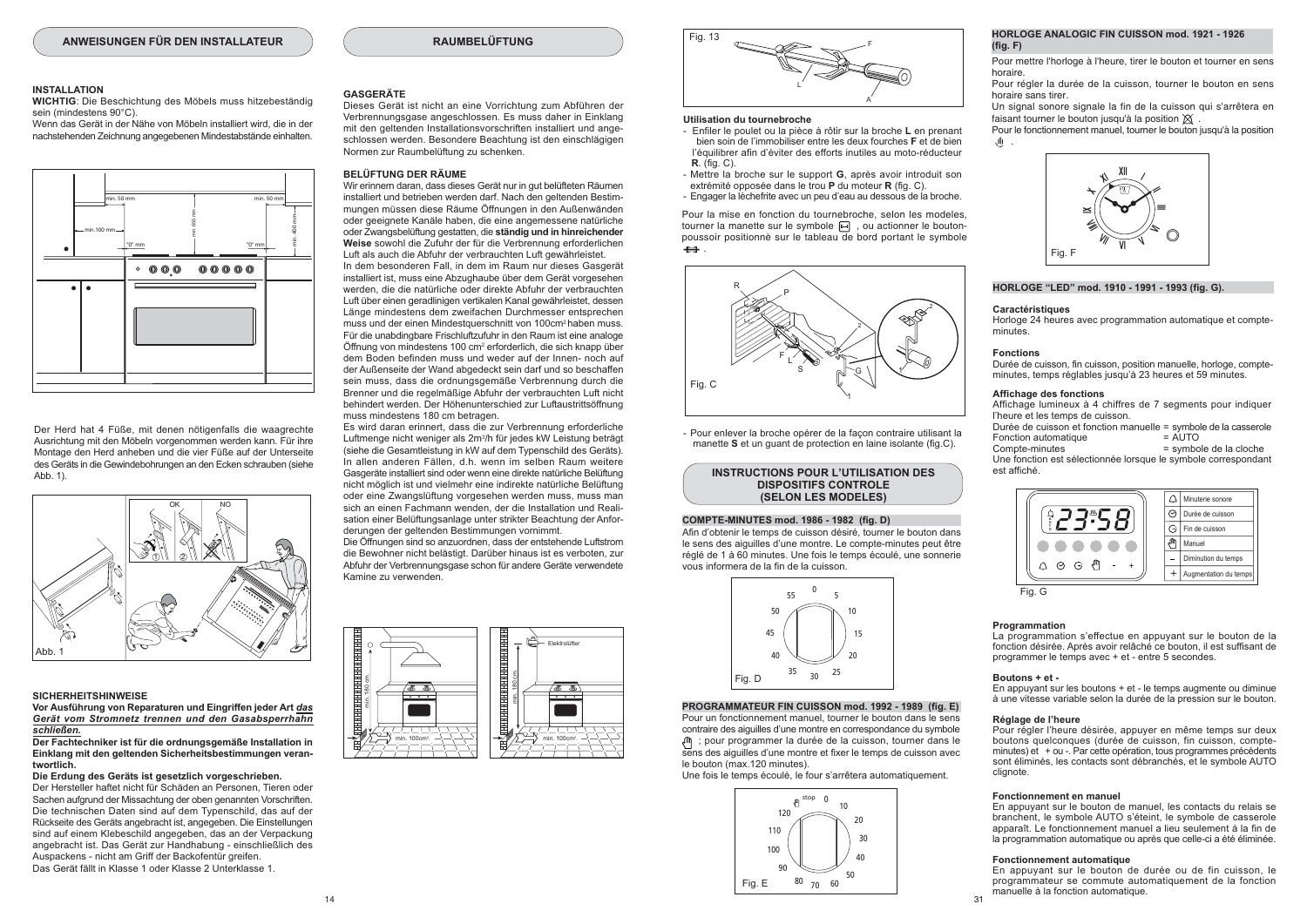#### Allumage électrique automatique (mod. 1986) La porte du four doit toujours être complètement ouverte, avant l'allumage du brûleur.

Pour allumer le brûleur, presser le bouton et le tourner dans le sens inverse des aiguilles d'une montre jusqu'à la position maximale (Fig. 7). En maintenant pressée la manette on mettra en fonction l'allumane automatique du brûleur

Dans le cas où il n'y aurait plus de courant électrique, le brûleur pourra être allumé à l'aide d'une allumette (Fig. 8).

#### Brûleur avec thermocouple de sécurité.

Pour les brûleurs équipés d'une thermocouple de sécurité, il est indispensable de continuer à appuyer sur la manette concernée pendant environ 10 secondes après l'allumage (fig.9), afin que le clapet de sécurité entre en fonction. Si la flamme devait s'éteindre une fois que vous relâchez la manette, recommencer l'opération comme décrit ci-dessus.





Attendre environ 15 minutes avant d'introduire les aliments, afin d'atteindre la température désirée. A titre indicatif nous vous donnons ci-après un tableau de cuisson (Tab C)

|--|--|--|--|--|--|

| <b>ALIMENTS</b>    | TEMP. °C | <b>ALIMENTS</b>            | <b>TEMP. °C</b> |
|--------------------|----------|----------------------------|-----------------|
| <b>VIANDES</b>     |          | <b>PATISSERIE</b>          |                 |
| RÔTI DE PORC       | 185-210  | <b>TORTES DE FRUITS</b>    | 220             |
| RÔTI DE BOEUF      | 250      | <b>GATEAUX "MARG"</b>      | 190             |
| RÔTI DE VEAU       | 220      | <b>ROTI DE VEAU</b>        | 175             |
| RÔTI D'AGNEAU      | 220      | <b>GENOISE</b>             | 235             |
| LIEVRE RÔTI        | 230      | <b>SAVARIN</b>             | 190             |
| LAPIN RÔTI         | 235      | <b>FEUILLETTES SUCREES</b> | 200             |
| DINDON RÔTI        | 220      | <b>BISCUIT DE SAVOIE</b>   | 200             |
| OIE RÔTI           | 235      | <b>STRUDEL</b>             | 180             |
| <b>CANARD RÔTI</b> | 225      | <b>BEIGNETS AUX POMMES</b> | 200             |
| POULET RÔTI        | 235      | <b>FLAN - CLAFOUTIS</b>    | 200             |
| FILET DE BOEUF     | 200-225  | <b>TOAST</b>               | 250             |
| <b>DOICCON</b>     | 200 225  | DAINI                      | 220             |

## **UTILISATION DU GRILLOIR A GAZ**

ATTENTION : Ne pas actionner l'allumage pour plus de 15 secondes. Si le brûleur ne s'allume pas, presser de nouveau la manette après avoir laissé la porte du four ouverte pendant au moins 1 minute.

Allumage électrique du brûleur du grilloir (mod.1921). Tourner la manette vers la droite jusqu'en correspondance du grilloir  $\Box$  (Fig. 7), puis appuyer sur le bouton  $\angle$  jusqu'à l'allumage du brûleur.

En cas de coupure électrique, les brûleurs peuvent être allumés avec des allumettes (Fig. 10).

 $30^{\circ}$ 

#### Allumage électrique automatique (mod. 1986) La porte du four doit toujours être complètement ouverte. avant l'allumage du brûleur.

Pour allumer le brûleur, presser le bouton et le tourner dans le sens des aiguilles d'une montre jusqu'à la position grilloir

 $\Box$  (Fig. 7). En maintenant pressée la manette on mettra en fonction l'allumage

automatique du brûleur. Dans le cas où il n'y aurait plus de courant électrique, le brûleur

pourra être allumé à l'aide d'une allumette (Fig. 10)



#### Brûleur avec thermocouple de sécurité

Répéter les opérations ci-dessus, et en même temps presser sur la manette du four. Quand l'allumage s'est produit, maintenir appuyée la manette pendant environ 10 secondes (Fig. 9), afin que le clapet de sécurité entre en fonction. Si la flamme devait s'éteindre une fois que vous relâchez la manette, recommencer l'opération comme décrit ci-dessus.

#### **ATTENTION GRILLOIR:**

Le grilloir doit toujours être utilisé avec porte entrouverte, et le déflecteur pour la protection des manettes installé (Fig. A).

#### Utilisation du tournebroche

- Enfiler le noulet ou la pièce à rôtir sur la broche L en prenant bien soin de l'immobiliser entre les deux fourches F et de bien l'équilibrer afin d'éviter des efforts inutiles au moto-réducteur R  $(fiq. 11)$ .
- Mettre la broche sur le support G. après avoir introduit son extrémité opposée dans le trou P du moteur R (fig. 11).
- Introduire en support G complètement dans le four en sorte que la barre I entre dans le plot H du moteur M de tournebroche  $(fin 12)$
- Engager la lèchefrite avec un peu d'eau au dessous de la broche. - Mettre en place l'écran de protection S de manettes et placer
- la porte en position entre ouverte (voir fig. A).

Pour la mise en fonction du tournebroche, selon les modeles, tourner la manette sur le symbole  $\Box$ , ou actionner le boutonpoussoir positionnè sur le tableau de bord portant le symbole



- Pour enlever la broche opérer de la façon contraire utilisant la manette A et un quant de protection en laine isolante



#### **GASANSCHLÜSSE**

Man muss kontrollieren, ob das Gerät auf die Gasart eingestellt ist. mit der der Haushalt beliefert wird. Der Anschluss der Gasleitungen muss fachgerecht und in Einklang mit den geltenden Bestimmungen ausgeführt werden, die die Installation eines Sicherheitshahns am Ende der Leitung vorschreiben.

Nach Abschluss des Gasanschlusses die Dichtheit der Anschlüsse mit Seifenwasser prüfen.

Diese Kontrolle darf nicht mit einer Flamme erfolgen. Das Ende des Anschlusses hat ein Gewinde.

Folgende Anschlussarten sind zulässig

- mit einem starren Rohr aus Eisen oder Kupfer

- mit einem flexiblen Edelstahlschlauch mit durchgehender Wand und mechanischem Anschluss gemäß norm (siehe Abb. 2).



Einige Herdmodelle können für sowohl die rechtsseitige als auch die linksseitige Speisung eingerichtet sein. Zum Ändern der Speiseseite muss man lediglich die Position des Verschlussdeckels und des Schlauchhalters vertauschen. Anschließend sicherstellen. dass kein Gas austritt (Abb 2A).



## **FI EKTRISCHER ANSCHLUSS**

Der Anschluss des Geräts ans Stromnetz muss von einem Fachmann in Einklang mit den geltenden Sicherheitsvorschriften ausgeführt werden.

#### Die Erdung des Geräts ist gesetzlich vorgeschrieben. Vor Ausführung des elektrischen Anschlusses die Wirksamkeit der Erdung sicherstellen.

Stellen Sie sicher, dass die Sicherung und die Elektroinstallation der Wohnung über genügend Leistung für das Gerät verfügen. Kontaktöffnungsweite vorzusehen die entsprechend den Installationsvorschriften die vollständige Abschaltung gemäß den Bestimmungen der Überspannungskategorie III ermöglicht. Der gelb-grüne Schutzleiter darf nicht von diesem Schalter unterbrochen werden.

Wichtig: die Drähte haben folgende Farben:

- gelb-grün = für die Erdung " $\frac{1}{x}$ " (E) - blau = für den Neutralleiter "N"

- braun = für die Phase "I"

- Die elektrische Zuleitung darf keinen Kontakt mit Teilen haben die eine Temperatur von mehr als 50°C über der Raumtemperatur erreichen können
- Bei Verwendung eines Steckers für den Anschluss müssen der auf das Netzkabel geschraubte Stecker und die Wandsteckdose. an die der Stecker angeschlossen wird, gleichen Typs sein (und den geltenden Bestimmungen entsprechen).

#### AUSTAUSCH DES NETZKARELS

Im Falle einer Beschädigung muss das Netzkabel unverzüglich nach den nachstehenden Anweisungen ausgetauscht werden:

- die Anschlussdose öffnen, die in der nachstehenden Abbildung zu sahan ist:
- Schraube "A" ausschrauben, mit der das Kabel gesichert ist: - das Kabel durch ein Kabel gleicher Länge ersetzen, das die in der Tabelle angegebenen Eigenschaften hat:
- der gelb-grüne Schutzleiter muss an die Klemme "  $\perp$  " angeschlossen werden und muss rund 10 mm länger sein als die beiden anderen Leiter des Kabels:
- der "blaue" Neutralleiter muss an die Klemme mit dem Kennbuchstaben "N" angeschlossen werden:
- der Phasenleiter muss an die Klemme mit dem Kennbuchstaben "L" angeschlossen werden.



| Typ von Netzkabel               |                                   |                                |
|---------------------------------|-----------------------------------|--------------------------------|
| Gerätetyp                       | Einphasige Stromversorgung 230 V~ |                                |
|                                 | Kabeltvp                          | Querschnitt                    |
| Gas-Kochmulde + Elektrobackofen | Gummi H05 RR-F                    | $3 \times 1.5$ mm <sup>2</sup> |



| Typ von Netzkabel       |                                                   |  |
|-------------------------|---------------------------------------------------|--|
| Gerätetyp               | Einphasige Stromversorgung 230 V~                 |  |
|                         | Kabeltvp<br>Querschnitt                           |  |
| Gas-Kochmulde + Gasofen | $3 \times 0.75$ mm <sup>2</sup><br>Gummi H05 RR-F |  |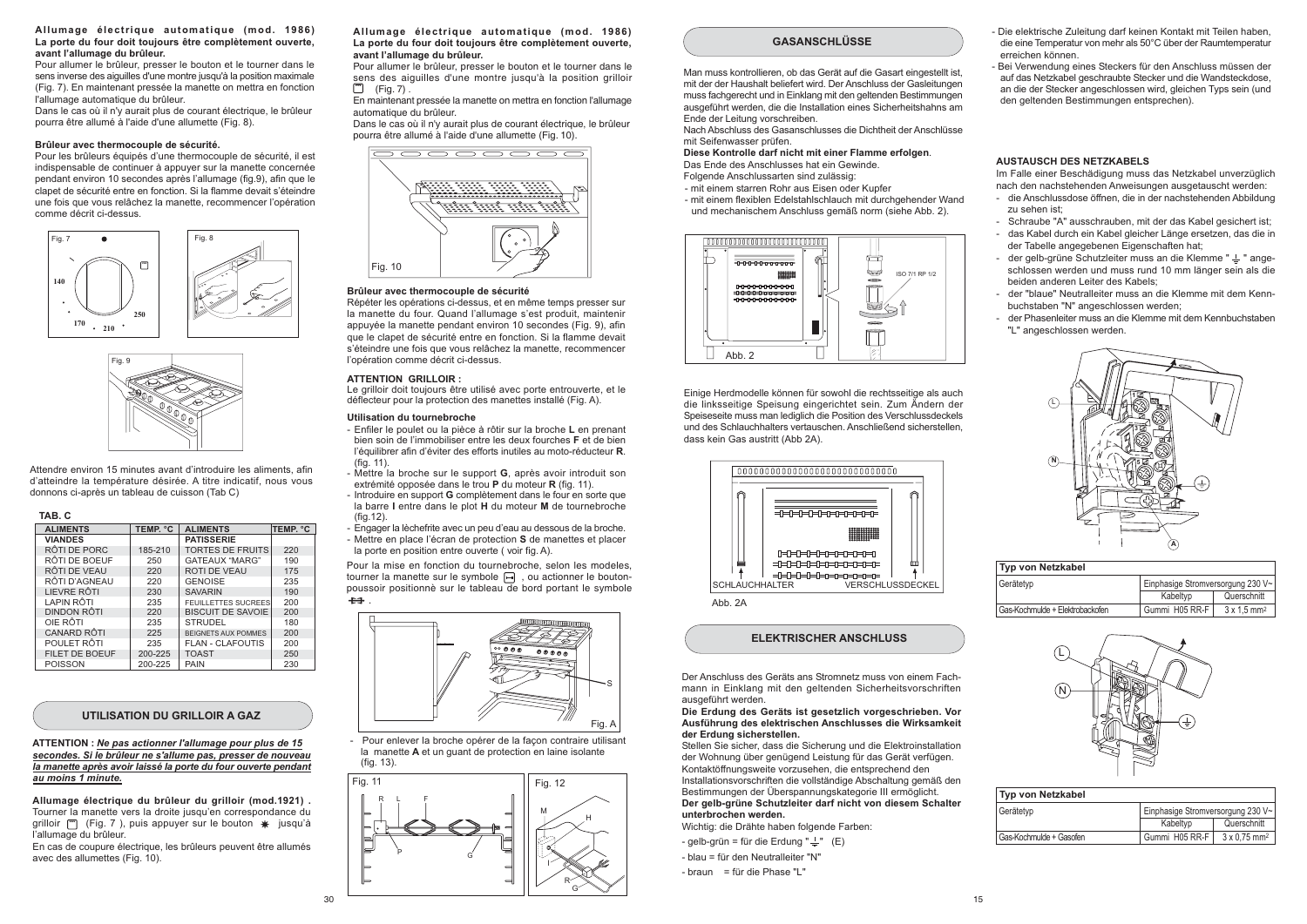#### **WARTUNG DES GERÄTS**

#### **SICHERHEITSHINWEISE**

Vor Ausführung von Reparaturen und Eingriffen jeder Art das Gerät vom Stromnetz trennen und den Gasabsperrhahn schließen.

Der Hersteller haftet nicht für Schäden an Personen, Tieren oder Sachen aufgrund der Missachtung der oben genannten Vorschriften. Die verwendete Backofenlampe ist eine spezielle Hochtemperatur-beständige Lampe. Zum Austauschen wie folgt vorgehen: das Schutzglas (A) ausbauen und die defekte Lampe durch eine neue Lampe gleichen Typs ersetzen: dann das Schutzglas wieder einhauen



#### AUSBALLDER KOCHMULDE

Wenn man für die Reparatur oder den Austausch auf die inneren Komponenten des Geräts zugreifen muss, wie folgt vorgehen: die Rippenroste. Brennerdeckel und Brenner entfernen (siehe Abb. 3) und die Schrauben "V" ausschrauben, die sich auf der Oberseite der Kochmulde befinden (siehe Abb. 4). Die 4 hinteren Schrauben "A" ausschrauben, um die Kochmulde auszubauen (siehe Abb. 5). Nun kann man die Kochmulde anheben und auf die inneren Komponenten zugreifen.





- Für den Ausbau der Bedienblende muss man die 4 inneren Schrauben ausschrauben, mit denen die Bedienblende an der Vorderseite des Backofens befestigt ist (Abb.6).



 $\Box$ 

#### Branchement de la résistance supérieure du four

Branchement de la résistance du gril total et moteur tournebroche. Cette fonction sert pour les cuissons à la broche. Cette fonction doit être utilisé entre 180 + 200°C comme température maximale.

⊡

#### **Branchement gril**

Branchement de la résistance du gril et moteur tournebroche. Cette fonction sert pour les cuissons à la broche. Cette fonction doit être utilisé entre 180 + 200°C comme température maximale.

**FOUR MULTIFONCTION** mod. 1926 - 1989 - 1991 - 1992 - 1993 - 1910

#### Le four est pourvu de:

· une résistance inférieure:

• une résistance supérieure

• une résistance circulaire qui entoure le ventilateur. N.B.: Le branchement de n'importe quelle fonction a lieu toujours après avoir placé la manette du thermostat en correspondance de la température désirée.

#### **Manette thermostat four**

En tournant dans le sens des aiguilles d'une montre cette manette, on peut obtenir une température du four comprise entre 60 et MAX°C.



#### Manette commutateur du four

En tournant vers le sens des aiguilles d'une montre la manette du commutateur, selon le type de four, il est possible de sélectionner une des fonctions suivantes.

> $\mathcal{C}$  $\sqrt{2}$ 圆 区 冨  $\Box$  $\circledR$

#### Note:

Pour toutes les opérations décrites, on obtient l'allumage de l'éclairage intérieur du four. Un témoin placé sur le tableau de bord reste allumé jusqu'à ce que la température soit attente. ensuite il s'allumera par intermittence.

#### Utilisation du four

#### Le four doit toujours être utilisé à porte fermée.

Note: fours avec thermostat et commutateur séparés. Lorsqu'on utilise les fonctions [m] [T] placer la manette du thermostat entre  $180 \div 200^{\circ}$ C comme température maximale.

#### **ATTENTION:**

La température indiquée sur le tableau de bord correspond à la température maintenue au centre du four seulement quand les fonctions sélectionnées sont  $\Box$  ou

# ந

Une fois tourné le bouton sur cette position, la lampe reste allumée nendant toutes les opérations qui suivent

#### 囚

#### Décongélation par ventilateur

Cette position permet la circulation de l'air pulsé à la température ambiante tout autour de l'aliment surgelé en le décongelant sans modifier ou altérer son contenu protéique.

# $\Box$

#### **Convention naturelle**

Branchement de la résistance inférieure et supérieure du four. Il s'agit de la cuisson traditionnelle, excellente pour rôtir les gigots. idéale pour les biscuits. les pommes au four et pour que les aliments deviennent très croquants. On obtient de bons résultats pour les cuissons sur un niveau avec réglage de la température  $de 60$  à MAX°C.

# $\circledR$

#### Cuisson par air pulsé

Par cette fonction la résistance circulaire et le ventilateur sont insérés. L'air chaud, réglable entre 60 et MAX°C, est poussé uniformément sur tous les étages du four. Ceci consente une cuisson idéale de plusieurs mets ensemble (viande, poisson, etc.) sans mélanger les différents odeurs et saveurs. Cuisson délicate indiquée pour Génoises, gâteaux de Savoie, pâtes feuilletées, etc.

## $\sqrt{2}$

#### Branchement du gril moyen

Par cette position, la résistance du gril moyen à l'infrarouge est insérée. Ça permet de griller ou gratiner les plats traditionnels de petites dimensions.

## $\Box$

#### Branchement du gril total

Par cette position, la résistance du gril à l'infrarouge est insérée. Ca permet de griller ou gratiner les plats traditionnels. La manette du thermostat doit être placée sur la position 180-200°C.

 $29$ 

#### Grill total ventilé

L'air, chauffé par la résistance du gril, est aspiré par le ventilateur et poussé sur les aliments. Le gril ventilé remplace remarquablement le tournebroche et il assure des résultats excellents avec volailles, saucisses et viandes rouges, même en quantité considérable.La manette du thermostat doit être placée sur la position 180-200°C.

## $\sqrt{2}$

#### Résistance inférieure ventilée

L'air, réchauffé par la résistance inférieure, est aspiré par le ventilateur et poussé sur les aliments. Cette fonction peut être utilisée pour stériliser les aliments. Cette fonction peut être utilisée entre 60 et MAX°C.

UTILISATION DU FOUR A GAZ (mod. 1921 - 1986).

ATTENTION : Ne pas actionner l'allumage pour plus de 15 secondes. Si le brûleur ne s'allume pas, presser de nouveau la manette après avoir laissé la porte du four ouverte pendant au moins 1 minute.

Allumage électrique du brûleur du four (mod. 1921). Tourner la manette vers la gauche jusqu'à la position maximale (Fig. 7), puis appuyer sur le bouton \* jusqu'à l'allumage du hrûleur

En cas de coupure électrique, les brûleurs peuvent être allumés avec des allumettes. (fig 8).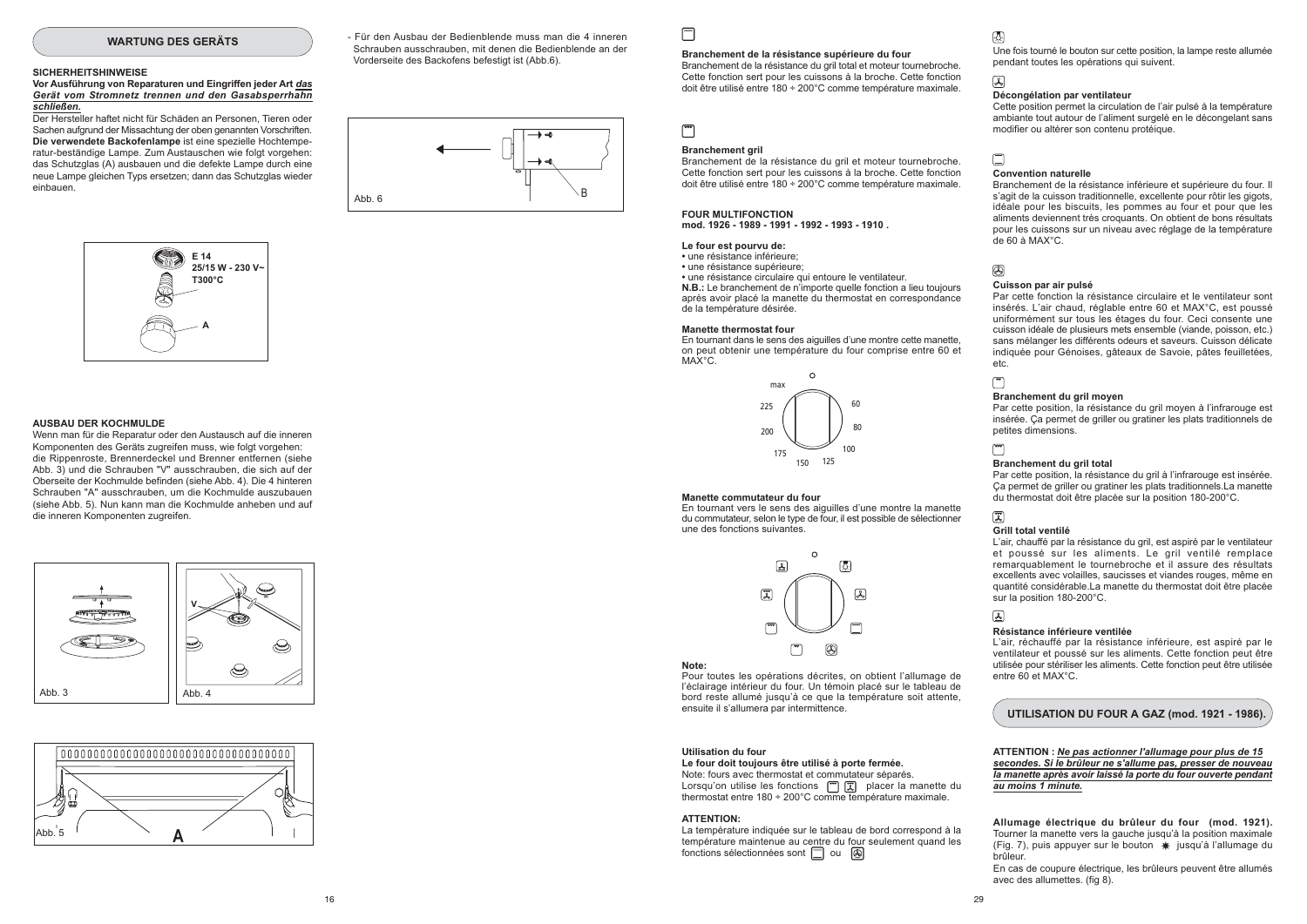#### UTILISATION DU FOUR ELECTRIQUE

Quand le four est utilisé pour la première fois, il peut se produire de la fumée de odeur âcre, causée par le premier chauffage du collant des panneaux isolants autour du four (il est opportun de le chauffer à la température maximale pour une durée de 30-40 minutes à porte fermée). Il s'agit d'un phénomène absoluement normal et, s'il devait se produire encore, il faudrait attendre que la fumée cesse avant d'introduire les aliments.

En général le four est équipé de: grille support pour la cuisson des préparations en casseroles ou bien posées directement sur la grille, lèche-frite pour la cuisson des gâteaux, biscuits, etc. ou pour récupérer les jus et les matières grasses des aliments placés directement sur la grille.

Note: dans les tableaux suivants il y a les indications pour la cuisson de quelques préparations principales. Les temps de cuisson conseillés dans ces tableaux sont indicatifs. Nous sommes sûrs qu'après quelque essais vous pourrez apporter les modifications nécessaires pour obtenir les résultats désirés.

#### Tableau de cuisson système traditionnel

| <b>Preparations</b> | Temp. °C. | <b>Minutes</b> |
|---------------------|-----------|----------------|
| Poisson             | 180-240   | suivant dim.   |
| Viande              |           |                |
| Rôti de boeuf       | 250       | 30 par kg.     |
| Rôti de veau        | 200-220   | 60 par kg.     |
| Poulet              | 200-240   | env. 50        |
| Canard ou oie       | 220       | suivant poids. |
| Gigot de mouton     | 250       | 30 par kg.     |
| Rôti de porc        | 250       | 60 par kg.     |
| Soufflés            | 200       | 60 par kg.     |
| Gateaux             |           |                |
| Cake                | 160       | $50 - 60$      |
| Biscuits de Savoie  | 160       | $30 - 50$      |
| Pâte brisée         | 200       | 15             |
| Pâte feuilletée     | 250       | 15             |
| Tarte aux fruits    | 200-220   | 30             |
| Meringues           | 100       | 60             |
| Gratin              | 220       | 30             |
| Cake 4/4            | 120-140   | 60             |
| <b>Brioches</b>     | 160-180   | 45             |

#### Tableau de cuisson à air chaud

| Préparations              | Temp. °C. | <b>Minutes</b> | Poids kg.  |
|---------------------------|-----------|----------------|------------|
| <b>Entrées</b>            |           |                |            |
| Lasagnes au four          | 200-220   | $20 - 25$      | 0,5        |
| Pâtes au four             | 200-220   | 25-30          | 0.5        |
| Riz à la créole           | 200-230   | $20 - 25$      | 0,5        |
| Pizza                     | 210-230   | 30-45          | 0,5        |
| <b>Viandes</b>            |           |                |            |
| Rôti de veau              | 160-180   | 65-90          | $1 - 1, 2$ |
| Rôti de porc              | 160-170   | 70-100         | $1 - 1, 2$ |
| Rôti de boeuf             | 170-190   | $40 - 60$      | $1 - 1, 2$ |
| Filet de boeuf            | 170-180   | 35-45          | $1 - 1, 5$ |
| Roast-Beef                | 180-190   | $40 - 45$      | $1 - 1, 5$ |
| Rôti d'agneau             | 140-160   | 100-130        | 1,5        |
| Poulet rôti               | 180       | 70-90          | $1 - 1, 2$ |
| Canard rôti               | 170-180   | 100-160        | $1,5-2$    |
| Oie rôti                  | 160-180   | 120-160        | $3 - 3.5$  |
| Dindon rôti               | 160-170   | 160-240        | 5 env.     |
| Lapin rôti                | 160-170   | 80-100         | 2 env.     |
| Lievre rôti               | 170-180   | 30-50          | 2 env.     |
| Poisson                   | 160-180   | d'après poids  |            |
| Gâteaux (Pâtisserie)      |           |                |            |
| Tarte aux fruits          | 180-200   | 40-50          |            |
| Savarin                   | 160-180   | 35-45          |            |
| Gâteau "Margherita"       | 200-220   | 40-45          |            |
| Pain de Genes             | 200-230   | 25-35          |            |
| Fouace au raisin          | 230-250   | 30-40          |            |
| <b>Brioches</b>           | 170-180   | 40-60          |            |
| Strûdel                   | 160       | 25-35          |            |
| Feuillantines sucrèes     | 180-200   | 20-30          |            |
| Beignets de pom.          | 180-200   | 18-25          |            |
| Flan biscuit Savoie       | 170-180   | 30-40          |            |
| <b>Biscuits de Savoie</b> | 150-180   | 50-60          |            |
| <b>Toasts</b>             | 230-250   | $\overline{7}$ |            |
| Pain                      | 200-220   | $\Delta \cap$  |            |

#### FOURS A CONVENTION NATURELLE (mod.1982)

Le four est pourvu de: · une résistance inférieure:

· une résistance supérieure.

N.B.: Le branchement de n'importe quelle fonction a lieu toujours après avoir placé la manette du thermostat en correspondance de la température désirée.

#### Manette thermostat four

En tournant dans le sens des aiguilles d'une montre cette manette on peut obtenir une température du four comprise entre 60 et  $MAX^{\circ}C$ 



#### Manette commutateur du fou

En tournant vers le sens des aiguilles d'une montre la manette du commutateur, selon le type de four, il est possible de sélectionner une des fonctions suivantes



#### Note:

Pour toutes les opérations décrites, on obtient l'allumage de l'éclairage intérieur du four Un témoin placé sur le tableau de bord reste allumé jusqu'à ce que la température soit attente, ensuite il s'allumera par intermittence. Le four toujours doit être a la porte fermée.

#### Utilisation du four

Note: fours avec thermostat et commutateur séparés Lorsqu'on utilise le fonction [m] placer la manette du thermostat entre 180 ÷ 200°C comme température maximale.

#### 國

Une fois tourné le bouton sur cette position, la lampe reste allumée pendant toutes les opérations qui suivent.

#### **Convention naturelle**

Branchement de la résistance inférieure et supérieure du four II s'agit de la cuisson traditionnelle, excellente pour rôtir les gigots, idéale pour les biscuits, les pommes au four et pour que les aliments deviennent très croquants. On obtient de bons résultats pour les cuissons sur un niveau avec réglage de la température de 60 à Max°C.

#### Branchement de la résistance inférieure du four.

Cette fonction est indiquée pour cuire du bas, réchauffer les aliments ou stériliser les pots en verre. En plus elle est indiquée pour ces aliments qui nécessitent d'une cuisson longue et lente. par exemple les aliments en casserole. Cette fonction peut être utilisée entre 60 et Max°C.

#### Sehr verehrter Kunde

Ihr neuer Herd ist aufgestellt und Sie möchten ihn sicher bald ausprobieren.

Wir bitten Sie vor der Inbetriebnahme die Bedienungsanleitung aufmerksam zu lesen (sie enthält alle Informationen und wichtigen Hinweise für einen optimalen Gebrauch Ihres Gerätes) und die Installation durch einen autorisierten Techniker vornehmen zu lassen

**ALLGEMEINE EMPFEHLUNGEN UND HINWEISE** 

#### **ACHTUNG:**

- Vergessen Sie nicht, die Kunststoffschutzfolie, mit denen einige Teile versehen sind (Bedienblende, Edelstahlteile usw.), vor Gebrauch des Geräts zu entfernen.
- Verwenden Sie das Gerät keinesfalls zum Beheizen des Raums - Wenn das Gerät nicht gebraucht wird, sollten Sie es vom
- Stromnetz trennen und den Gasabsperrhahn schließen.

#### **IM BRANDFALL:**

- . Im Brandfall, den Gasabsperrhahn schließen und das Geräft vom Stromnetz trennen. Keinesfalls Wasser in brennendes oder siedendes Öl gießen!
- Keine entflammbaren Substanzen oder Aerosolbehälter in der Nähe des Geräts aufbewahren und keinesfalls entflammbare Substanzen in der Nähe der eingeschalteten Brenner versprühen.

#### ZU IHRER SICHERHEIT UND DER IHRER KINDER

- · Keine Gegenstände auf dem Gerät ablegen, die für Kinder interessant sein könnten
- Kinder vom Gerät fernhalten. Denken Sie stets daran, dass einige Teile des Geräts und das verwendete Kochgeschirr sowohl während des Gebrauchs des Geräts als auch noch einige Zeit nach dem Ausschalten sehr heiß und somit gefährlich sein können
- · Achten Sie darauf, die Griffe der Töpfe so auszurichten, dass sie nicht von Kindern erreicht werden können, da andernfalls die Gefahr besteht, dass sie die Tönfe umkinnen
- · Tragen Sie in der Nähe der eingeschalteten Brenner keine weiten Kleidungsstücke. Sie könnten sich sonst ernsthafte Verletzungen zufügen, wenn diese Kleidungsstücke Feuer fangen.

#### VORSICHT VOR DEM OFFN.

Wenn der Backofen oder der Grill in Betrieb ist, können die zugänglichen Teile sehr heiß werden. Kinder in jedem Fall vom Gerät fernhalten.

- Keinesfalls Speisen zum Garen direkt auf den Boden des Backofens legen
- Bei Unachtsamkeit besteht die Gefahr von Verletzungen an der Hand durch die Scharniere der Backofentür.
- Verhindern Sie, dass sich Kinder auf die geöffnete Backofentür setzen oder mit ihr spielen. Steigen Sie keinesfalls auf die geöffnete Backofentür.

#### **UNTERE SCHUBLADE**

Keine entflammbaren Materialien und keine Kunststoffgegenstände in das Speisewärmefach (unter dem Backofenraum) geben.

#### **GERÄTE MIT GLASABDECKUNG**

Während der Benutzung darf die Glasabdeckung nicht mit den Töpfen in Berührung kommen, und hinterher darf die Abdeckung nicht geschlossen werden, solange die Brenner oder Herdplatten noch warm sind.

**GEBRAUCH DER KOCHMULDE** 

#### **GEBRAUCH DER GASBRENNER**

Auf der Blende befinden sich die folgenden Symbole in der Nähe der Schalter:

- Voller Kreis Aus-Stellung - Große Flamme Großstellung - Kleine Flamme
	- Kleinstellung

Die Kleinstellung entspricht dem Linksanschlag des Schalters. Für den Betrieb muss man den Schalter in eine Stellung zwischen Groß- und Kleinstellung drehen und keinesfalls in eine Stellung zwischen Großstellung und Aus-Stellung.

#### ELEKTRISCHE ZÜNDUNG ( ie nach modell )

Zum Zünden von einem der Brenner den zugehörigen Schalter drücken und ihn linksherum in Großstellung drehen; gleichzeitig die Taste für die elektrische Zündung auf der Bedienblende drücken, die mit dem Symbol (\* oder 4) gekennzeichnet ist. Bei Stromausfall kann der Brenner auch mit einem Streichholz gezündet werden.

#### AUTOMATISCHE ELEKTRISCHE ZÜNDUNG ( je nach modell )

Zum Zünden von einem der Brenner den zugehörigen Schalter drücken und ihn linksherum in Großstellung drehen. Den Schalter weiterhin gedrückt halten, bis die automatische Zündung des Brenners erfolgt.

Bei Stromausfall kann der Brenner auch mit einem Streichholz gezündet werden

#### **GERÄTE MIT SICHERHEITS-SCHLIESSVENTIL** (ie nach modell)

Zum Zünden des Brenners muss man wie oben beschrieben vorgehen. In diesem Fall müssen jedoch die Schalter, nachdem sie in eine Stellung zwischen Groß- und Kleinstellung gedreht wurden, rund 10 Sekunden gedrückt gehalten werden.

Sollte die Flamme des Brenners aus irgendeinem Grund erlöschen, snerrt das Sicherheits-Schließventil automatisch den Gasstrom zum betreffenden Brenner

#### **ENFRGIFFINSPARUNG**

- Der Durchmesser des Topfbodens muss dem Brennerdurchmesser angemessen sein. Die Flamme des Brenners darf nicht über den Topfboden hinaus brennen.
- Verwenden Sie Töpfe mit einem ebenen Boden.
- · Schließen Sie zum Kochen den Tonf nach Möglichkeit mit seinem Deckel. Auf diese Weise können Sie mit geringerer Heizleistung kochen
- Kochen Sie Gemüse, Kartoffeln usw, mit wenig Wasser, um die Kochzeiten zu verkürzen.

| <b>Brenner</b>  | Ø min             | Ø max             |
|-----------------|-------------------|-------------------|
| -Garbrenner     | 180 <sub>mm</sub> | 220mm             |
| -Normalbrenner  | 120mm             | 200 <sub>mm</sub> |
| -Starkbrenner   | 80 <sub>mm</sub>  | 160mm             |
| -Dreifachflamme | 220mm             | 260mm             |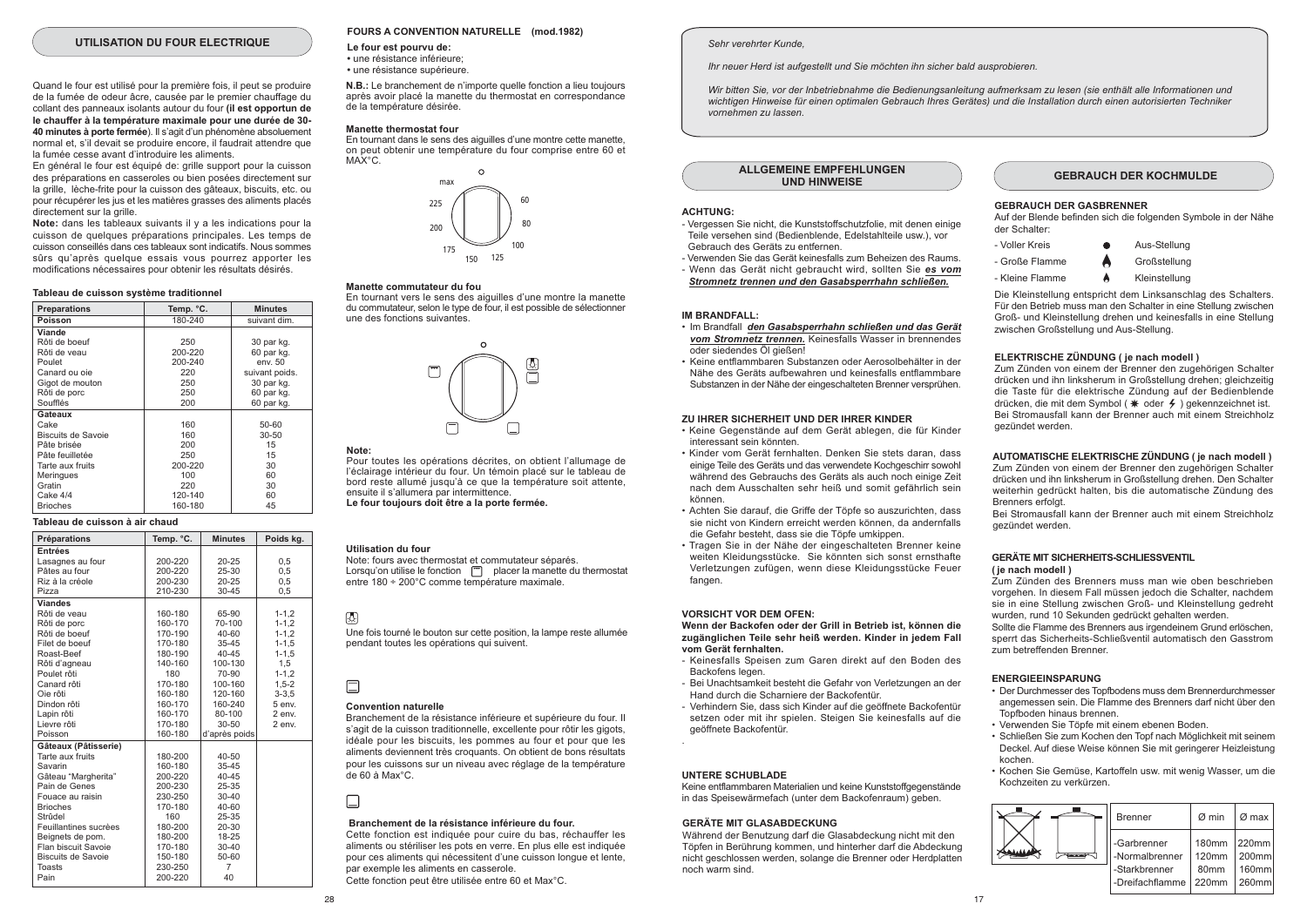#### **GEBRAUCH DES ELEKTRISCHEN BACKOFENS**

Beim ersten Einschalten des Backofens ist möglicherweise ein sauer riechender Rauch festzustellen, der durch die Erwärmung des Klebers der Isolierplatten, die den Backraum umschließen. entsteht (es empfiehlt sich, den leeren Backofen bei geschlossener Backofentür für die Dauer von 30-40 Minuten mit maximaler Temperatur zu betreiben). Es handelt sich hierbei um eine völlig normale Erscheinung. Warten Sie ab, bis die Rauchentwicklung aufhört, bevor Sie die Speisen in den Backofen geben. Der Backofen ist normalerweise wie folgt ausgestattet: Grillrost zum Garen von Speisen, die in einem Backblech oder direkt auf dem Grillrost liegen; Fettpfanne zum Backen von Kuchen und Keksen und zum Auffangen von Saucen und Fett von Speisen, die direkt auf den Grillrost gelegt wurden.

Anmerkung: die nachstehenden Tabellen enthalten die wichtigsten Angaben zum Garen einiger typischer Gerichte. Bei den in den Tabellen empfohlenen Garzeiten handelt es sich nur um Richtwerte. Wir sind davon überzeugt, dass sie nach wenigen Versuchen selbst die Änderungen vornehmen können, die Ihnen die dewünschten Fraehnisse bringen

#### Tabellen zum Backen/Braten mit Ober- und Unterhitze

| Gericht           | Temp. °C. | <b>Minuten</b>  |
|-------------------|-----------|-----------------|
| Fisch             | 180-240   | sec. dimensioni |
| Fleisch           |           |                 |
| Ochsenbraten      | 250       | 30 per kg.      |
| Kalbsbraten       | 200-220   | 60 per kg.      |
| Hähnchen          | 200-240   | 50 circa        |
| Ente oder Gans    | 220       | sec. peso       |
| Hammelkeule       | 250       | 30 per kg.      |
| Schweinebraten    | 250       | 60 per kg.      |
| Soufflé           | 200       | 60 per kg.      |
| Kuchen/Torten     |           |                 |
| Löffelbiskuit     | 160       | $30 - 50$       |
| Mürbeteig         | 200       | 15              |
| Blätterteig       | 250       | 15              |
| Obsttorte         | 200-220   | 30              |
| Meringe           | 100       | 60              |
| Quiche und kuchen | 220       | 30              |
| 4 Viertel         | 120-140   | 60              |
| Hefegebäck        | 160-180   | 45              |

#### Tabellen zum Backen/Braten mit Umluft

| Gericht                   | Temp. °C. | <b>Minuten</b> | Gewicht kg |
|---------------------------|-----------|----------------|------------|
| Gerichte                  |           |                |            |
| Lasagne                   | 200-220   | $20 - 25$      | 0,5        |
| Nudelauflauf              | 200-220   | 25-30          | 0,5        |
| Reis nach kreolischer Art | 200-230   | $20 - 25$      | 0.5        |
| Pizza                     | 210-230   | $30 - 45$      | 0.5        |
| Fleisch                   |           |                |            |
| Kalbsbraten               | 160-180   | 65-90          | $1 - 1, 2$ |
| Schweinebraten            | 160-170   | 70-100         | $1 - 1.2$  |
| Ochsenbraten              | 170-190   | $40 - 60$      | $1 - 1, 2$ |
| Rinderbraten              | 170-180   | 65-90          | $1 - 1, 2$ |
| Roastbeef                 | 180-190   | $40 - 45$      | $1 - 1, 5$ |
| Hammelbraten              | 140-160   | 100-130        | 1.5        |
| Brathähnchen              | 180       | 70-90          | $1 - 1, 2$ |
| <b>Bratente</b>           | 170-180   | 100-160        | $1,5-2$    |
| Gänsebraten               | 160-180   | 120-160        | $3 - 3.5$  |
| Truthahnbraten            | 160-170   | 160-240        | 5 rund     |
| Kaninchenbraten           | 160-170   | 80-100         | 2 rund     |
| Hasenbraten               | 170-180   | $30 - 50$      | 2 rund     |
| Fisch                     | 160-180   | nach Gewicht   |            |
| Kuchen/Torten             |           |                |            |
| Obsttorte                 | 180-200   | $40 - 50$      |            |
| Kringel                   | 160-180   | $35 - 45$      |            |
| Margherita Torte          | 200-220   | 40-45          |            |
| Biskuit                   | 200-230   | 25-35          |            |
| Traubenblechkuchen        | 230-250   | $30 - 40$      |            |
| Hefegebäck                | 170-180   | 40-60          |            |
| Strudel                   | 160       | 25-35          |            |
| Blätterteigkuchen         | 180-200   | 20-30          |            |
| Apfelpfannkuchen          | 180-200   | 18-25          |            |
| Löffelbiskuitpudding      | 170-180   | 30-40          |            |
| Löffelbiskuit             | 150-180   | 50-60          |            |
| Toast                     | 230-250   | 7              |            |
| Rrot                      | 200-220   | 40             |            |

KONVENTIONELLER BACKOFEN (mod.1982) Der Backofen verfügt über: · I Interhitze · Oberhitze:

**HINWEIS:** Die Einschaltung aller Funktionen erfolgt stets, nachdem man den Temperaturwahlschalter auf die gewünschte Temperatur gedreht hat

#### Temperaturwahlschalter des Backofens

Durch Drehen nach rechts dieses Schalters kann man im Backofen eine Temperatur zwischen 60 und MAX°C einstellen.



#### **Pookofon Eupkinnonuphlopholton**

Durch Drehen nach rechts des Funktionenwahlschalters kann man eine der nachstehend aufgeführten Funktionen wählen



#### **Anmerkung**

Bei allen unten beschriebenen Vorgängen wird die Backofenbeleuchtung hatledogenoie

Fine Kontrolllamne auf der Bedienblende bleibt eingeschaltet, bis die Temperatur erreicht wurde: anschließend leuchtet sie intermittierend auf.

#### Gebrauch des Backofens

#### Der Backofen darf nur mit geschlossener Backofentür betrieben werden.

Anmerkung: Backöfen mit getrennten Temperaturwahlschalter und Funktionenwahlschalter.<br>Bei Gebrauch der Funktionen [15] den Temperaturwahlschalter

in eine Stellung zwischen 180°C und 200°C als Höchsttemperatur drehen.

## 圆

Dreht man den Schalter in diese Stellung, leuchtet die Lampe während aller folgenden Vorgänge.

#### Natürliche Konvektion

Ober- und Unterhitze sind eingeschaltet. Dies ist die traditionelle Beheizungsart, die sich optimal zum Braten von Keulen und Wild und zum Backen von Keksen oder Backäpfeln eignet und zu empfehlen ist, wenn man schön knusprige Speisen wünscht. Gute Ergebnisse erzielt man auf einer Ebene mit einer Temperatureinstellung zwischen 60°C und MAX°C

#### **Heizwiderstand unten FIN**

Diese Funktion eignet sich zum Backen mit Unterhitze zum Aufwärmen oder zum Sterilisieren von Weckgläsern. Sie eignet sich auch für Speisen, die langsam und lange gebacken werden müssen, zum Beispiel in Kasserollen. Diese Funktion kann von 60°C bis MAX °C benutzt werden.

#### Cher client.

Votre nouvelle cuisinière est installée et bien sûr vous ne pouvez attendre d'en faire l'essai.

Avant de la mettre en service, nous vous demanderions de lire attentivement le manuel (il contient toutes les indications et recommandations qui vous permettront de mieux connaître votre appareil et d'en tirer profit) et de faire effectuer l'installation par un technicien agréé.

**CONSEILS ET AVERTISSEMENTS D'ORDRE GENERAL** 

#### **ATTENTION:**

- N'oubliez pas, avant d'utiliser l'appareil, d'enlever le film de plastique qui protège certaines pièces (tableau de bord, cadres en inox. etc).

- Ne pas utiliser l'appareil pour chauffer la pièce.
- Lorsque l'appareil n'est pas utilisé, débrancher le courant et fermer le robinet général du gaz.

#### **EN CAS D'INCENDIE**

- · En cas d'incendie, fermer le robinet général d'alimentation et couper le courant; ne jamais jeter de l'eau sur l'huile en flamme ou en train de frire
- . Ne pas garder de produits infammables ou de bouteilles d'aérosol près de l'appareil et ne pas vaporiser d'aérosol près d'un brûleur allumé

#### POUR VOTRE SURETE ET CELLE DE VOS ENFANTS.

- · Eviter de garder dessus ou près de l'appareil des produits attractifs pour les enfants.
- Garder les enfants loin de l'appareil: ne pas oublier que certaines parties de l'appareil ou des casseroles utilisées deviennent très chaudes et dangereuses tant pendant le fonctionnement que pendant le temps nécessaire au refroidissement après l'extinction.
- · Faire attention aux poignées des casseroles, disposez-les de façon que les jeunes enfants ne fassent pas tomber les casseroles.
- Ne mettez pas de vêtements ou d'accessoires amples lorsque les brûleurs sont allumés: l'incendie du textile neut être cause de graves blessures.

#### **ATTENTION - FOUR**

Lorsque le four ou le grilloir sont en fonction, les parties accessibles peuvent devenir très chaudes, il faut éloigner les jeunes enfants de l'appareil.

- Eviter de cuire les aliments sur la base du four.
- En cas d'utilisation négligente en proximité des charnières de
- la porte du four, il existe le danger de se blesser les mains.
- Interdir aux enfants de s'asseoir ou de jouer avec la porte du four. Ne pas utiliser la porte comme un tabouret.

#### **TIROIR INFERIEUR**

N'introduisez pas de matériaux inflammables ou en plastique dans le chauffe-plats (positionné au dessous du four).

#### Recommandations

#### (Pour les cuisinières avec le couvercle en verre)

Le couvercle en verre pendant l'utilisation ne doit pas être en contact avec les casseroles et après l'utilisation ne doit pas être ferme avec les brûleurs ou les plaques encore chauds.

#### UTILISATION DE LA TABLE DE TRAVAIL

#### UTILISATION DES BRULEURS A GAZ

Les symboles suivants se trouvent sur le bandeau de commande. près de chaque bouton:

- Disaue plein robinet fermé
- Grande flamme ouverture maximale
- Petite flamme ouverture minimale

La position de minimum se trouve à la fin de la rotation en sens inverse des ajquilles d'un montre de la manette.

Toutes les positions de fonctionnement doivent être choisies entre les positions de max. et de min., jamais entre max. et la fermeture.

#### ALLUMAGE ELECTRIQUE (selon les modèles)

Pour allumer l'un des brûleurs, presser le bouton correspondant au brûleur préalablement choisi et le tourner dans le sens inverse des aiguilles d'une montre jusqu'à la position de max; simultanément, actionner le bouton-poussoir de l'allumage électrique placé sur le tableau de bord et portant le symbole  $(*or 4).$ 

Dans le cas où il n'y aurait plus de courant électrique. le brûleur pourra être allumé à l'aide d'une allumette.

#### ALLUMAGE ELECTRIQUE AUTOMATIQUE (selon les modèles)

Pour allumer l'un des brûleurs, presser le bouton correspondant au brûleur préalablement choisi et le tourner dans le sens inverse des aiguilles d'une montre jusqu'à la position de max. En maintenant pressée la manette on mettra en fonction l'allumage électrique du brûleur

Dans le cas où il n'y aurait plus de courant électrique, le brûleur pourra être allumé à l'aide d'une allumette.

#### APPAREILS AVEC THERMOCOUPLE DE SECURITE (selon les modèles)

Pour l'allumage des brûleurs, il est nécessaire d'effectuer les mêmes opérations décrites ci-dessus. Dans ce cas, une fois que les manettes se trouvent en position d'ouverture, il est indispensable de continuer à appuyer sur la manette concernée pendant environ 10 secondes après l'allumage. Si la flamme devait s'éteindre une fois que Vous relâchez la manette, le dispositif de sécurité bloquera le passage du gaz vers le brûleur concerné.

#### **ECONOMIE D'ENERGIE**

- · Le diamètre du fond de la casserole doit correspondre au diamètre du brûleur. La flamme du brûleur ne doit jamais sortir du diamètre de la casserole
- · Utiliser toujours des casseroles à fond plat.
- · Cuire de préférence avec un couvercle. Cela permet d'utiliser des puissances plus basses.
- · Cuire les léqumes, pommes de terre, etc. avec peu d'eau pour économiser l'énergie et réduire les temps de cuisson.

|  | <b>Brûleurs</b>      | Ø min            | $Ø$ max |
|--|----------------------|------------------|---------|
|  | -Rapide              | 180mm            | 220mm   |
|  | -Semirapide          | 120mm            | 200mm   |
|  | -Auxiliaire          | 80 <sub>mm</sub> | 160mm   |
|  | -triple couron 220mm |                  | 260mm   |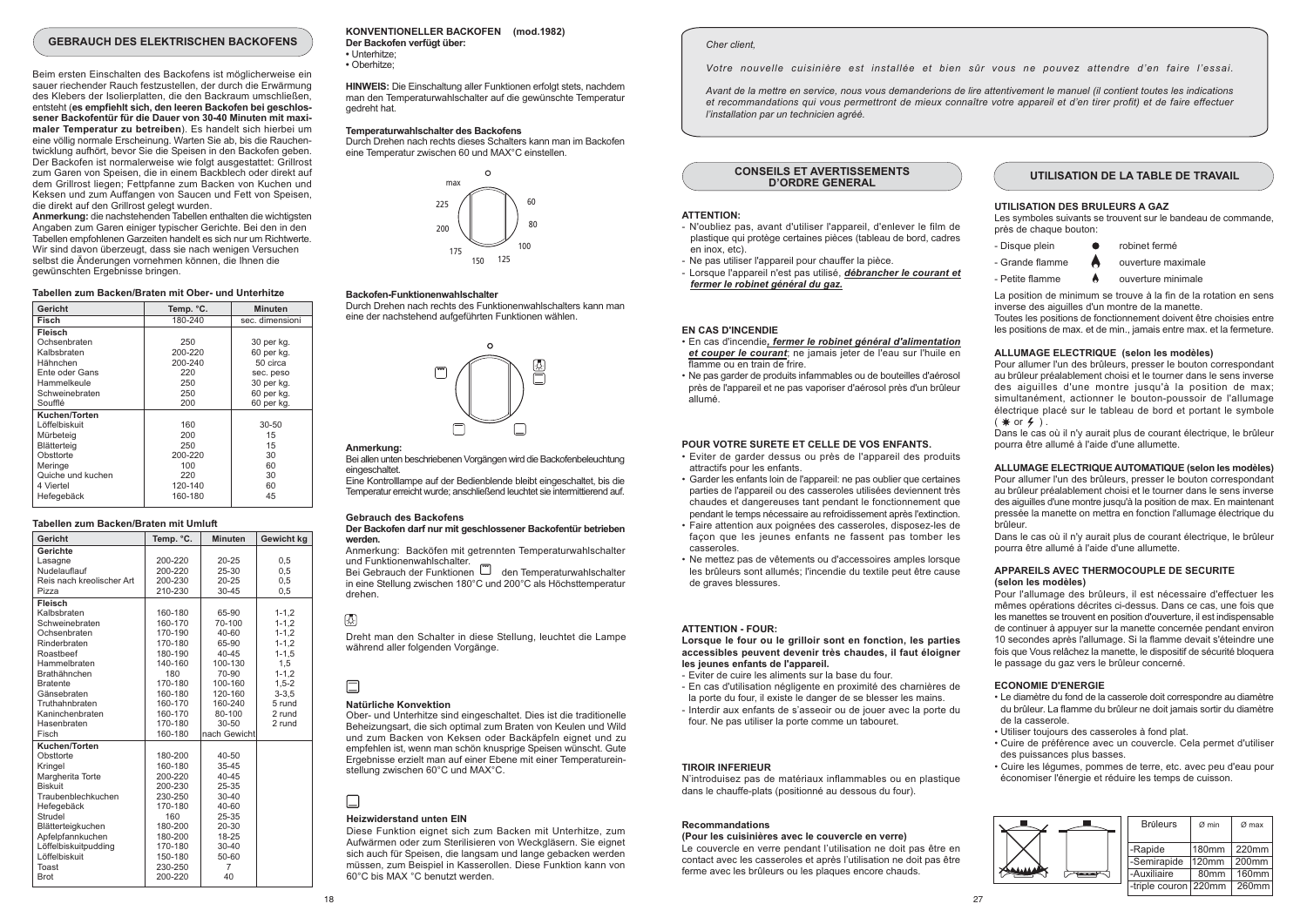#### **ENTRETIEN DE L'APPAREIL**

#### **AVERTISSEMENTS**

#### Avant d'effectuer toute réparation ou intervention, débrancher la prise de courant et fermer le robinet du gaz.

Le constructeur décline toute responsabilité quant aux dommages subis par des personnes, des animaux ou des biens, résultant de la non observation des normes ci-dessus indiquées.

Dans le cas où il serait nécessaire de réparer ou remplacer les composants interns. il faut:

La lampe four utilisée est de type spécial résistant aux températures élevées. Afin de pouvoir la remplacer démonter le verre de protection (A) et remplacer la lampe brûlée par une du même type, ensuite remonter le verre de protection.



#### DEMONTAGE DE LA TABLE DE TRAVAIL

Retirez lz couvercle de verre de sa position glissant outre de lui vers le haut. Enlever les grilles, enlever les brûleurs et les chapeaux (voir fig.3), dévisser les vis "V" visibles au dessus de la table (voir fig. 4). Démonter la table de travail en dévissant les 4 vis "A" arrière (voir fig. 5).





- Pour démonter le tableau de bord il suffit de dévisser les 4 vis (B) internes qui fixent le tableau de bord à la facade du four  $(fiq.6)$ .

# Fig. 6

#### **Heizwiderstand oben EIN**

Zum Aufwärmen von bereits gekochten Speisen legen Sie den Grillrost auf die zweite Stufe von oben. Zum Auftauen von Brot. Pizza oder sonstigen Teigwaren legen Sie den Grillrost auf die erste Stufe von unten. Diese Funktion kann von 60°C bis MAX°C honutzt worden

# $\Box$

 $\Box$ 

#### arill

In dieser Schaltstellung wird der Heizstab des Infrarotgrills einschaltet. Er dient zum Grillen oder Gratinieren von herkömmlichen Gerichten. Diese Funktion kann mit geschlossener Backofentür verwendet werden und der Temperaturwahlschalter muss auf 180°C - 200°C eingestellt werden.

#### MULTIFUNKTIONSRACKOFFN mod. 1926 - 1989 - 1991 - 1992 - 1993 - 1910.

Der Backofen verfügt über:

- · Unterhitze:
- · Oberhitze:

• Heizring um den Ventilator.

HINWEIS: Die Einschaltung aller Funktionen erfolgt stets, nachdem man den Temperaturwahlschalter auf die gewünschte Temperatur gedreht hat.

#### Temperaturwahlschalter des Backofens

Durch Drehen nach rechts dieses Schalters kann man im Backofen eine Temperatur zwischen 60 und MAX°C einstellen



#### Backofen-Funktionenwahlschalter

Durch Drehen nach rechts des Funktionenwahlschalters kann man eine der nachstehend aufgeführten Funktionen wählen.



#### Anmerkung:

Bei allen unten beschriebenen Vorgängen wird die Backofenbeleuchtung eingeschaltet.

Eine Kontrolllampe auf der Bedienblende bleibt eingeschaltet, bis die Temperatur erreicht wurde; anschließend leuchtet sie intermittierend auf.

#### Gebrauch des Backofens

#### Der Backofen darf nur mit geschlossener Backofentür betrieben werden.

Anmerkung: Backöfen mit getrennten Temperaturwahlschalter und Funktionenwahlschalter. Bei Gebrauch der Funktionen (E) (E) den Temperaturwahlschalter

in eine Stellung zwischen 180°C und 200°C als Höchsttemperatur drehen

#### **ACHTUNG:**

Die auf der Bedienblende angezeigte Temperatur entspricht nur dann der Temperatur im Zentrum des Backofens, wenn die Funktion oder @ gewählt wurde.

# 國

Dreht man den Schalter in diese Stellung, leuchtet die Lampe während aller folgenden Vorgänge.

#### 国

#### **Auftauen mit Ventilator**

Mit dieser Funktion kann man tiefgefrorene Speisen von Luft mit Raumtemperatur umströmen lassen, um sie aufzutauen, ohne ihren Proteingehalt zu verändern oder zu alterieren.

# $\Box$

#### Natürliche Konvektion

Ober- und Unterhitze sind eingeschaltet. Dies ist die traditionelle Beheizungsart, die sich optimal zum Braten von Keulen und Wild und zum Backen von Keksen oder Backäpfeln eignet und zu empfehlen ist, wenn man schön knusprige Speisen wünscht. Gute Ergebnisse erzielt man auf einer Ebene mit einer Temperatureinstellung zwischen 60°C und MAX°C.

# ⋒

#### **Umluft**

Ventilator und Heizring sind eingeschaltet. Die Heißluft, die auf eine Temperatur zwischen 60°C und MAX°C eingestellt werden kann, wird gleichmäßig auf die verschiedenen Ebenen verteilt. Diese Beheizungsart eignet sich ideal zum gleichzeitigen Garen von verschiedenen Arten von Speisen (Fleisch, Fisch) ohne dass sich Geschmack und Gerüche vermischen. Schonendes Backen von Biskuitböden, Margherita Torte, Blätterteig usw.

#### Einschalten des mittleren Grills

In dieser Schaltstellung wird der Heizstab des mittleren Infrarotgrills einschaltet. Er dient zum Grillen oder Gratinieren von herkömmlichen Gerichten geringer Größe.

#### $\sqrt{2}$

#### Einschalten des Flächengrills

In dieser Schaltstellung wird der Heizstab des Infrarotgrills einschaltet. Er dient zum Grillen oder Gratinieren von herkömmlichen Gerichten. Diese Funktion kann mit geschlossener Backofentür verwendet werden und der Temperaturwahlschalter muss auf 180°C - 200°C eingestellt werden.

# $\mathbb{Z}$

#### Flächengrill mit Umluft

Die vom Grillheizstab erhitzte Luft wird vom Ventilator angesaugt und den Speisen zugeführt. Die Funktion Grill mit Umluft ersetzt ausgezeichnet den Drehspieß und garantiert hervorragende Ergebnisse bei Geflügel. Würsten und rotem Fleisch auch großer Menge. Der Temperaturwahlschalter muss auf 180°C - 200°C eingestellt werden.

#### 国

#### **Unterhitze mit Umluft**

Die vom unteren Heizwiderstand erhitzte Luft wird vom Ventilator angesaugt und den Speisen zugeführt. Diese Funktion kann zum Sterilisieren von Speisen verwendet werden. Diese Funktion kann mit Temperaturen zwischen 60°C und MAX°C verwendet werden.

#### GASOFEN (mod. 1921 - 1986).

#### ACHTUNG: die Zündung nicht länger als 15 Sekunden betätigen.

Fall der Ofenbrenner nicht zündet, die Ofentür mindestens 1 Minute lang offenstehen lassen, bevor der Bedienknopf erneut gedrückt wird.

#### Elektrische Zündung des Ofenbrenners (mod 1921)

Den Bedienknopf gegen den Uhrzeigersinn bis auf die höchste Leistungsstufe drehen (Abb. 7), danach die durch das Symbol \* gekennzeichnete Taste bis zur Brennerzündung drücken. Wenn kein Strom vorhanden ist, kann der Brenner auch mit einem Streichholz angezündet werden (Abb.8).

26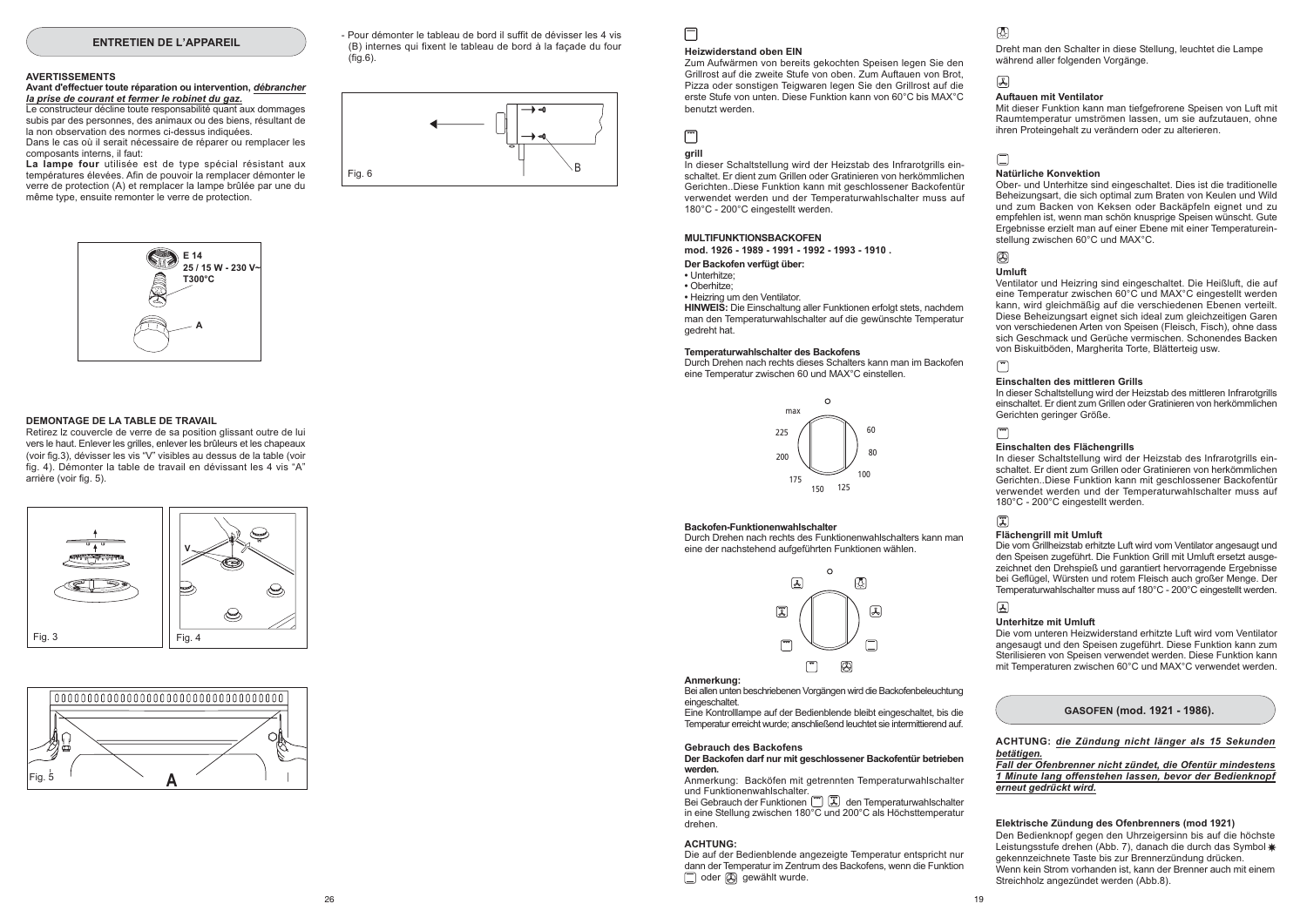#### Elektrische automatische Zündung (mod. 1986)

Um den Brenner anzuzünden, drücken Sie den Einstellknopf und drehen ihn gegen den Uhrzeigersinn bis zur Höchststufe. Wenn Sie den Einstellknopf gedrückt halten, wird der Brenner automatisch angezündet. Wenn kein Strom vorhanden ist, kann der Brenner auch mit einem Streichholz angezündet werden (Abb. 8).

#### Brenner mit Thermo-Sicherheitseinrichtung

Bei Brennern, die mit Thermo-Sicherheitseinrichtung ausgerüstet sind, müssen Sie den entsprechenden Einstellknopf 10 Sekunden lang gedrückt halten (Abb 9), damit das Sicherheitsventil in Betrieb geht. Wenn die Flamme bei Loslassen des Einstellknopfs ausgeht. wiederholen Sie den Vorgang wie oben beschrieben.



Warten Sie mindestens 15 Minuten, bevor Sie die Speisen in den Ofen geben, damit die gewünschte Temperatur erreicht wird. Hier eine Tabelle mit ungefähren Angaben zur Backtemperatur (TAB, C).

| TAB. C                 |                   |                             |                   |
|------------------------|-------------------|-----------------------------|-------------------|
| <b>SPEISEN</b>         | <b>TEMPERATUR</b> | <b>SPEISEN</b>              | <b>TEMPERATUR</b> |
| <b>FLEISCH</b>         |                   | <b>GEBÄCK</b>               |                   |
| <b>SCHWEINEBRATEN</b>  | 185-210           | <b>OBSTKUCHEN</b>           | 220               |
| <b>RINDERBRATEN</b>    | 250               | RÜHRKUCHEN                  | 190               |
| <b>OCHSENBRATEN</b>    | 220               | <b>HÖRNCHEN</b>             | 175               |
| <b>KALBSBRATEN</b>     | 220               | <b>TORTENBODEN</b>          | 235               |
| <b>LAMMBRATEN</b>      | 230               | <b>KRANZKUCHEN</b>          | 190               |
| <b>ROASTBEEF</b>       | 235               | <b>BLÄTTERTEIGGEBÄCK</b>    | 200               |
| <b>HASENBRATEN</b>     | 220               | TRAUBENFLADEN               | 200               |
| <b>KANINCHENBRATEN</b> | 235               | STRUDEL                     | 180               |
| PUTENBRATEN            | 235               | LÖFFELBISQUIT               | 200               |
| GÄNSEBRATEN            | 225               | <b>GEBACKENE APFELRINGE</b> | 200               |
| <b>ENTENBRATEN</b>     | 235               | PUDDING AUS LÖFFELBISQUIT   | 200               |
| <b>BRATHÄHNCHEN</b>    | 200-225           | <b>TOAST</b>                | 250               |
| <b>FISCH</b>           | 200-225           | <b>BROT</b>                 | 230               |

#### **GEBRAUCH DES GASGRILLS**

#### ACHTUNG: die Zündung nicht länger als 15 Sekunden betätigen.

Fall der Ofenbrenner nicht zündet, die Ofentür mindestens 1 Minute lang offenstehen lassen, bevor der Bedienknopf erneut gedrückt wird.

#### Elektrische Zündung des Grillbrenners

Drehen Sie den Einstellknopf im Uhrzeigersinn bis auf die Position Grill [m] (Abb. 7), und drücken Sie dann den Schalter \*, bis der Brenner angeht

Wenn kein Strom vorhanden ist kann der Brenner auch mit einem Streichholz angezündet werden (Abb. 10).



#### Elektrische automatische Zündung (mod. 1986) Die Ofentür muss bei der Zündung des Grillbrenners immer vollständig geöffnet sein.

Um den Brenner anzuzünden, drehen Sie den Einstellknopf im Uhrzeigersinn bis auf die Position Grill [7] (Abb. 7). Hält man den Einstellknopf gedrückt, erfolgt die automatische Zündung des Brenners. Wenn kein Strom vorhanden ist, kann der Brenner auch mit einem Streichholz angezündet werden (Abb 10)

#### Brenner mit Thermo-Sicherheitseinrichtung

Gehen Sie wie oben beschrieben vor und drücken Sie dabei auf den Einstellknopf. Wenn der Brenner angezündet ist, halten Sie den Einstellknopf 10 Sekunden lang gedrückt (Abb 9) e. damit das Sicherheitsventil in Betrieb geht. Wenn die Flamme bei Loslassen des Einstellknopfs ausgeht, wiederholen Sie den Vorgang wie oben beschrieben.

#### **ACHTUNG:**

Der Grill muss mit leicht geöffneter Tür benutzt werden. Die Hitzeblende S in die Zentrierbolzen N einsetzen, die an der Oberseite der Ofenöffnung angebracht sind (Abb.A).

#### **Drehspieß**

- Das Hähnchen oder die zu grillende Speise auf den Spieß L stecken und mit den beiden Gabeln F blockieren und ins Gleichgewicht bringen, um eine unnötige Belastung des Getriebemotors R zu verhindern (Abb. 11).
- Den Spieß in die Halterung G einsetzen, nachdem man das andere Ende in das Loch P des Getriebemotors R gesteckt hat (Abb. 11). Führen Sie die Halterung G vollständig in den Backofen ein. so dass die Stange I in der Öffnung H des Motors M des Dreharills sitzt (Abb 12).
- Die mit etwas Wasser gefüllte Fettpfanne unter dem Spieß anordnen
- Die Hitzeblende S in die Zentrierbolzen N einsetzen, die an der Oberseite der Ofenöffnung angebracht sind (Abb.A). Danach die Ofentür behutsam gegen die Hitzeblende schließen.

Zum Betreiben des Bratspießes ie nach Ofenmodell den Schalter auf das Symbol [5] drehen oder den Druckknopf mit dem Symbol **← betätigen**.



- Zum Herausnehmen des Spießes in der umgekehrten Reihenfolge vorgehen und den Griff A sowie einen Handschuh Topflappen verwenden (siehe Abb 13).





#### **RACCORDEMENT AU GAZ**

Contrôler si l'appareil est prévu pour le type de gaz distribué. Le raccordement à la canalisation gaz doit être effectué en conformité avec les règlements en vigueur, installations de gaz qui imposent sur l'extrémité de cette canalisation la présence d'un robinet de commande.

Ce robinet de commande permet de couper l'alimentation en gaz lorsque l'appareil n'est pas utilisé.

Une fois terminées les opérations de raccordement gaz contrôler l'étancheité des raccords avec de l'eau et du savon. IL NE FAUT JAMAIS UTILISER DE FLAMMES POUR VERIFIER LES FUITES DE GAZ.

L'extremité du raccord est filetée

- Les raccordements possibles sont:
- le raccordement rigide avec interposition d'un joint;
- le raccordement par tuyau flexible avec armature à embouts mécaniques suivant les normes en viqueur (voir fig. 2).



Le raccordement du gaz est possible à droite ou à gauche, en renversant la position du bouchon et du raccord. Une fois terminées les opérations de raccordement gaz, contrôler l'étancheité des raccords.



#### **BRANCHEMENT ELECTRIQUE**

Le branchement de l'appareil au réseau électrique doit être réalisé par un personnel spécialisé, connaissant les normes de sécurité en vigueur.

#### La mise à la terre de l'appareil est obligatoire selon les termes de la loi. Avant d'effectuer le branchement électrique, s'assurer de l'efficacité de la mise à la terre

S'assurer que la soupape limitatrice et les câblages domestiques puissent supporter le chargement de l'appareil.

Si un appareil fixe n'est pas muni d'un câble d'alimentation et d'une fiche, prévoir un dispositif de déconnexion sur le réseau d'alimentation avec une distance d'ouverture des contacts qui permette la déconnexion complète dans les conditions de la catégorie de surtension III. conformément aux règles d'installation.

#### Le câble de terre jaune/vert ne doit pas être interrompu par l'interrupteur.

Important: les fils du câble d'alimentation ont les couleurs suivantes : - iaune/vert = pour la mise à la terre " $\stackrel{!}{=}$ " (E)

- $=$  pour le neutre "N"  $-$  blou
- marron  $=$  pour la phase "L"

- Vérifier toujours que le câble électrique ne touche pas ni des surfaces coupantes ni chaudes avec une température qui dépasse de 50°C celle ambiante, et qu'il soit de longueur suffisante pour un éventuel déplacement nécessaire au nettovage ou à une réparation. S'il on utilise une fiche pour le branchement. la fiche de branchement du câble d'alimentation et la prise à laquelle elle doit être branchée doivent être du même type (conformes aux  $normes)$ 

#### **REMPLACEMENT DU CABLE**

Dans le cas ou le câble devrait s'endommager, le remplacer selon les instructions suivantes:

- ouvrir la boite du bornier comme décrit dans la figure cidessous
- dévisser la vis "A" qui bloque la câble:
- remplacer la câble avec un de la même longueur et correspondant aux caractéristiques décrites dans le tableau:
- le fil de mise à la terre "jaune-verte" doit être raccorde à la borne " $\stackrel{.}{=}$  " et il doit être plus long d'environ 10mm par rapport aux fils de ligner
- le fil neutre "bleu" doit être raccorde a la borne marquée par la lettre "N"
- le fil de ligne doit être raccorde à la borne marquée par la lettre  $\mathbf{u}$   $\mathbf{n}$



| Type d'appareil          | Alimentation monophasée 230V~               |         |  |
|--------------------------|---------------------------------------------|---------|--|
|                          | Type de câble                               | Section |  |
| Table gaz + four électr. | Caoutchouc H05 RR-F 3 x 1.5 mm <sup>2</sup> |         |  |



| Type d'appareil      | Alimentation monophasée 230V~                |         |
|----------------------|----------------------------------------------|---------|
|                      | Type de câble                                | Section |
| Table gaz + four gaz | Caoutchouc H05 RR-F 3 x 0.75 mm <sup>2</sup> |         |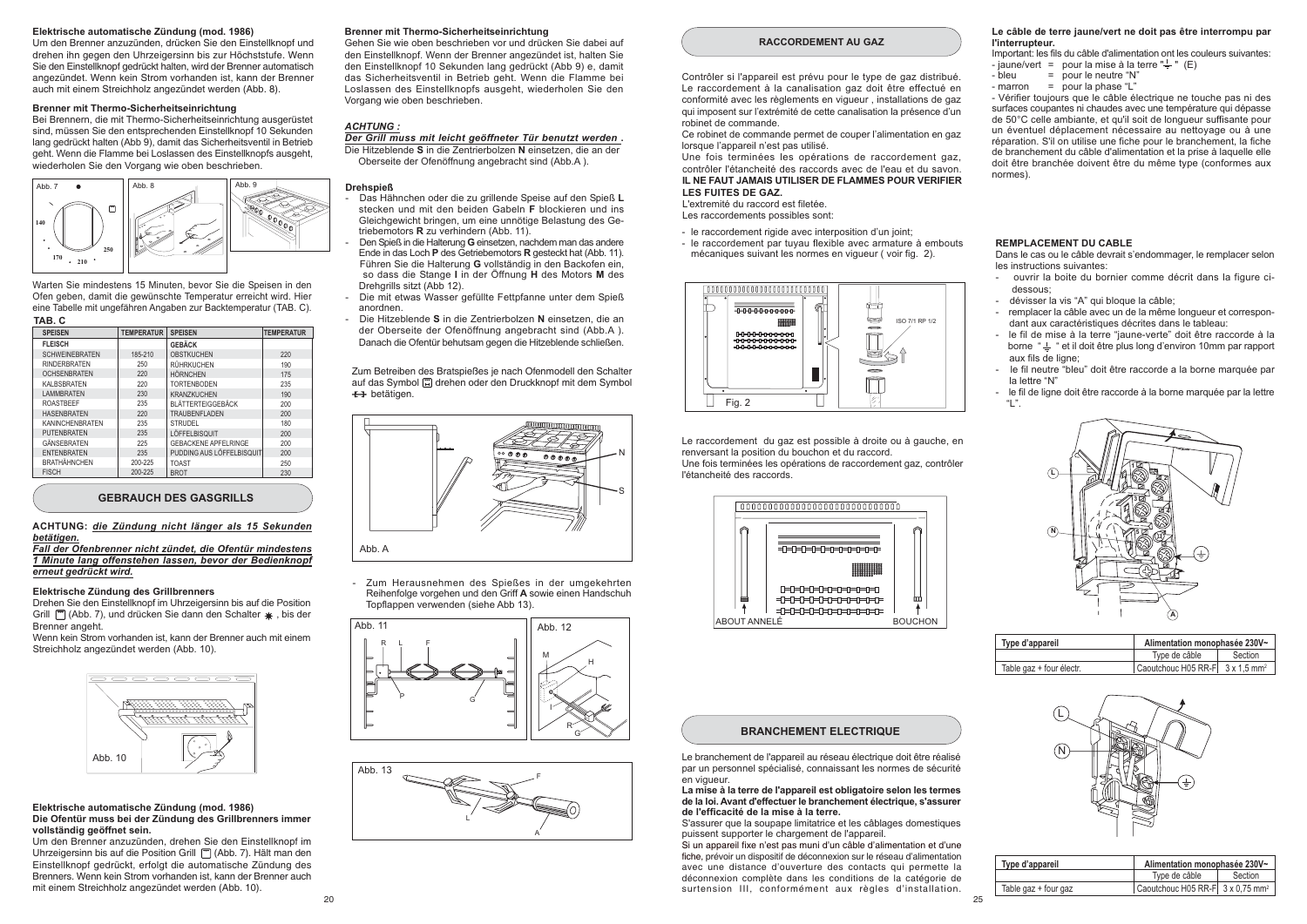#### **INSTALLATION**

IMPORTANT: Le revêtement du meuble doit supporter des températures (min. 90°C).

Si l'annareil doit être installé près des meubles observer les distances minimales prévues par le plan ci-après.



La cuisinière est équipée de 4 pieds pour un éventuel alignement en hauteur avec les meubles (Fig. 1).



#### **AVERTISSEMENTS**

Avant d'effectuer toute réparation ou intervention, débrancher la prise de courant et fermer le robinet de gaz. Le technicien qualifié est responsable de l'installation correcte suivant les normes de sécurité en vigueur. La mise à la terre de l'appareil est obligatoire aux termes de la loi.

Le constructeur décline toute responsabilité quant aux dommages subis par des personnes, des animaux ou des biens, résultant de la non observation des normes ci-dessus indiquées

Les données techniques sont indiquées sur la plaque signalétique placée sur l'arrière de l'appareil. Les conditions de réglage sont indiquées sur l'étiquette appliquée sur l'emballage. Ne pas utiliser la poignée de la porte du four pour effectuer des opérations de mouvement y compris l'opération nécessaire pour enlever l'appareil de l'emballage

L'appareil est en classe 1 ou classe 2 sous-classe 1.

## **VENTILATION LOCAUX**

L'installation et l'entretien de l'appareil doivent être effectués par une personne qualifiée conformément aux textes réglementaires et règles de l'art en viqueur:

Cet appareil n'est pas pourvu de dispositif d'évacuation des produits de la combustion. On doit donc l'installer dans des endroits suffisamment aérés suivant les dispositions des lois en viqueur. La quantité d'air nécessaire à la combustion ne doit pas être inférieure à 2.0  $m^3$ /h pour chaque kW de puissance installée. Voir la puissance totale sur la plaque signalétique de l'appareil. La norme fixe la valuer minimale de la section libre totale des ouvertures permanentes (fentes, perforation, grilles, gaines, etc.) destinée à l'évacuation de l'air des cuisines qui doit être d'au moins de 100  $\text{cm}^2$ .

La norme spécifie que la partie supérieure de l'ouverture permanente utilisée pour l'évacuation de l'air vicié par les produits de combustion doit être située à 1.80 cm au moins au dessus du sol du local. Une section libre au moins égale doit être réservée aux ouvertures d'entrée d'air.

l'emplacement des ouvertures doit être tel qu'il n'en résulte aucun courant d'air insupportable pour les occupants.



#### **Drehsnieß**

- Das Hähnchen oder die zu grillende Speise auf den Spieß L stacken und mit den heiden Gaheln E blockieren und ins Gleichgewicht bringen, um eine unnötige Belastung des motors R zu verhindern (Abb. C).
- Den Spieß in die Halterung G einsetzen, nachdem man das andere Ende in das Loch P des motors R gesteckt hat (Abb. C).
- Die mit etwas Wasser gefüllte Fettpfanne unter dem Spieß anordnen

Zum Betreiben des Bratspießes ie nach Ofenmodell den Schalter auf das Symbol [4] drehen oder den Druckknopf mit dem Symbol  $\leftrightarrow$  betätigen.



Zum Herausnehmen des Spießes in der umgekehrten Reihenfolge vorgehen und den Griff S sowie einen Handschuh-Topflappen verwenden (Abb. C).

ANWEISUNGEN FÜR DEN GEBRAUCH DER **BEDIENBLENDE (JE NACH MODELL)** 

#### KURZZEITWECKER mod. 1986 - 1982 (Abb. D)

Drehen Sie den Drehschalter im Uhrzeigersinn, um die gewünschte Backzeit einzustellen

Der Kurzzeitwecker kann auf 1 bis 60 Minuten eingestellt werden. Nach Ablauf der eingestellten Zeit ertönt ein akustisches Signal.



#### ABSCHALTAUTOMATIK 1992 - 1989 (Abb. E)

Für den Handbetrieb den Schalter nach links auf den Zeiger drehen (4) : zum Programmieren der Garzeit muss man ihn hingegen nach rechts drehen und mit dem zugehörigen Schalter eine Garzeit einstellen (max. 120 Min.).

Nach Abschluss des Garvorgangs wird der Backofen automatisch ausgeschaltet.



#### ANALOG-UHR MIT FNDE DER BACKZEIT mod 1921 - 1926 (Abb. F).

Zur Einstellung der Uhr den Knopf ziehen und ihn im Uhrzeigersinn drahan

Zur Finstellung der Backzeit den Knopf im Uhrzeigersinn drehen ohne ihn zu ziehen. Das Ende der Backzeit wird durch eine Alarmklingel angekündigt, die durch Drehen des Knopfes in Stellung  $\chi$  abgeschaltet werden kann. Für eine manuelle Einschaltung den Knopf in Stellung III drehen.



#### UHR "LED" mod. 1910 - 1991 - 1993 (Abb. G)

#### Eigenschaften 24-Stunden-Uhr mit automatischem Programm und Kurzzeitwecker.

**Funktionen** Garzeit Abschaltautomatik Stellung Handbetrieb Uhr Kurzzeitwecker 7eit his 23 Stunden und 59 Minuten einstellbar

#### Anzeige

4-stellige 7-Segment-Fluoreszenzanzeige für die Anzeige der Uhrzeit und der Garzeiten. Garzeit oder Handbetrieb-Funktion = Topf-Symbol **Automotivhotrich**  $= \Delta I$ 

Kurzzeitwecker = Glocken-Symbol

Das der gewählten Funktion entsprechende Symbol leuchtet auf.



#### Programmierung

Zum Programmieren muss man die gewünschte Funktionstaste drücken und innerhalb von 5 Sekunden nach Lösen der Taste die Zeit mit den Tasten + und - eingeben.

#### Tasten + und -

Mit den Tasten + und - erhöht oder reduziert man die Zeit. Die Geschwindigkeit der Änderung varijert in Abhängigkeit von der Dauer der Betätigung der Taste.

#### Finstellen der Uhrzeit

Gleichzeitig zwei beliebige Tasten (Garzeit, Abschaltautomatik, Kurzzeitwecker) und die Taste + oder - drücken, um die gewünschte Uhrzeit einzustellen. Bei diesem Vorgang werden etwaige zuvor

eingegebene Programme gelöscht; die Kontakte sind geöffnet und das Symbol AUTO blinkt

#### Handbetrieb

Wenn die Taste Handbetrieb betätigt wird, werden die Relaiskontakte geschlossen, das Symbol AUTO erlischt und das Topf-Symbol leuchtet auf. Man kann erst nach Beendigung bzw. nach Löschen der automatischen Programmierung auf Handbetrieb schalten.